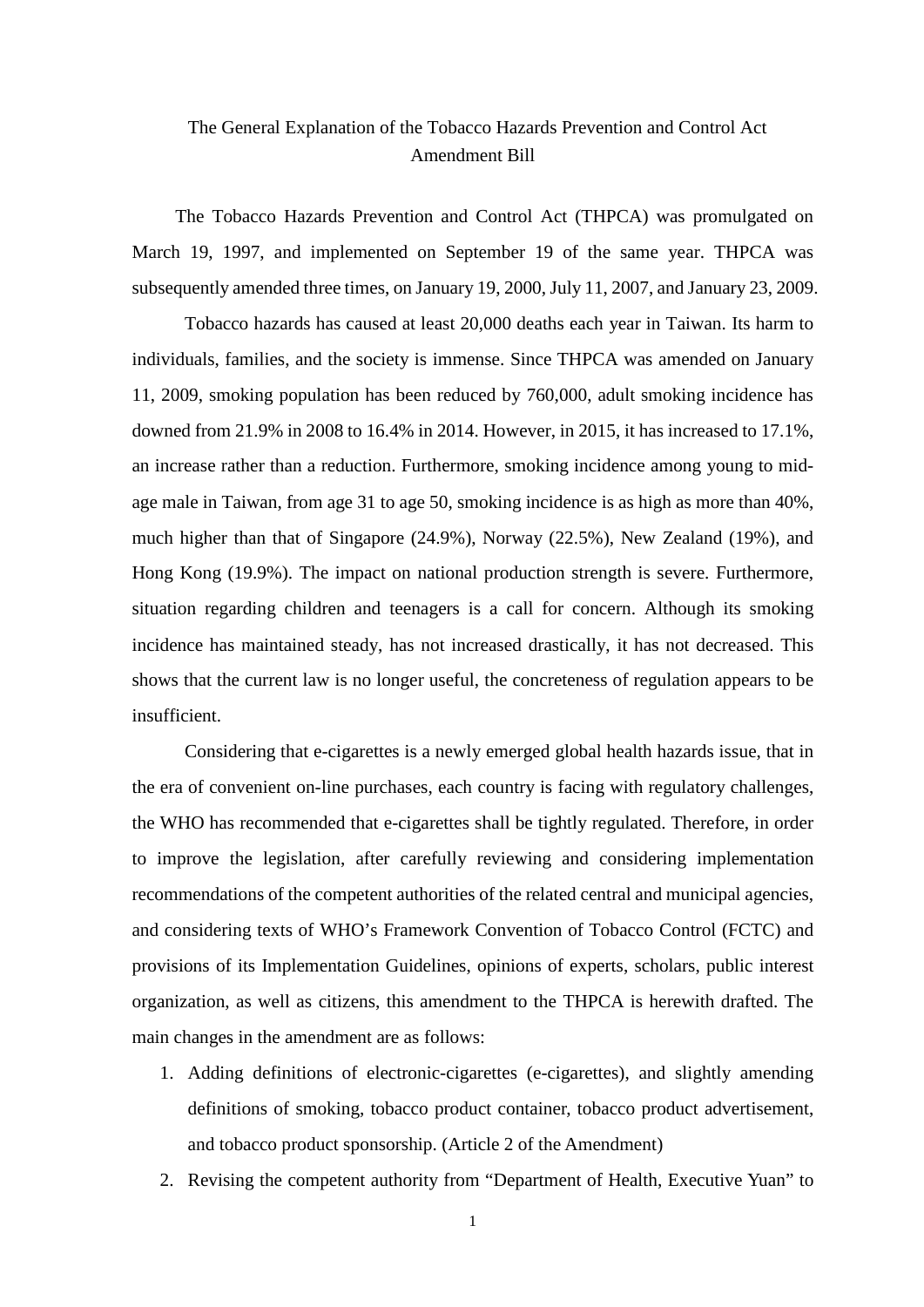"Ministry of Health and Welfare", to meet the legal structure. (Article 3 of the Amendment).

- 3. Adding that tobacco products sold by duty-free shops or duty-free shopping stores set up pursuant to the Customs Act or Offshore Islands Development Act shall be imposed with the HST. (Article 4 of the Amendment).
- 4. Revising that size of graphic health warning pictorial and message shall consist of no less than 85% of the main visible surface of cigarette product containers, and brand name of the tobacco product, shall be printed in unitary font, size, and color. (Article 6 of the Amendment).
- 5. Adding ban on sponsoring by tobacco product, and ban on sponsoring in the name of tobacco companies to any activities as methods of advertisement. (Article 9 of the Amendment).
- 6. Revising that no one shall supply e-cigarettes to anyone under age of 18. (Article 13 of the Amendment).
- 7. Adding that no person shall manufacture, import, sell or display e-cigarettes, and ban on sale or display of tobacco product with additives. (Article 14 of the Amendment).
- 8. Deleting indoor smoking room regulation, in order to ensure that public indoor space is free from hazards of second hand smoking. (Article 15 of the Amendment).
- 9. Adding that any person who is harmed by another for the purpose of dissuading not to smoke or refusing to supply cigarette product, may receive legal and medical assistance and support (Article 18 of the Amendment).
- 10. In accordance with the legal framework, reorganizing the article numbers of penalties, and considering empirical feasibility, and seriousness of different types of violation, the types of penalties and amount of fines are added and amended. (Articles 23 to 35 of the Amendment).
- 11. Adding a system of allocation of received fines as money rewards for reporting of offence (Article 36 of the Amendment).
- 12. Adding the scope of the tobacco hazards prevention and health care fund (Article 37 of the Amendment).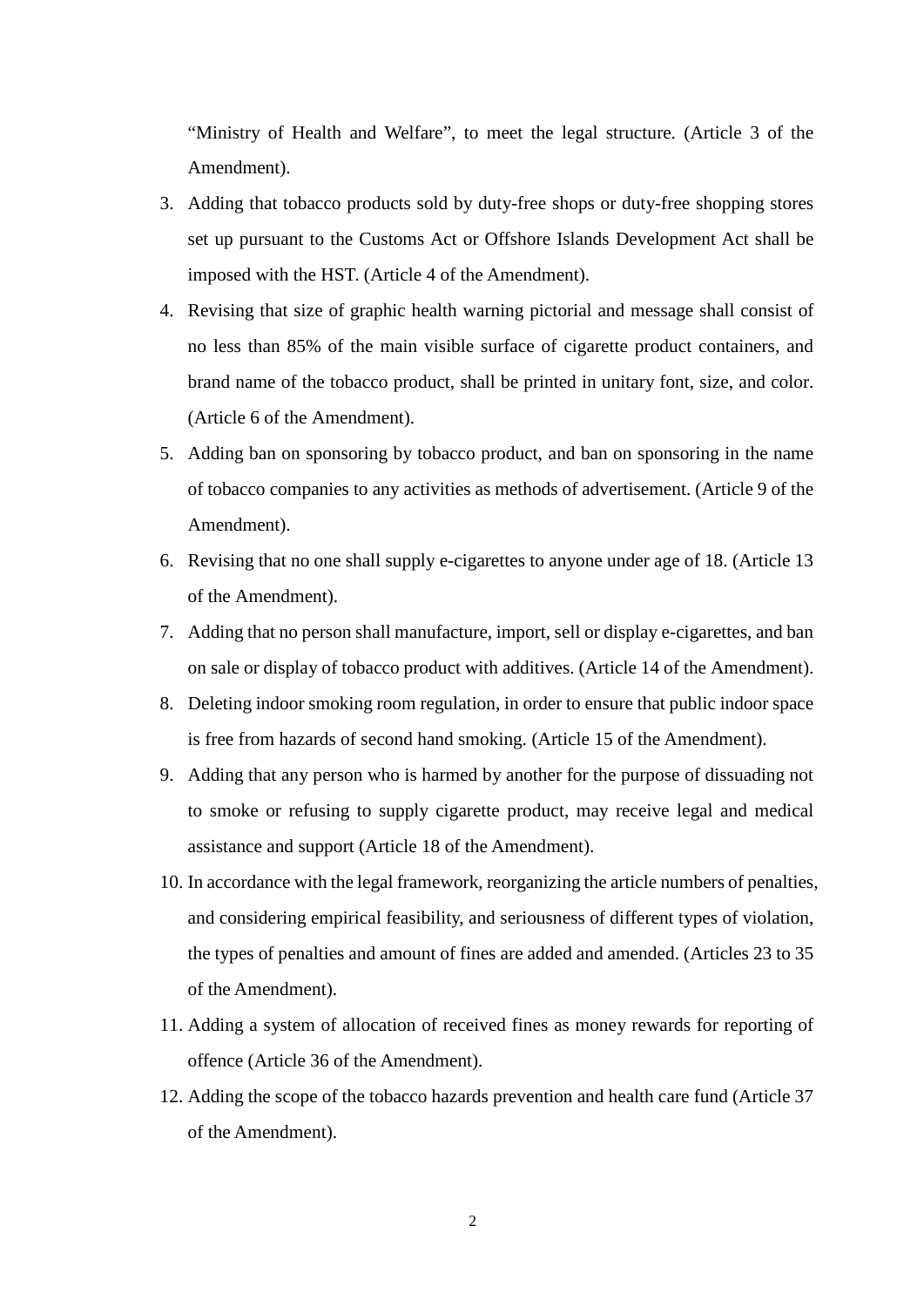13. Corresponding change to the implementation date of the amendment. (Article 38 of the Amendment).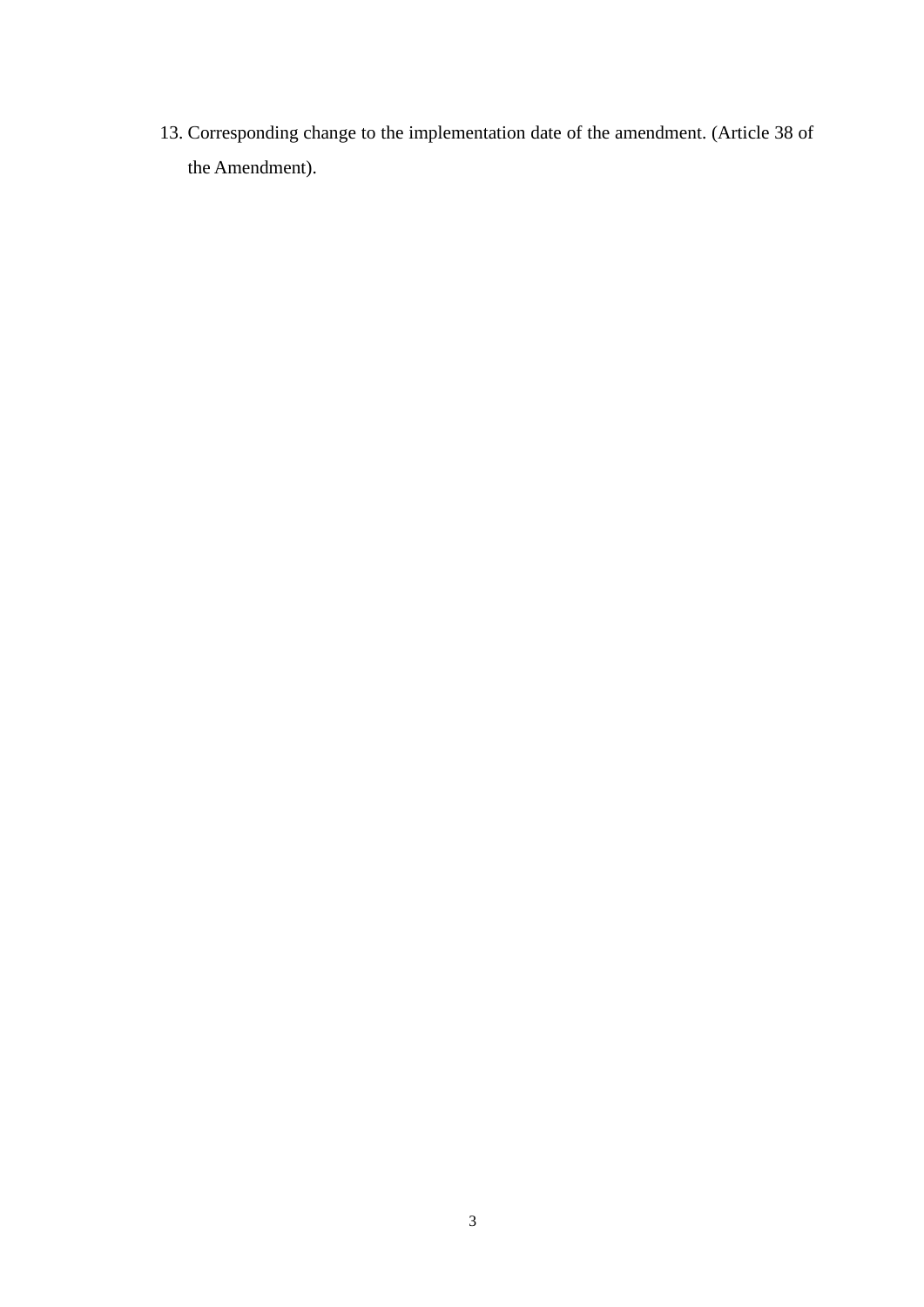| <b>Revised Articles</b>                                     | <b>Current Articles</b> | Explanations for the                           |
|-------------------------------------------------------------|-------------------------|------------------------------------------------|
|                                                             |                         | Amendment                                      |
| <b>Chapter 1 General Principles</b>                         | Chapter 1 General       | No amendment made to                           |
|                                                             | Principles              | the name of this                               |
|                                                             |                         | chapter                                        |
| Article 1 This Act is enacted<br>to prevent and control the | Article 1 This Act is   | The order relationship<br>between this Act and |
|                                                             | enacted to prevent and  | other laws shall be                            |
| hazards of tobacco in order                                 | control the hazards of  | determined on a case-by-                       |
| to protect the health of the                                | tobacco in order to     | case basis; this Act does                      |
| people.                                                     | protect the health of   | not assume the status of                       |
|                                                             | the people. Any         | jus singulare vis-à-vis                        |
|                                                             | subjects not mentioned  | other laws because of the                      |
|                                                             | herein shall be         | provisions provided after                      |
|                                                             | governed by other       | this Article. Taking                           |
|                                                             | pertinent and           | alternative view would                         |
|                                                             | applicable laws and     | lead to disputes; therefore,                   |
|                                                             | decrees.                | the later section is hereby                    |
|                                                             |                         | deleted pursuant to                            |
|                                                             |                         | customary regulatory                           |
|                                                             |                         | practice                                       |
| Article 2 For the purposes of                               |                         | 1. Texts of this article is                    |
| this Act, the terms used                                    |                         | slightly adjusted.                             |
| herein are defined as                                       |                         | 2. E-cigarette is a newly                      |
| follows:                                                    |                         | emerged health hazards                         |
| "Tobacco<br>(1)                                             |                         | issue globally. In the                         |
| products" refer to                                          |                         | era of convenience of                          |
| cigarettes, cut tobacco,                                    |                         | on-line purchase, every                        |
| cigars and other products                                   |                         | country is facing with<br>this regulatory      |
|                                                             |                         | challenge. However, the                        |
| entirely or partly made of<br>the leaf tobacco or its       |                         | WHO has                                        |
|                                                             |                         | recommended each                               |
| substitute as raw material                                  |                         | member state to                                |
| which are manufactured to                                   |                         | regulate e-cigarettes                          |
| be used for smoking,                                        |                         | strictly. Considering                          |
| chewing, sucking, snuffing                                  |                         | national legislation of                        |

## A Comparison of the THPCA Bill Amended Articles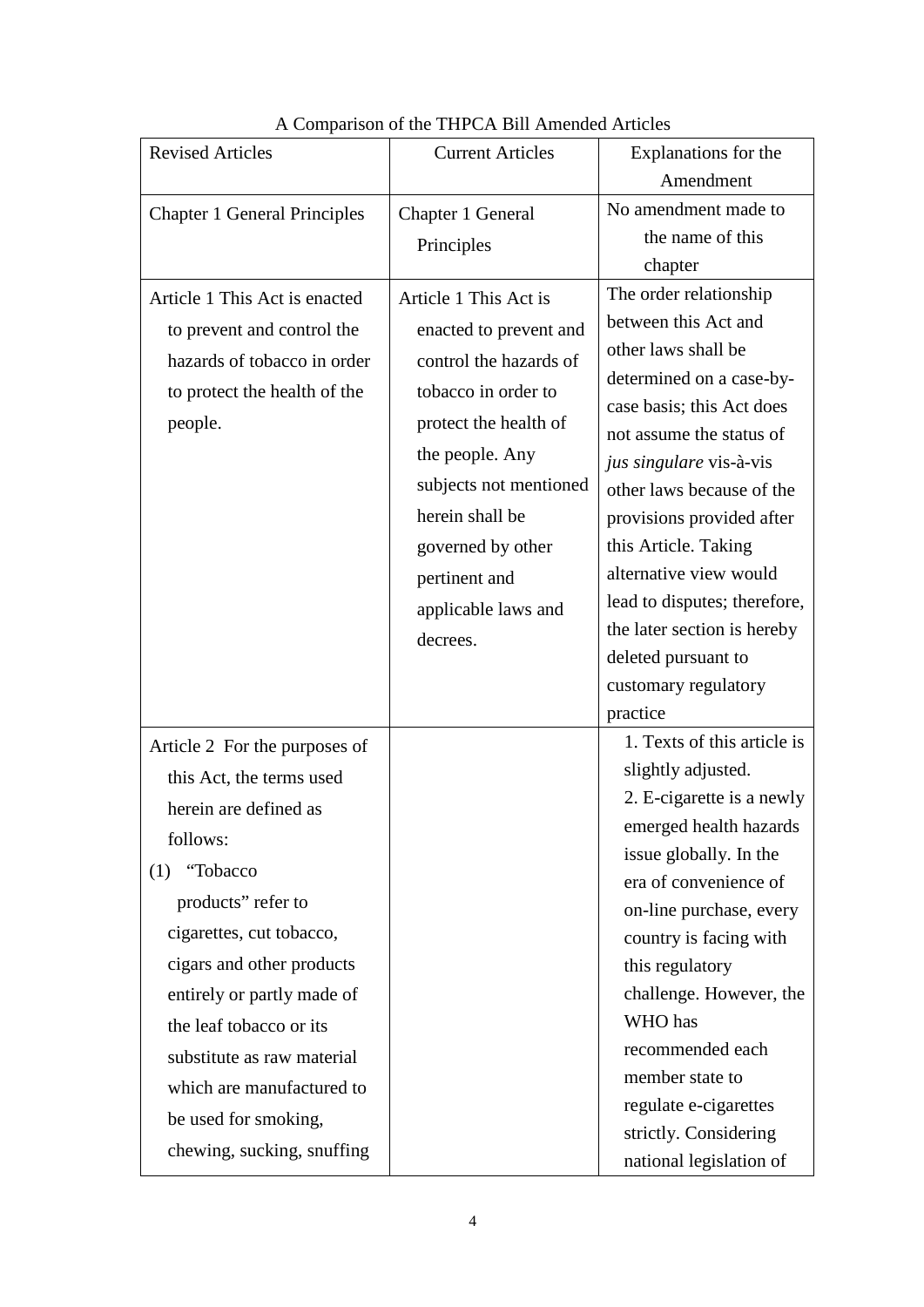or other methods of consuming. (2) "E-cigarettes" refer to electronic nebulizer, tobacco liquid devices, heating devices , which release aerosol to be consumed by person in methods akin to the smoking of cigarette , that contains nicotine, formaldehyde, acetaldehyde, or any other harmful substances .

 (3) "Smoking" refers to the act of smoking, sniffing, sucking, or chewing tobacco products, e -cigarettes or holding burning tobacco, ecigarette products .

(4) "Tobacco product containers" refer to packaging boxes, bottles, cans, or other containers used for selling the tobacco products to the consumers. (5) "Tobacco product advertisements" refer to commercial advertisements, or other promotional activities or behaviors that promote cigarette product or e cigarettes to consumers. (6) "Tobacco sponsorship"

refers to the sponsorship of

the advanced countries and the current regulatory condition in Taiwan, definition regarding e -cigarettes is added to Section 2. 3. Considering that e cigarette is a product that emits smoke or aerosol that contain s formaldehyde, heavy metal, and other chemical substances, which thereby create or form a sensation similar to cigarette products, it can create cognition for cigarette consumption by underage users, and thereby increase the likelihood for early contact with tobacco products. Furthermore, smoking and its aerosol may create health hazards to fetus and health of third parties, and that according to a July, 2016 public opinion survey on policy of prevention and control of e cigarette, results showed that 93% of people support banning of use of e -cigarettes in indoor public space s. Therefore, Section 3 is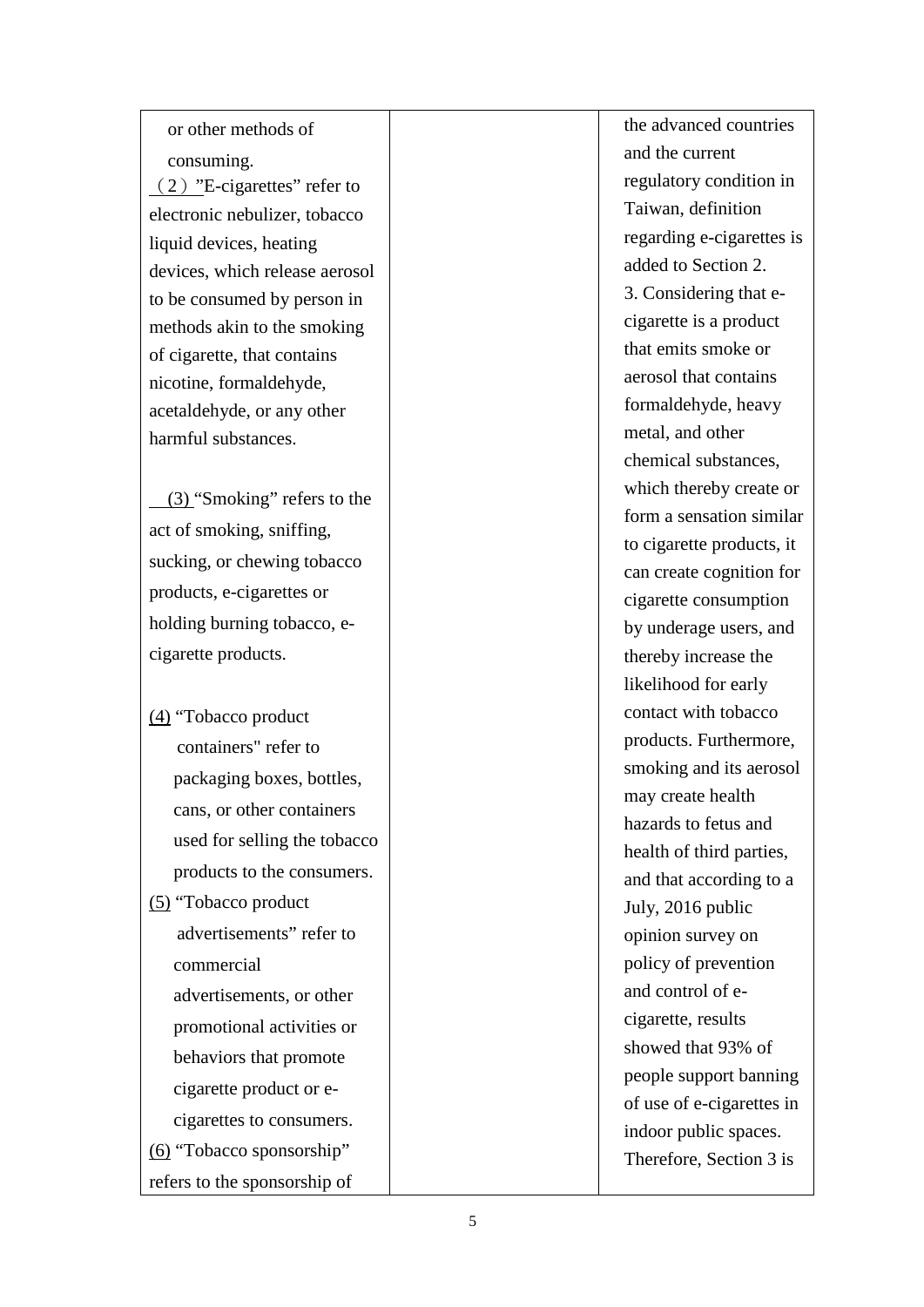| promoting of tobacco products<br>or e-cigarettes to consumers or<br>other activities or behaviors<br>that are conducive to sale.                                                                                                                                                       |                                                                                                                                                                                                                                                                                                                   | amended to include use<br>of e-cigarettes as<br>smoking behavior.<br>4. For purpose of<br>banning e-cigarette<br>advertisement and<br>sponsorship, texts of<br>Sections 5 and 6 are<br>revised.                                                                    |
|----------------------------------------------------------------------------------------------------------------------------------------------------------------------------------------------------------------------------------------------------------------------------------------|-------------------------------------------------------------------------------------------------------------------------------------------------------------------------------------------------------------------------------------------------------------------------------------------------------------------|--------------------------------------------------------------------------------------------------------------------------------------------------------------------------------------------------------------------------------------------------------------------|
| Article 3 The competent<br>authority for the purposes<br>of this Act at the central<br>government level shall be<br>the Ministry of Health and<br>Welfare; at the municipal<br>level, the municipal<br>government; and at the<br>county (city) level, the<br>county (city) government. | Article 3<br>The<br>competent authority<br>for the purposes of<br>this Act at the central<br>government level shall<br>be the Department of<br>Health of the<br>Executive Yuan; at the<br>municipal level, the<br>municipal<br>government; and at the<br>county (city) level,<br>the county (city)<br>government. | Corresponding to<br>organizational change<br>mandated in "Act on<br>Organization of the<br>Ministry of Welfare and<br>Health", the competent<br>authority is amended from<br>"Department of Health,<br>Executive Yuan," to<br>"Ministry of Health and<br>Welfare." |
| Chapter 2<br>The Health And<br>Welfare Surcharge And The<br><b>Administration Of Tobacco</b><br>Products                                                                                                                                                                               | Chapter 2<br>The Health<br>And Welfare<br>Surcharge And The<br><b>Administration Of</b><br><b>Tobacco Products</b>                                                                                                                                                                                                | Name of Chapter<br>unchanged.                                                                                                                                                                                                                                      |
| Article 4 The Health and<br>Welfare Surcharge shall be<br>imposed on tobacco<br>products, the amount of                                                                                                                                                                                | Article 4 The Health and<br><b>Welfare Surcharge</b><br>shall be imposed on<br>tobacco products, the<br>amount of which shall                                                                                                                                                                                     | Texts of Section 4 is<br>1.<br>slightly adjusted.<br>Article 6 of the FCTC<br>2.<br>stresses that price, and<br>tax collection are<br>important and                                                                                                                |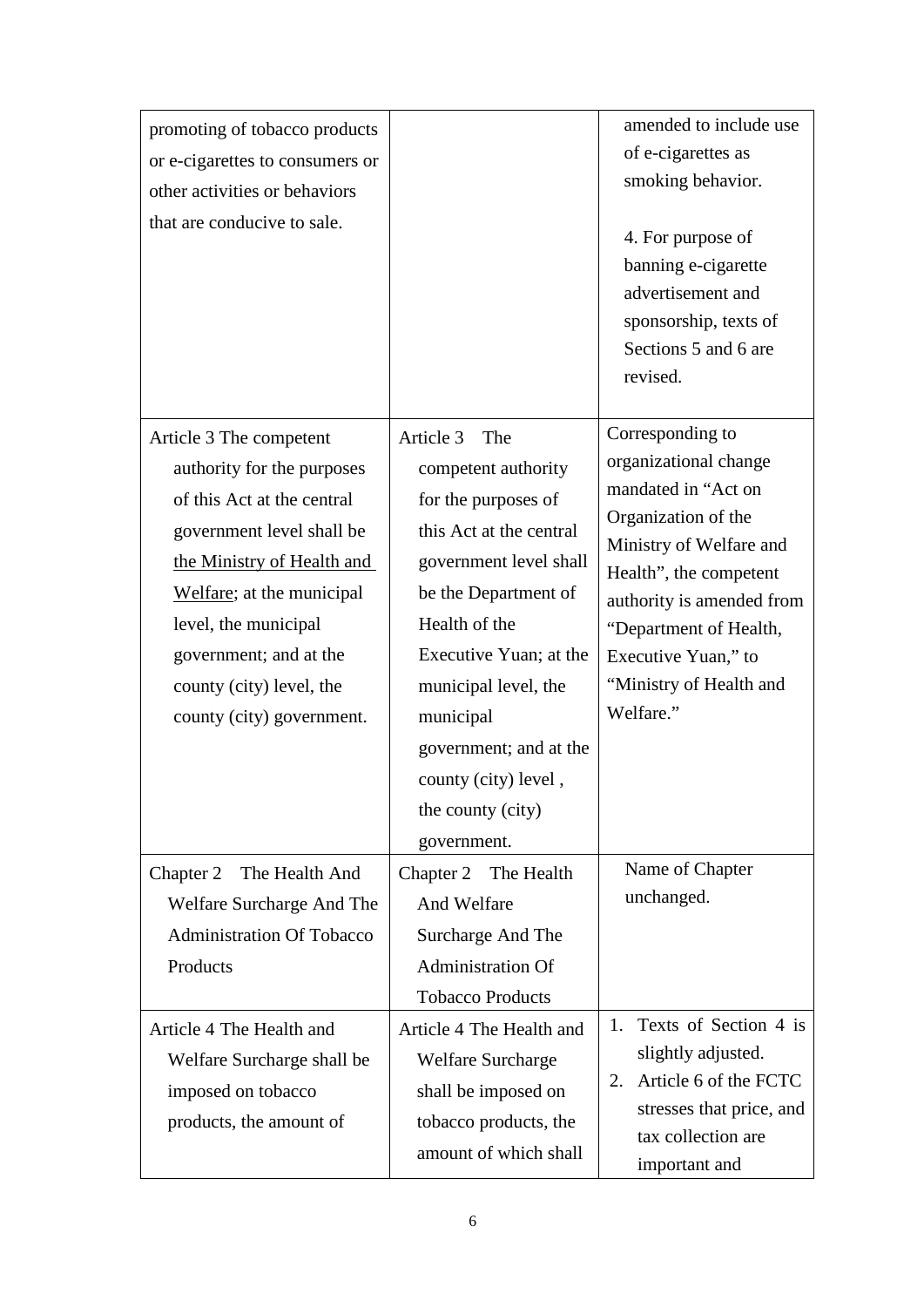## which shall be as follows: (1) Cigarettes: NTD 1000 every one thousand sticks. (2) Cut tobacco: NTD 1000 every kilogram. (3) Cigars: NTD 1000 every kilogram. (4) Other tobacco products: NTD 1000 every kilogram. The competent authority at the central government level and the Ministry of Finance shall, for once every two years, invite and assembly scholars and experts specialized in finance, economic, public health and relevant fields to conduct reviews of the amounts of the aforementioned Health and Welfare Surcharge based on the following factors: (1) The various types of diseases attributable to the smoking activities, the morbidity and mortality of such diseases, as well as the medical costs thereby incur upon the National Health Insurance;

## be as follows:

(1) Cigarettes: NTD 1,000 every one thousand sticks. (2) Cut tobacco: NTD 1,000 every kilogram. (3) Cigars: NTD 1,000 every kilogram. (4) Other tobacco products: NTD 1,000 every kilogram.

 The competent authority at the central government level and the Ministry of Finance shall, for once every two years, invite and assembly scholars and experts specialized in finance, economic, public health and relevant fields to conduct reviews of the amounts of the aforementioned Health and Welfare Surcharge based on the following factors:

(1) The various types of diseases attributable to the smoking activities, the morbidity and mortality of such

effective methods of curbing tobacco consumption for all sectors of people, especially for children and teenagers. And considering the circumstance, to ban or limit the sale to international travelers, and/or to eliminate their tobacco product domestic tax and import customs. Currently, duty-free tobacco products sold at duty-free shops and duty-free shopping stores set up pursuant to the Customs Act and Offshore Island Development Act consists of 10% of annual total volume of tobacco sale, which has severely impacted the legislative intent of tobacco hazards prevention of "curbing consumption by price", and has become an obstacle for the promotion of tobacco hazards prevention. For the purpose of avoiding low priced duty-free tobacco products to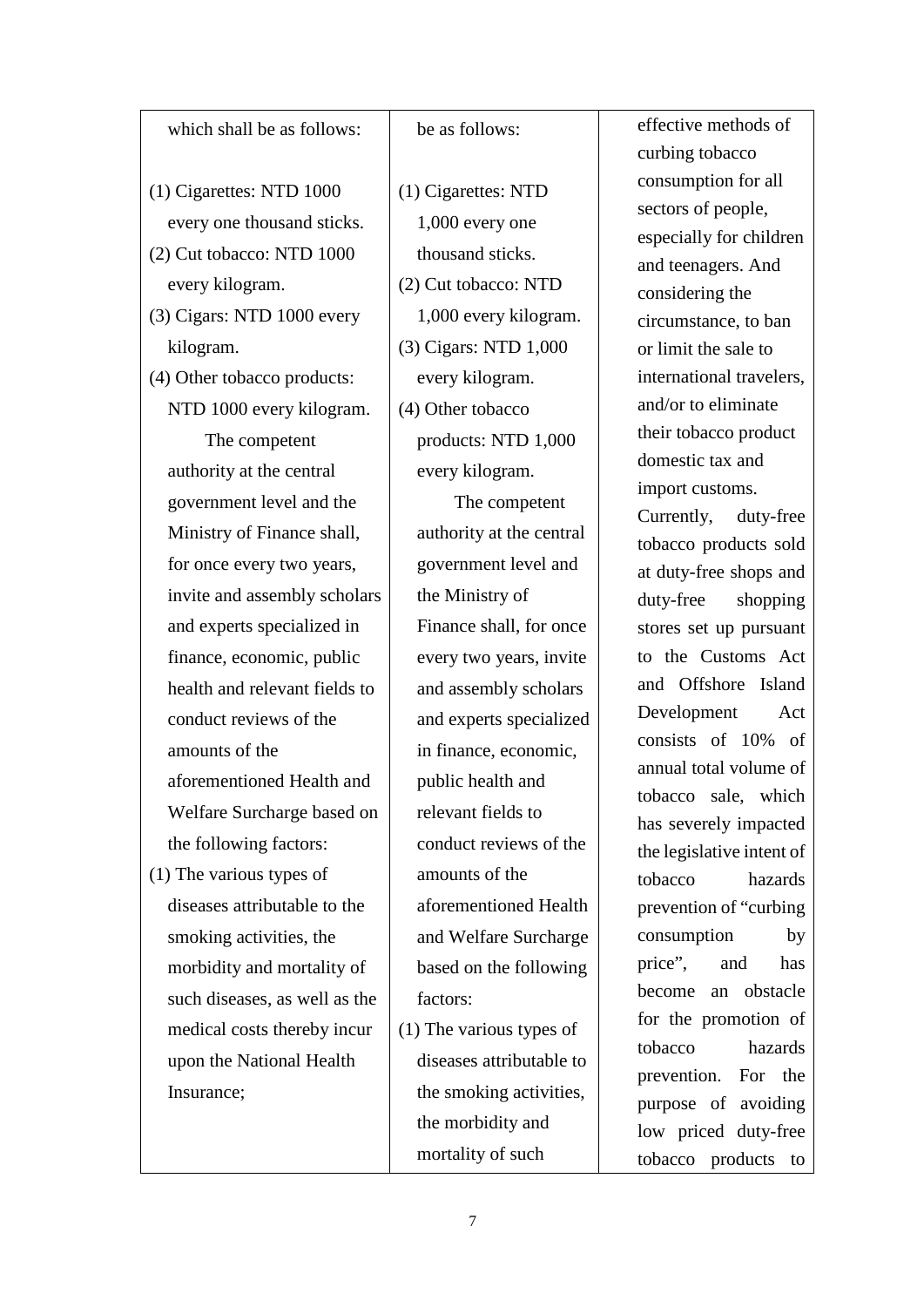- (2) Total amount of consumption on tobacco products and smoking rate;
- (3) Ratio of tobacco levies to average retail prices of the tobacco products;
- (4) National income and consumer price index; and
- (5) Other relevant factors affecting the prices of the tobacco products and the preventions of the tobacco hazards.
- If the amounts contained in the first paragraph, after being reviewed by the competent authority at the central government level and the Ministry of Finance pursuant to the second paragraph above, are considered necessary to be increased, such increased amounts shall be approved by the Executive Yuan and passed by the Legislative Yuan after examination.
	- The collected surcharges shall be used exclusively for the National Health Insurance reserves, for cancer prevention and

diseases, as well as the medical costs thereby incur upon the National Health Insurance;

- (2) Total amount of consumption on tobacco products and smoking rate;
- (3) Ratio of tobacco levies to average retail prices of the tobacco products;
- (4) National income and consumer price index; and
- (5) Other relevant factors affecting the prices of the tobacco products and the preventions of the tobacco hazards.

 If the amounts contained in the first paragraph, after being reviewed by the competent authority at the central government level and the Ministry of Finance pursuant to the second paragraph above, are considered necessary to be increased, such increased amounts

freely circulate, thereby damaging the tobacco hazards prevention intent of 'curbing consumption by price,' Section 6 regarding no levy of HST is deleted, and Section 7 is hereby added to manifestly provide that for dutyfree stores or off-shore island duty-free shopping stores, tobacco products sold shall be imposed with HST, and shall not be subject to the regulations of Tobacco and Alcohol Tax Act, and Offshore Islands Development Act.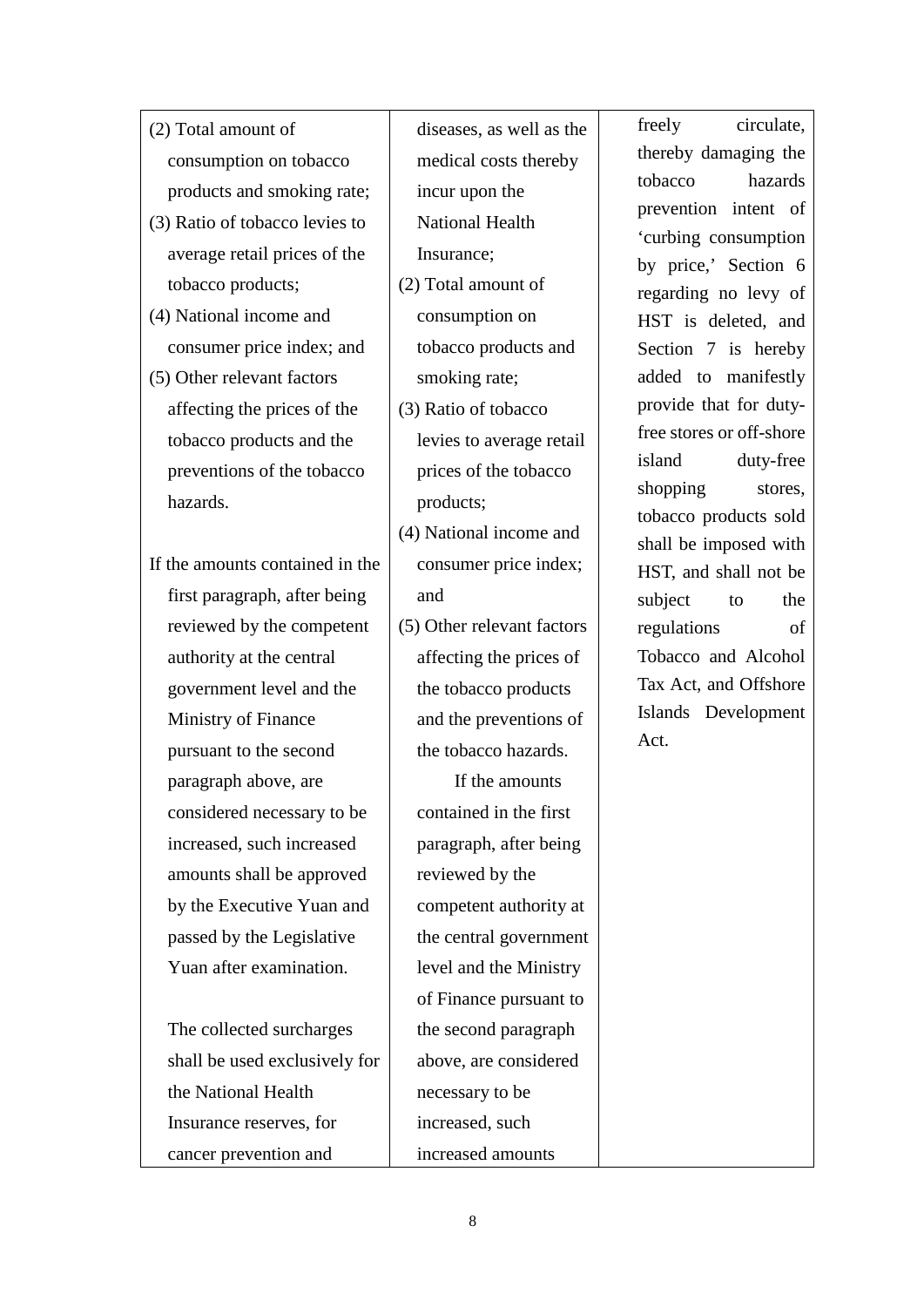control, for upgrading the quality of medical care, for subsidizing in the area where found shortage of medical supplies and the operation of related medical units, for subsidizing to the medical expenses of rare disorder or otherwise, for subsidizing to the Insurance fee of the person who need help due to economic difficulties, for implementing hazardrelated preventive measures at both national and provincial levels, for promoting public health and social welfare, for investigating smuggled or inferior tobacco products, for preventing tax evasion of tobacco products, for providing assistance to tobacco farmers and workers of relevant industries. The rules of allocation

and the operational agenda dealing with the collected surcharges shall be formulated by the competent authority at the central government level

shall be approved by the Executive Yuan and passed by the Legislative Yuan after examination.

 The collected surcharges shall be used exclusively for the National Health Insurance reserves, for cancer prevention and control, for upgrading the quality of medical care, for subsidizing in the area where found shortage of medical supplies and the operation of related medical units, for subsidizing to the medical expenses of rare disorder or otherwise, for subsidizing to the Insurance fee of the person who need help due to economic difficulties, for implementing hazardrelated preventive measures at both national and provincial levels, for promoting public health and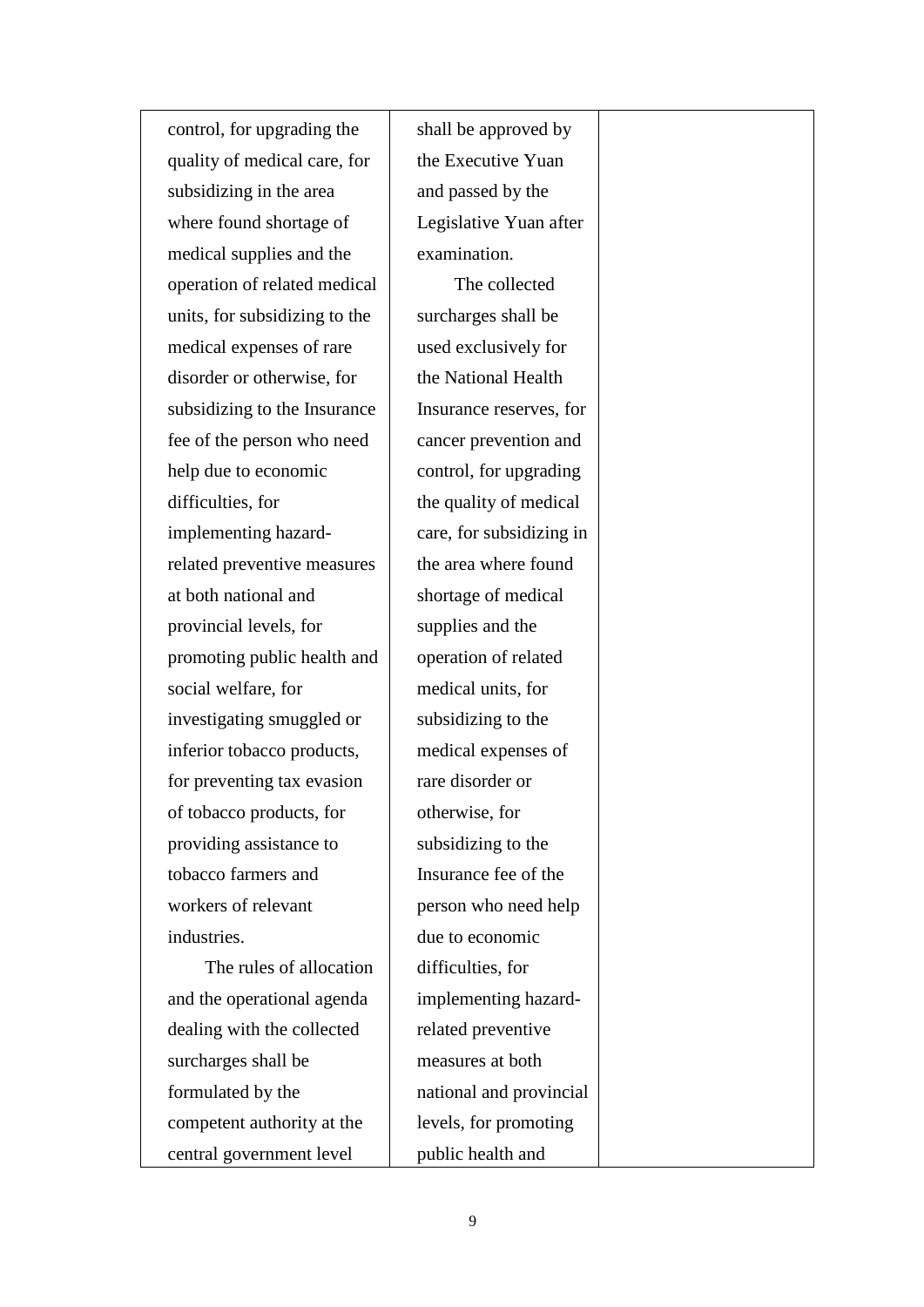and the Ministry of Finance, and shall be examined and approved by the Legislative Yuen.

 The definitions of the area where found shortage of medical supplies and the operation of related medical units and the person who need help due to economic difficulties in the previous paragraph will be stipulated by the central competent authority.

The Health and Welfare Surcharges of tobacco products shall be collected by the collecting agencies of the tobacco and alcohol taxes at the same time those taxes are collected. The taxpayers, the refunds, and the collections and the penalties relating to the above-mentioned surcharges shall be decided and conducted in accordance with the Tobacco and Alcohol Taxes Act.

For duty-free stores or offshore islands duty-free shopping stores, cigarette

social welfare, for investigating smuggled or inferior tobacco products, for preventing tax evasion of tobacco products, for providing assistance to tobacco farmers and workers of relevant industries. The rules of allocation and the operational agenda dealing with the collected surcharges shall be formulated by the competent authority at the central government level and the Ministry of Finance, and shall be examined and approved by the Legislative Yuen. The definitions of the area where found shortage of medical supplies and the operation of related medical units and the person who need help due to economic

10

difficulties in the

previous paragraph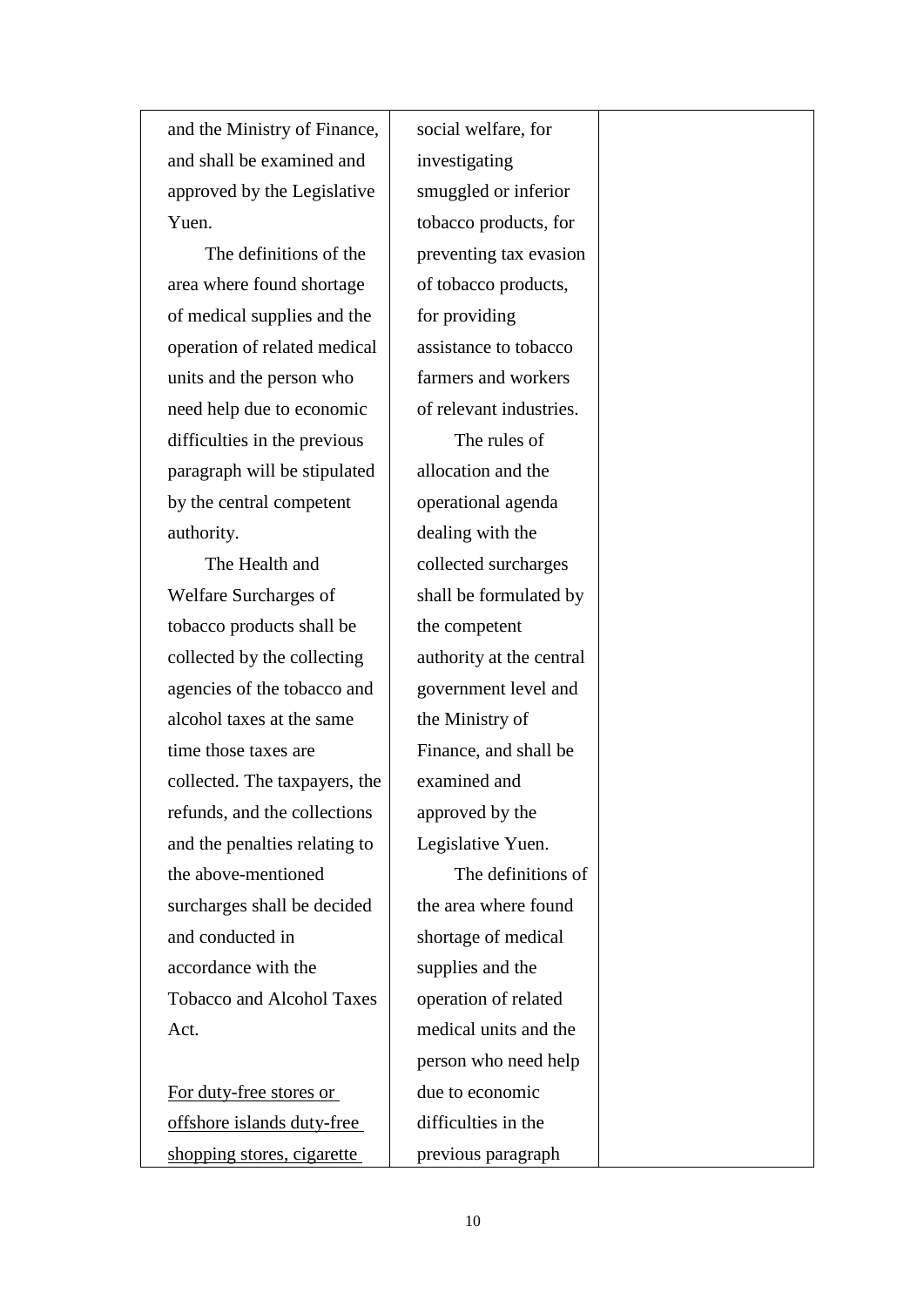| products sold shall be      | will be stipulated by      |                                                    |
|-----------------------------|----------------------------|----------------------------------------------------|
| imposed with the HST and    | the central competent      |                                                    |
| shall not be subject to     | authority.                 |                                                    |
| regulations of the Tobacco  | The Health and             |                                                    |
| and Alcohol Tax Act or the  | Welfare Surcharges of      |                                                    |
| Offshore Island             | tobacco products shall     |                                                    |
| Development Act.            | be collected by the        |                                                    |
|                             | collecting agencies of     |                                                    |
|                             | the tobacco and            |                                                    |
|                             | alcohol taxes at the       |                                                    |
|                             | same time those taxes      |                                                    |
|                             | are collected. The         |                                                    |
|                             | taxpayers, the             |                                                    |
|                             | exemptions, the            |                                                    |
|                             | refunds, and the           |                                                    |
|                             | collections and the        |                                                    |
|                             | penalties relating to      |                                                    |
|                             | the above-mentioned        |                                                    |
|                             | surcharges shall be        |                                                    |
|                             | decided and conducted      |                                                    |
|                             | in accordance with the     |                                                    |
|                             | <b>Tobacco and Alcohol</b> |                                                    |
|                             | Taxes Act.                 |                                                    |
| Article 5 Tobacco products  | Article 5 Tobacco          | of the<br>first<br>1.<br>texts                     |
| shall not be sold by any of | products shall not be      | is<br>revised<br>sentence                          |
| the following methods:      | sold by any of the         | slightly.                                          |
| (1) Vending machines,       | following methods:         | In order to prevent<br>2.<br>question<br>regarding |
| mail orders, on-line        | (1) Vending machines,      | scope of applicability of                          |
| shopping, or any other      | mail orders, on-line       | the law at time of                                 |
| methods through which the   | shopping's, or any         | enforcement, texts<br>- of                         |
| age of the consumers        | other methods through      | Section 2 and Section 3                            |
| cannot be screened by the   | which the age of the       | revised, for<br>the<br>are                         |
| vendors;                    | consumers cannot be        | purpose of clarity.                                |
|                             |                            |                                                    |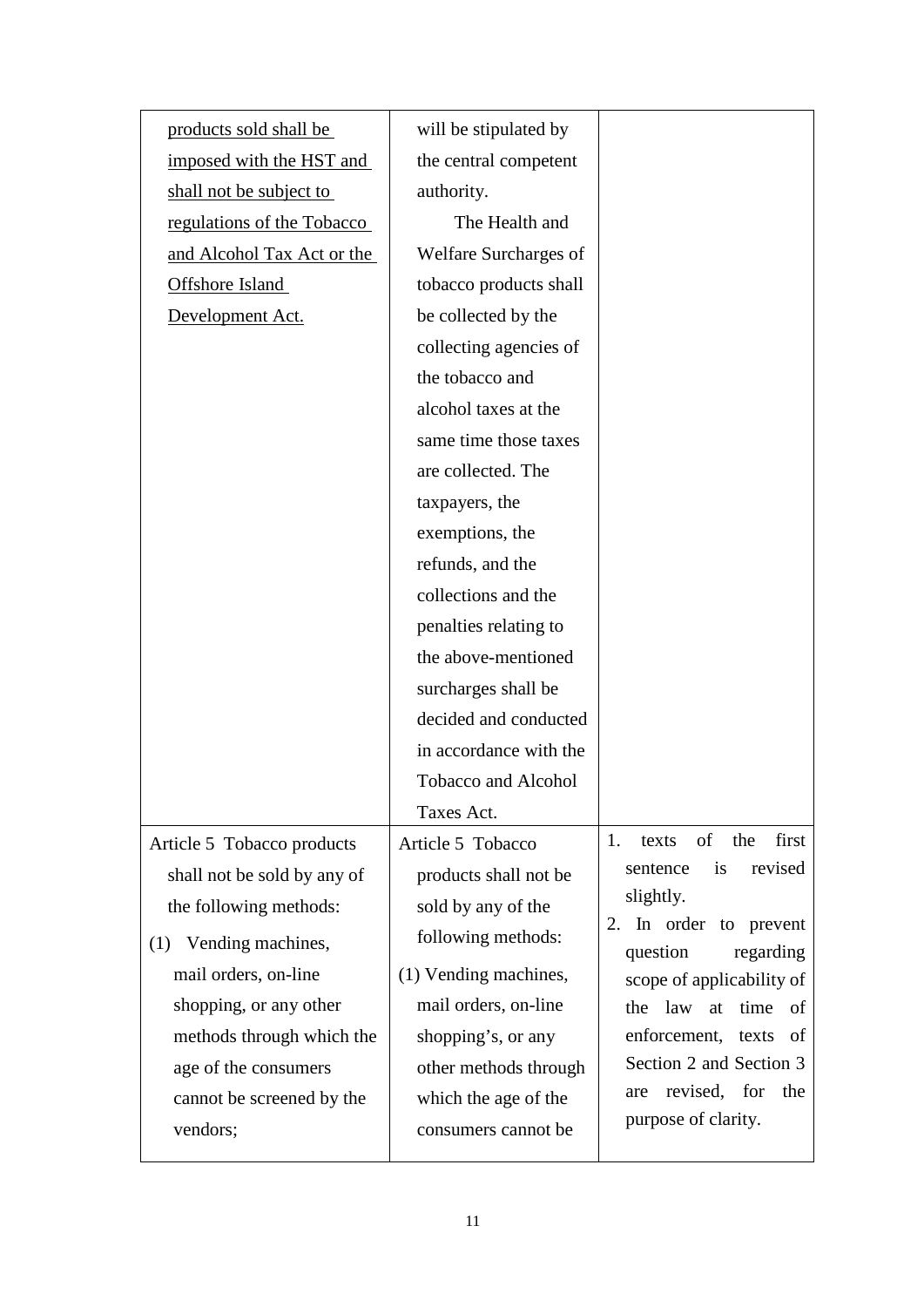| Methods such as store<br>(2) | screened by the           |    |                                              |
|------------------------------|---------------------------|----|----------------------------------------------|
| shelves which are directly   | vendors;                  |    |                                              |
| accessible to consumers      | (2) Methods such as store |    |                                              |
| or other methods which       | shelves which are         |    |                                              |
| the consumers can            | directly accessible by    |    |                                              |
| directly obtain the          | the consumers whose       |    |                                              |
| product, and that age        | age cannot be             |    |                                              |
| cannot be screened; or       | screened; or              |    |                                              |
| (3) With the exception of    | (3) With the exception of |    |                                              |
| cigars, packaging of         | cigars, packaging less    |    |                                              |
| cigarettes less than twenty  | than twenty cigarettes    |    |                                              |
| sticks or other              | per vending unit or the   |    |                                              |
| measurement units per        | net weight of the         |    |                                              |
| vending unit or the net      | content of such unit is   |    |                                              |
| weight of the content of     | less than 15 grams.       |    |                                              |
| such unit is less than 15    |                           |    |                                              |
| grams.                       |                           |    |                                              |
|                              |                           |    | 1. In order to avoid                         |
| Article 6 The tobacco        | Article 6 The tobacco     |    |                                              |
| products, their brand names, | products, their brand     |    | confusion, the                               |
| and the texts and marks      | names, and the texts      |    | exception clause in the                      |
| printed on tobacco product   | and marks printed on      |    | <b>First Section is</b>                      |
| containers shall not use     | tobacco product           |    | adjusted to include the                      |
| expressions such as light,   | containers shall not      |    | previous amendment's<br>implementation date. |
| low tar, or any other        | use expressions such      | 2. | Article 11 of the                            |
| misleading words or marks    | as light, low tar, or any |    | FCTC requires that,                          |
| implicating that smoking     | other misleading          |    | the graphic health                           |
| has no harmful effects, or   | words or marks            |    | warning size is                              |
| only has minor harmful       | implicating that          |    | advised to exceed                            |
| effects, on health. However, | smoking has no            |    | more than 50% of the                         |
| names of tobacco product     | harmful effects, or       |    | main visible part of                         |
| prior to implementation date | only has minor            |    | the pack, and should<br>be no less than 30%, |
| of this Act on January 11,   | harmful effects, on       |    | in order to achieve the                      |
| 2009 are exempted.           | health.                   |    | purpose of providing                         |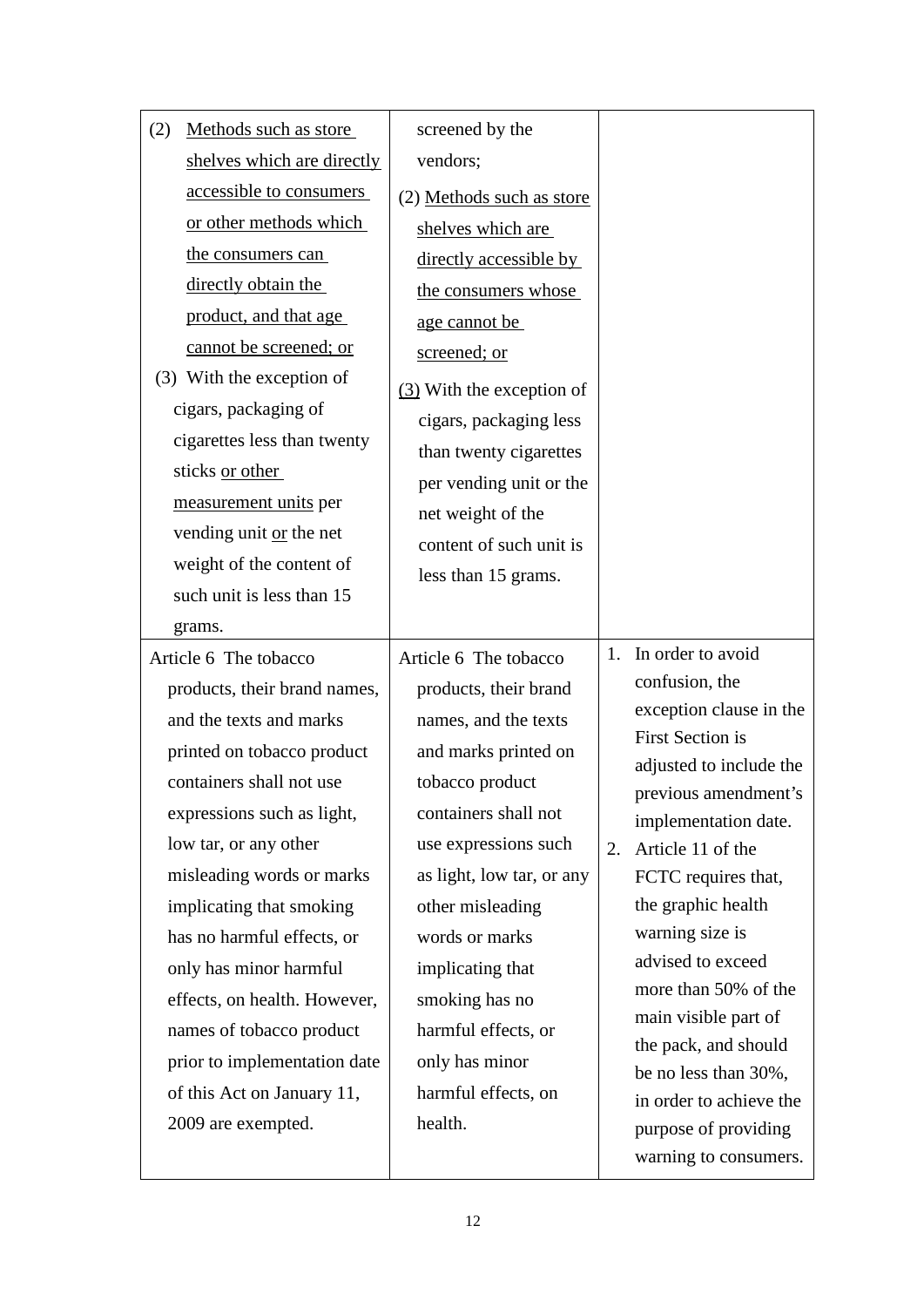The labeling methods of tobacco products containers shall, shall be subject the following regulations:

(1) At a conspicuous place on the largest front and back outside surfaces, label in Chinese health warning texts and images describing the harmful effects of tobacco use, as well as relevant information for quitting smoking;

 (2) The area of labeling of the preceding section should occupy not be less than 85% of each labeling surfaces; and

(3) Exterior area of tobacco product, in addition to be labeled subject to the preceding section, shall be printed in a nationally standardized unitary background color, font type, font size, and font color.

Rules in the preceding two Sections regarding content of labeling, background color, area, font type, font size, font color and other measures to be adhered to, shall be prescribed by the

 The tobacco products containers shall, at a conspicuous place on the largest front and back outside surfaces, label in Chinese health warning texts and images describing the harmful effects of tobacco use, as well as relevant information for quitting smoking. The area occupied by such texts and images shall not be less than 35% of each labeling surfaces.

The regulations regarding the contents, sizes and other matters relating to the abovementioned labeling requirements shall be prescribed by the competent authority at the central government level.

Currently, including Taiwan,78 countries have requested that tobacco product container shall be labeled with GHW. However, other than Columbia and Mongolia which is smaller than Taiwan, and France, which is same Taiwan, size of GHW in all other countries are all larger than Taiwan's.

3. The WHO has pointed out that printing of large GHW is a costeffective and high exposure advising method that can directly address the smokers. Studies have demonstrated that large GHW more effectively prompt smokers to quit smoking. Therefore, Section 2 is amended to increase current size of GHW is to cover 85% of the tobacco container. This not only improve warning to smokers, but also increase teenagers' and children's knowledge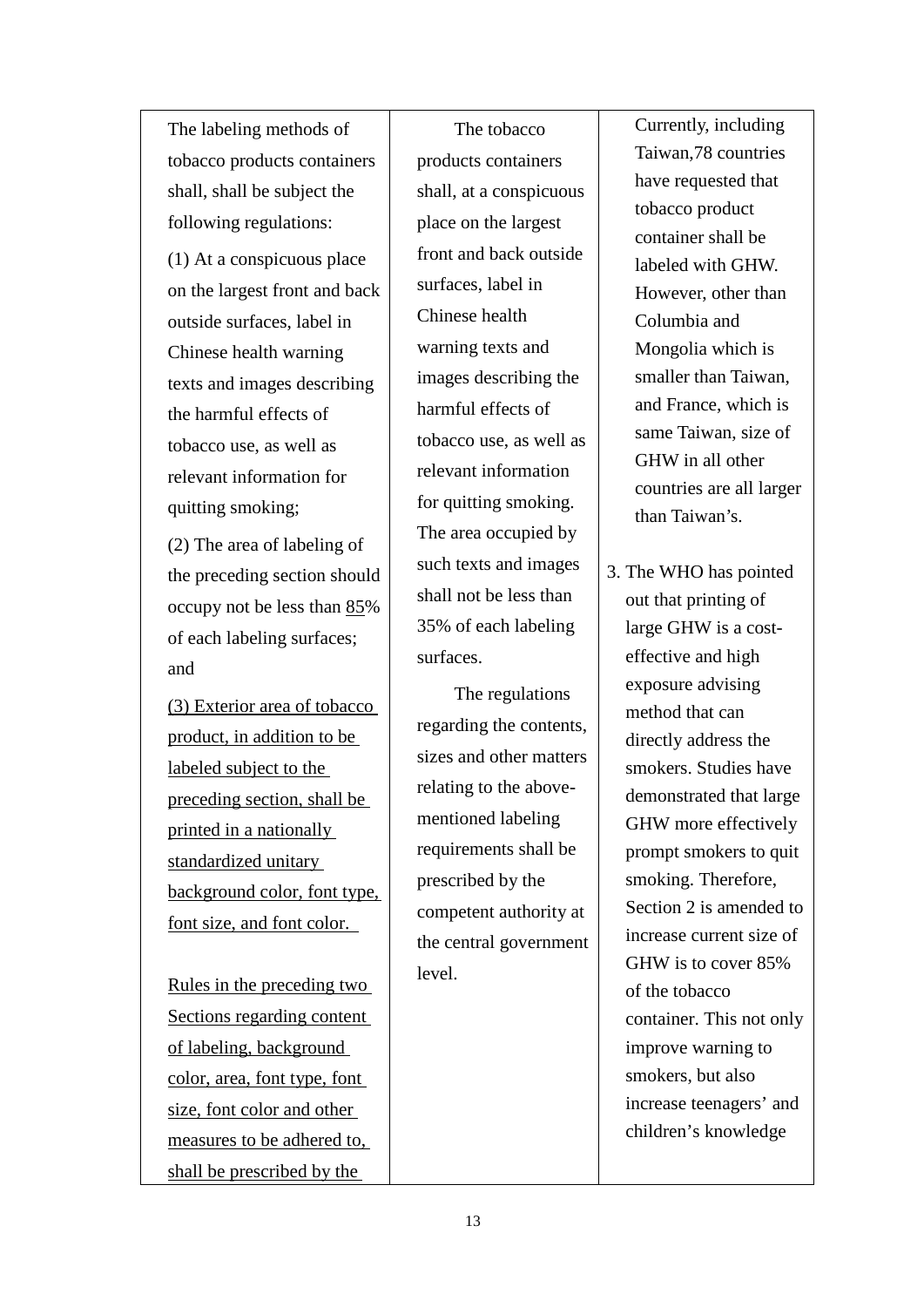| competent authority of the | that tobacco products     |
|----------------------------|---------------------------|
| central government.        | are hazardous to health.  |
|                            |                           |
|                            | 4. In order to prevent    |
|                            | tobacco companies         |
|                            | from using bright         |
|                            | colors and images on      |
|                            | tobacco containers,       |
|                            | cloaked these as their    |
|                            | brand images and          |
|                            | create the effect of      |
|                            | linking brand with such   |
|                            | imageries, and consider   |
|                            | that Article 11 of FCTC   |
|                            | and Article 13 of the     |
|                            | Implementation            |
|                            | Guidelines, which         |
|                            | recommend that            |
|                            | signatory parties should  |
|                            | pass plain packaging of   |
|                            | tobacco product           |
|                            | legislation, Section 2 is |
|                            | hereby amended and        |
|                            | added. It requires        |
|                            | tobacco products to       |
|                            | have uniform area of      |
|                            | graphic health warning    |
|                            | and smoke cessation       |
|                            | information area, and     |
|                            | institute a nationally    |
|                            | unified background        |
|                            | print color, font type,   |
|                            | font size, and font       |
|                            | color.                    |
|                            | 5. Texts of Section 3 is  |
|                            | amended accordingly.      |
|                            |                           |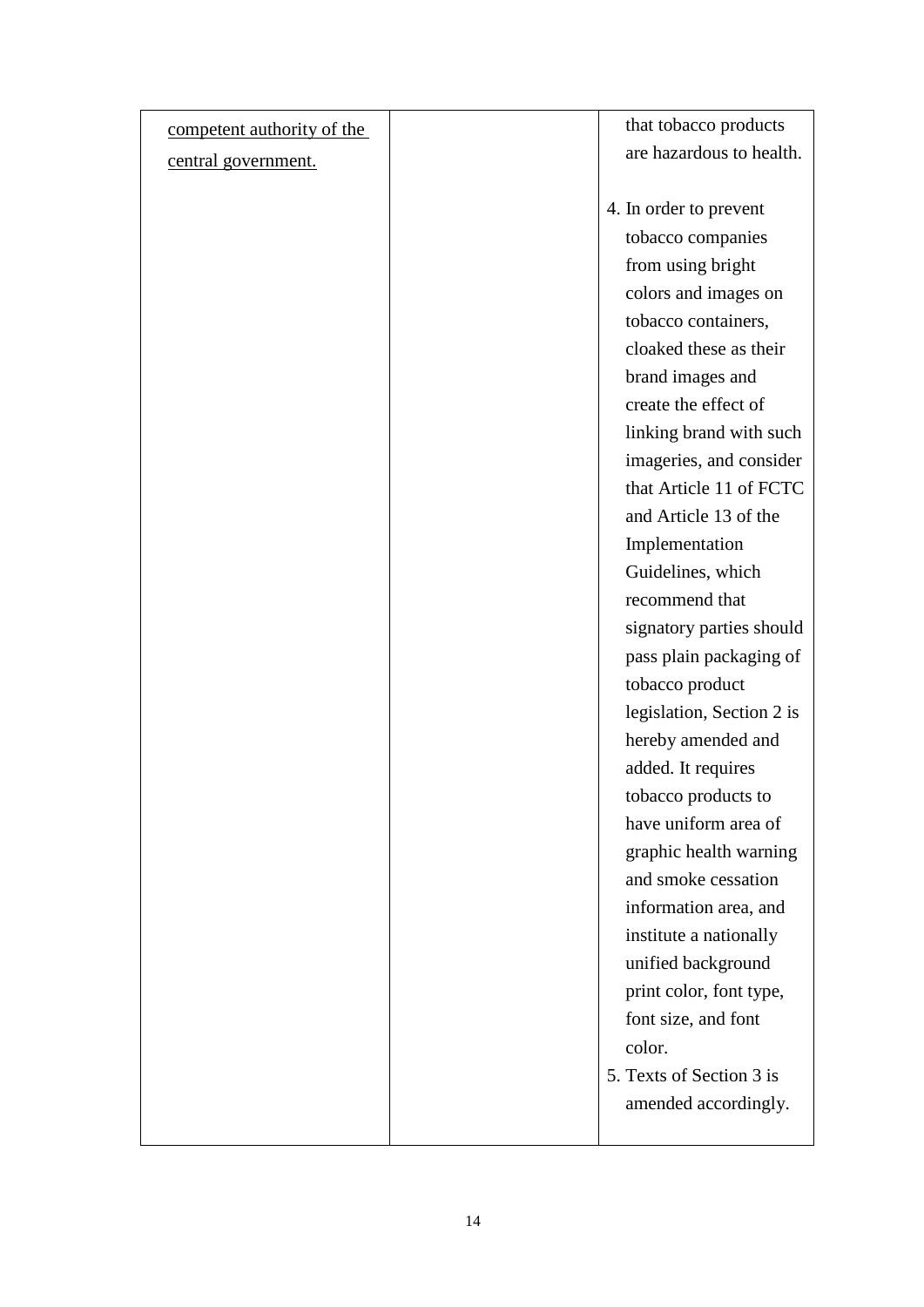| Article 7 The level of        |
|-------------------------------|
| nicotine and tar contained in |
| the tobacco product shall     |
| not exceed the maximum        |
| content level allowed, and    |
| shall be indicated, in        |
| Chinese, on the tobacco       |
| product containers. This      |
| requirement, however, does    |
| not apply to tobacco          |
| products manufactured         |
| exclusively for exports.      |
|                               |

The content, labeling method of tobacco product additives, and maximum amounts of tar and nicotine, and its testing measures, labeling of such amounts, as well as other matters need to be observed, shall be prescribed by the competent authority at the central government level.

Article 8 Manufacturers and

importers of tobacco

Article 7 The level of nicotine and tar contained in the tobacco products shall be indicated, in Chinese, on the tobacco product containers. This requirement, however, does not apply to tobacco products manufactured exclusively for exports.

The nicotine and tar levels referred to in the preceding paragraph shall not exceed the maximum amounts. The regulations relating to the maximum amounts and their testing measures, the methods in labeling such amounts, as well as other matters need to be observed, shall be prescribed by the competent authority at the central government level. other matters that shall be adhered to. The text is revised accordingly. Article 8 Manufacturers This article is not

amended.

1. The first sentence of current Section 2 is moved to Section 1, and text is adjusted accordingly.

2. The central competent authority is delegated with power to prescribe regulations regarding content of tobacco product additives, labeling method and

and importers of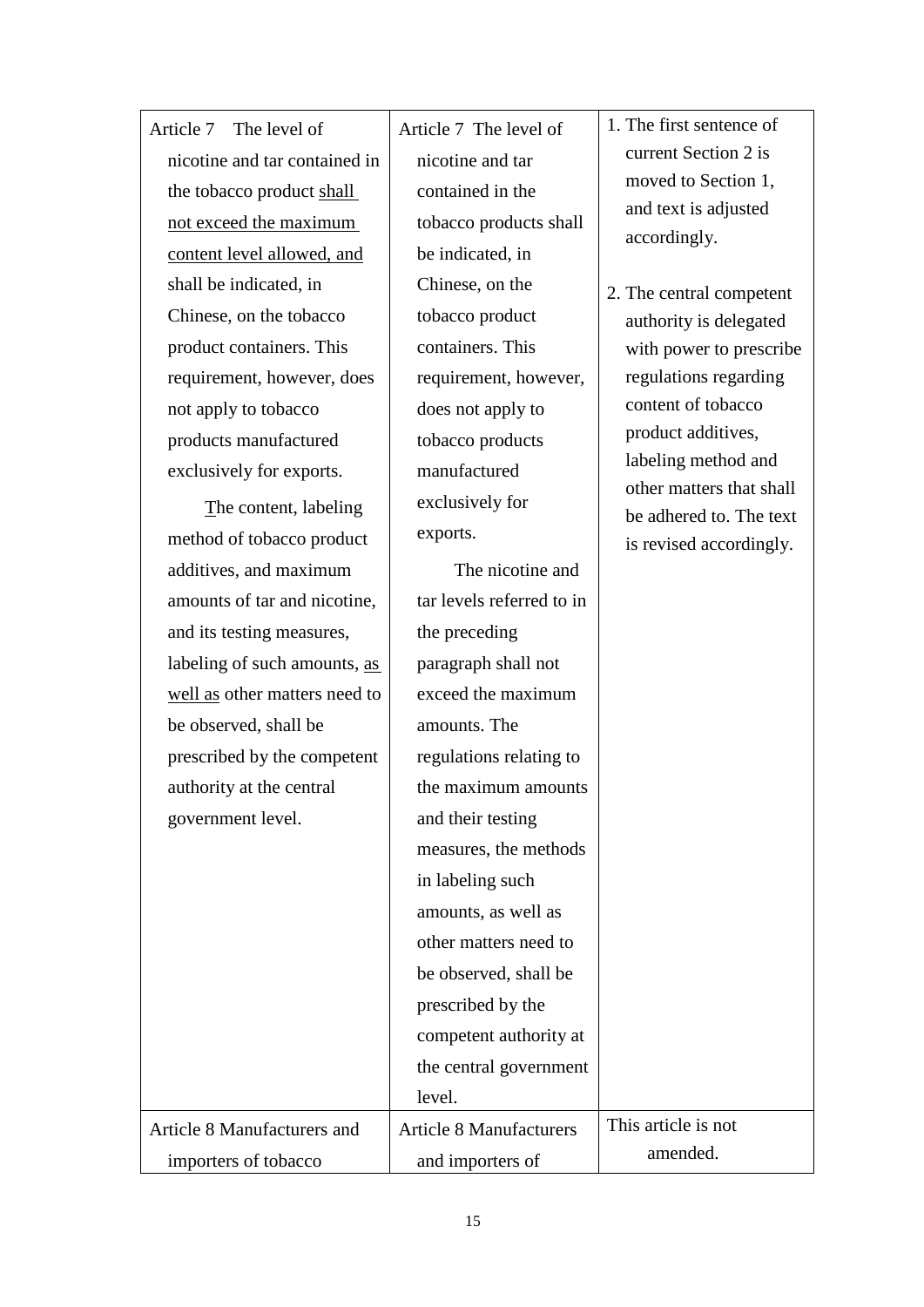products shall disclose and report the following information:

(1) Contents and additives of the tobacco products as well as their relevant toxic information; and

(2) Emissions produced by the tobacco products as well as their relevant toxic information.

 The competent authority at the central government level shall periodically and voluntarily disclose to the public the information received in pursuant to the preceding paragraph; and may send personnel to acquire samples for conducting inspections (tests).

 The regulations relating to the contents, schedules, procedures and inspections (tests) of the information required to be reported and other relevant matters pursuant to the preceding two paragraphs shall be prescribed by the competent authority at the central government level.

tobacco products shall disclose and report the following information: (1) Contents and additives of the tobacco products as well as their relevant toxic information; and (2) Emissions produced by the tobacco products as well as their relevant toxic information. The competent

authority at the central government level shall periodically and voluntarily disclose to the public the information received in pursuant to the preceding paragraph; and may send personnel to acquire samples for conducting inspections (tests).

 The regulations relating to the contents, schedules, procedures and inspections (tests) of the information required to be reported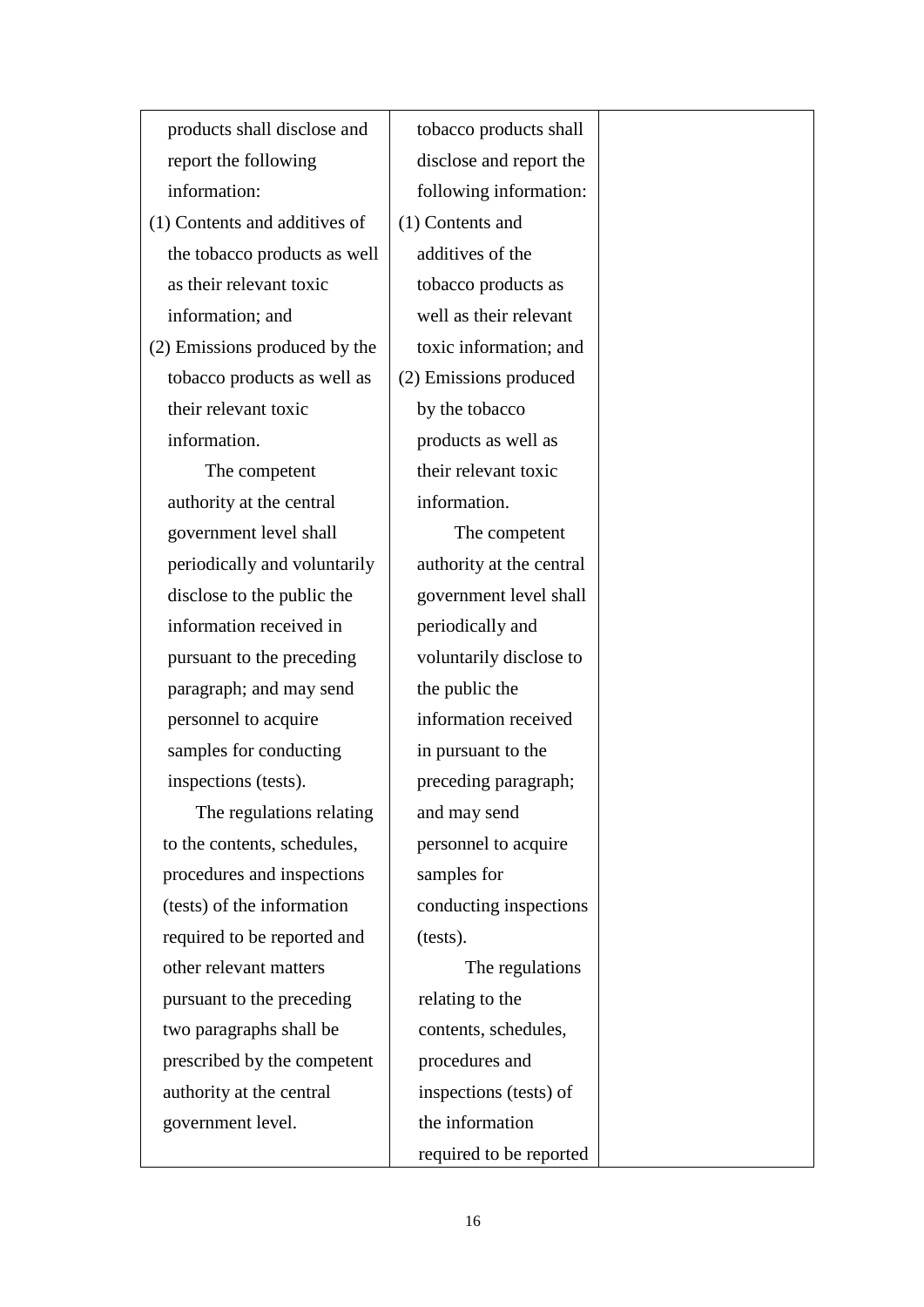|                                 | and other relevant       |                                               |
|---------------------------------|--------------------------|-----------------------------------------------|
|                                 | matters pursuant to the  |                                               |
|                                 | preceding two            |                                               |
|                                 | paragraphs shall be      |                                               |
|                                 | prescribed by the        |                                               |
|                                 | competent authority at   |                                               |
|                                 | the central              |                                               |
|                                 | government level.        |                                               |
| Article 9                       | Article 9                | 1. Introductory text and                      |
| The promotion or                | The promotion or         | text of Section 6 are                         |
| advertising of tobacco          | advertising of tobacco   | adjusted.                                     |
| products shall not employ       | products shall not       | 2. Article 13 of the FCTC                     |
| the following methods:          | employ the following     | Implementation                                |
| (1) Advertising through         | methods:                 | Guidelines provides that                      |
| radio, television, film, video, | (1) Advertising through  | "It is well documented                        |
| electronic signal, internet,    | radio, television, film, | that tobacco advertising,                     |
| newspaper, magazine,            | video, electronic        | promotion and                                 |
| billboard, poster, leaflet,     | signal, internet,        | sponsorship increase                          |
| notification, announcement,     | newspaper, magazine,     | tobacco use and that<br>comprehensive bans on |
| reference manual, sample,       | billboard, poster,       | tobacco advertising,                          |
| posting, display, or through    | leaflet, notification,   | promotion and                                 |
| any other written, illustrated  | announcement,            | sponsorship decrease                          |
| form, item or digital           | reference manual,        | tobacco use."                                 |
| recording device.               | sample, posting,         |                                               |
| (2) Using journalist            | display, or through any  | Furthermore, tobacco                          |
| interviews or reports to        | other written,           | companies often use<br>different types of     |
| introduce tobacco products,     | illustrated form, item   | sponsorship activities,                       |
| or using other people's         | or digital recording     | attempting to increase                        |
| identity without proper         | device.                  | media exposure and to                         |
| authorization to conduct        | (2) Using journalist     | change perception of                          |
| promotion                       | interviews or reports    | tobacco companies by                          |
| $(3)$ Using discount to sell    | to introduce tobacco     | children, teenagers, so                       |
| tobacco products, or using      | products, or using       | that they readily embrace                     |
| other items as gift or prize    | other people's identity  | tobacco products. In order                    |
|                                 |                          | to ban tobacco                                |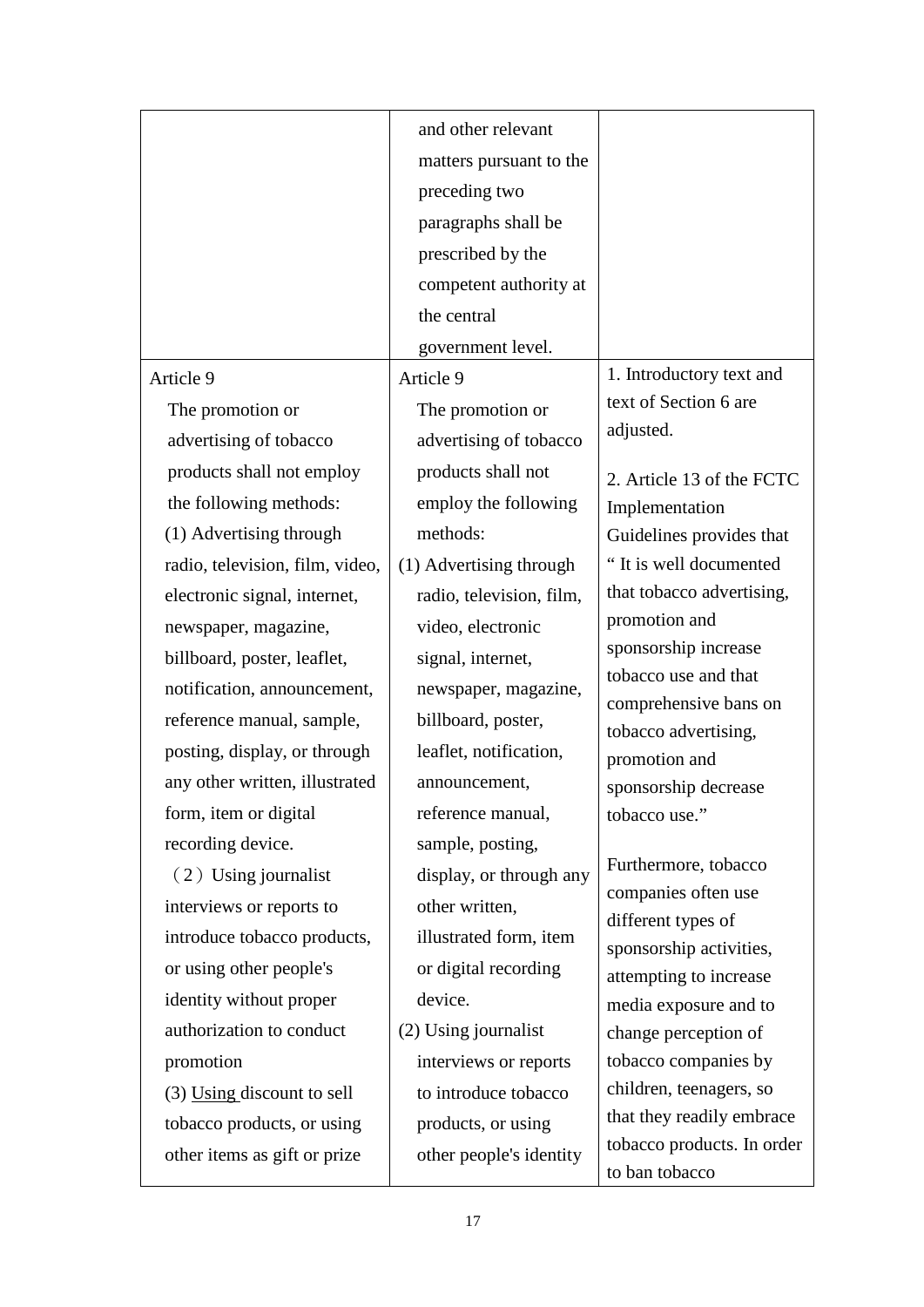for such sales.

(4) Using tobacco products as gift or prize for the sale of other products or for the promotion of other events. (5) Packaging tobacco products together with other products for sale. (6) Distributing or selling tobacco products in forms of individual sticks, in loose packs or sheathed. (7) Using merchandises with brand names or trademarks identical or similar to tobacco products in conducting promotion or advertising. (8) Using tea parties, meal parties, illustration conferences, testing events, concerts, lectures, sports or public interest events, or other similar methods to conduct promotion or advertising.  $(9)$  Sponsorship of any activity under the name of tobacco company or tobacco product. (10) Any other methods prohibited by competent authority at the central government level through

without proper authorization to conduct promotion. (3) Using discount to sell tobacco products, or using other items as gift or prize for such sales. (4) Using tobacco products as gift or prize for the sale of other products or for the promotion of other events. (5) Packaging tobacco products together with other products for sale. (6) Distributing or selling tobacco products in forms of individual sticks, in loose packs or sheathed. (7) Using merchandises with brand names or trademarks identical or similar to tobacco products in conducting promotion or advertising. (8) Using tea parties, meal parties, illustration

companies' using of sponsorship as a method of tobacco advertisement, and promotion, Section 9 of this Article is hereby added.

3.Section 9 of current Act is moved to Section 10.

events, concerts,

conferences, testing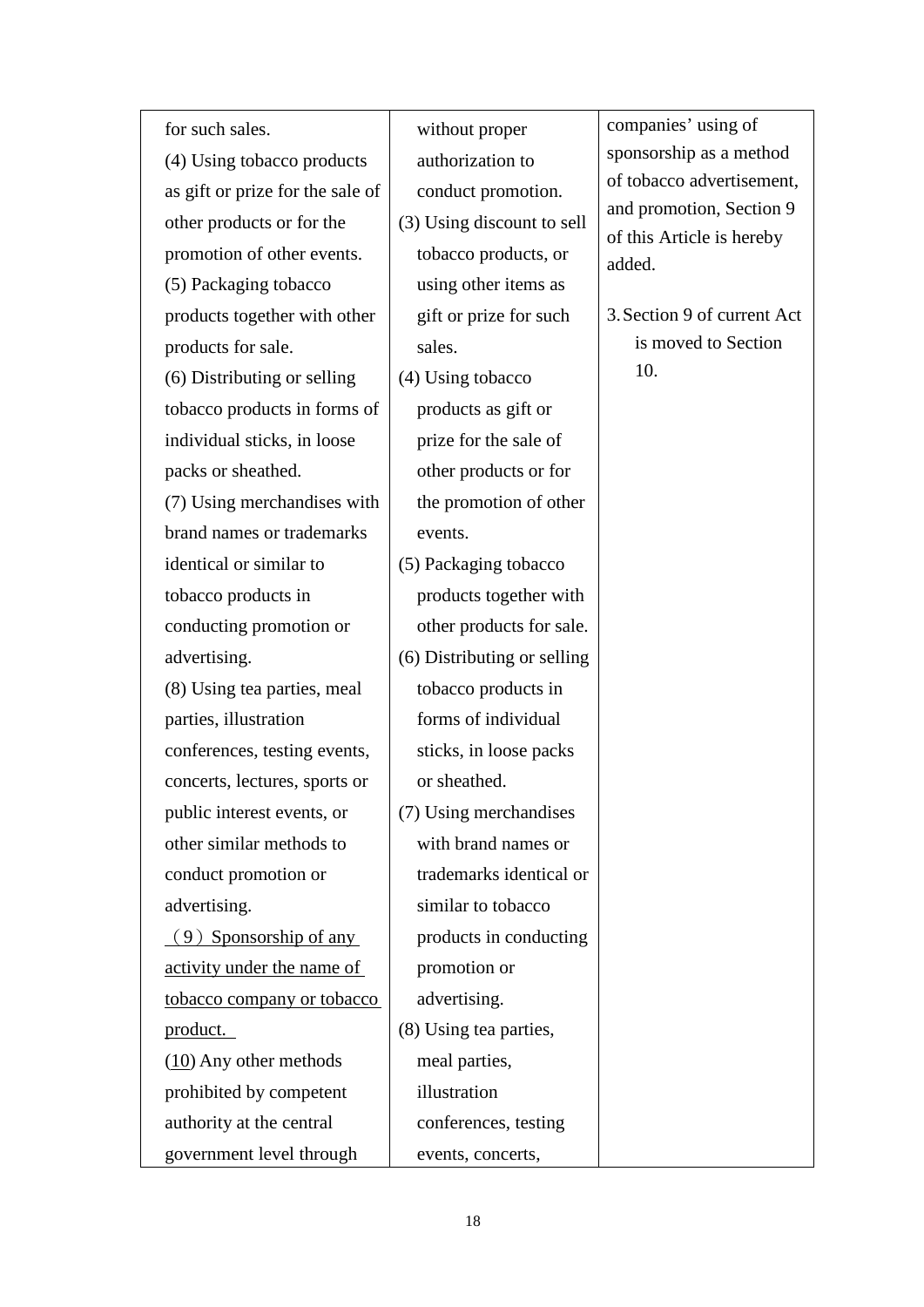| public notice.              | lectures, sports or     |                     |
|-----------------------------|-------------------------|---------------------|
|                             | public interest events, |                     |
|                             | or other similar        |                     |
|                             | methods to conduct      |                     |
|                             | promotion or            |                     |
|                             | advertising.            |                     |
|                             | (9) Any other methods   |                     |
|                             | prohibited by           |                     |
|                             | competent authority at  |                     |
|                             | the central government  |                     |
|                             | level through public    |                     |
|                             | notice.                 |                     |
| Article 10                  | Article 10<br>The       | This article is not |
| The places for selling      | places for selling      | amended             |
| tobacco products shall, at  | tobacco products shall, |                     |
| conspicuous locations, post | at conspicuous          |                     |
| the warning images and      | locations, post the     |                     |
| texts required by Clause 1, | warning images and      |                     |
| Section 2 of Article 6,     | texts required by       |                     |
| Section 1 of Article 12 and | Paragraph 2 of Article  |                     |
| Article 13; the display of  | 6, Paragraph 1 of       |                     |
| tobacco products or tobacco | Article 12 and Article  |                     |
| product containers shall be | 13; the display of      |                     |
| limited to the necessary    | tobacco products or     |                     |
| extent in allowing          | tobacco product         |                     |
| consumers to acquire        | containers shall be     |                     |
| information on brand names  | limited to the          |                     |
| and prices of the tobacco   | necessary extent in     |                     |
| products.                   | allowing consumers to   |                     |
|                             | acquire information on  |                     |
| The scopes, contents and    | brand names and         |                     |
| methods of the posting and  | prices of the tobacco   |                     |
| the displaying required by  | products.               |                     |
| the preceding Section, as   |                         |                     |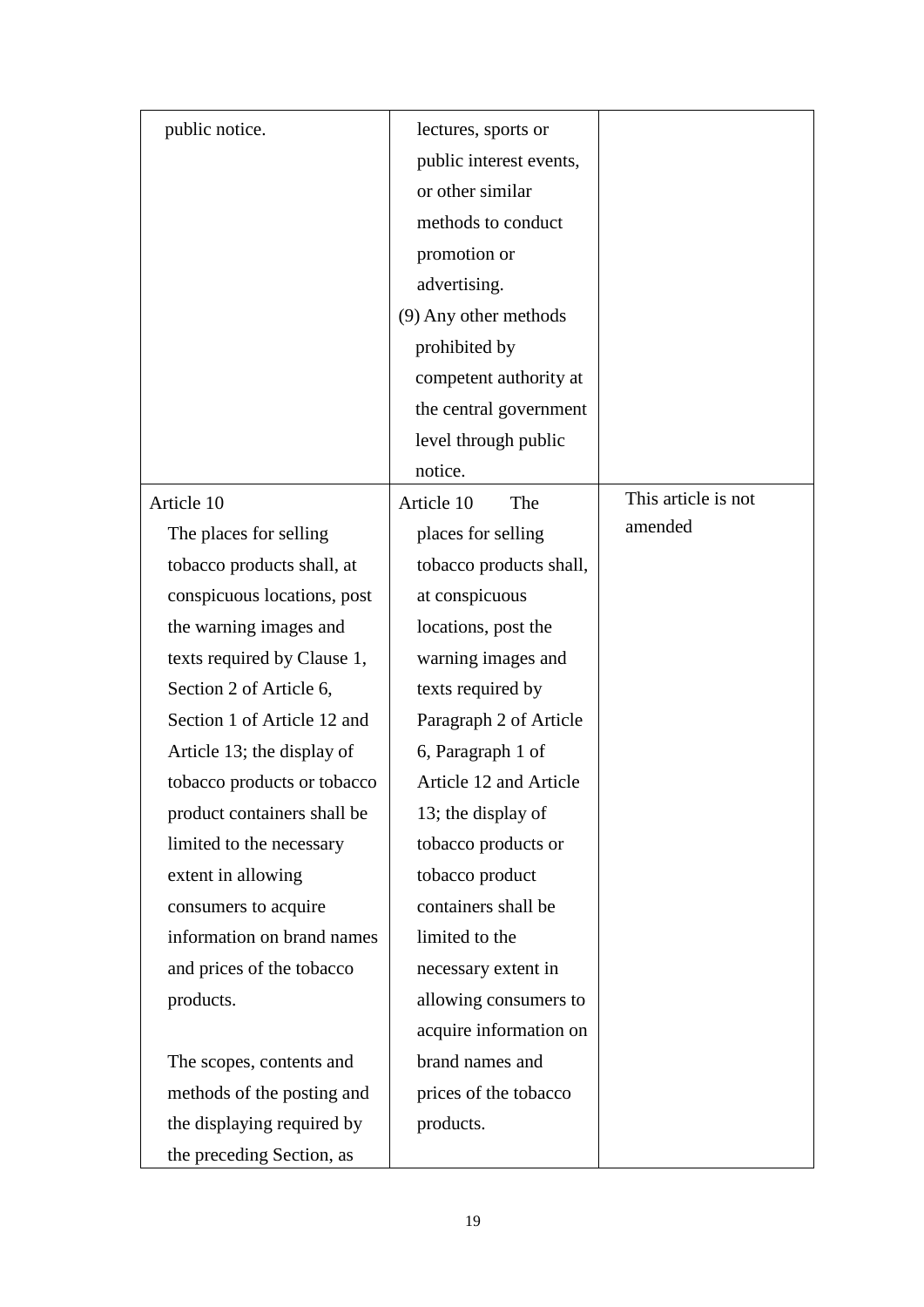| well as other matters need to | The scopes,                |                         |
|-------------------------------|----------------------------|-------------------------|
| be observed, shall be         | contents and methods       |                         |
| prescribed by the competent   | of the posting and the     |                         |
| authority at the central      | displaying required by     |                         |
| government level.             | the preceding              |                         |
|                               | paragraph, as well as      |                         |
|                               | other matters need to      |                         |
|                               | be observed, shall be      |                         |
|                               | prescribed by the          |                         |
|                               | competent authority at     |                         |
|                               | the central government     |                         |
|                               | level.                     |                         |
| Article 11                    | Article 11                 | This article is not     |
| No business premises shall    | No business premises       | amended.                |
| provide customers with free   | shall provide              |                         |
| tobacco products for the      | customers with free        |                         |
| purpose of promoting or       | tobacco products for       |                         |
| profit-making.                | the purpose of             |                         |
|                               | promoting or profit-       |                         |
|                               | making.                    |                         |
| Chapter 3                     | Chapter 3                  | Chapter name is not     |
| The Prohibition Of Smoking    | The Prohibition Of         | amended.                |
| By Children, Minors, and      | Smoking By Children,       |                         |
| <b>Pregnant Women</b>         | <b>Minors And Pregnant</b> |                         |
|                               | Women                      |                         |
| Article 12<br>Persons under   | Article 12<br>Persons      | Text of Section 2 is    |
| the age of eighteen and       | under the age of           | moved to and            |
| pregnant women shall not      | eighteen shall not         | incorporated as Section |
| smoke.                        | smoke.                     | 1.                      |
|                               | Pregnant women             |                         |
| The parents, guardians or     | shall not smoke.           |                         |
| other people actually in      | The parents,               |                         |
| charge of the care of         | guardians or other         |                         |
| persons under the age of      | people actually in         |                         |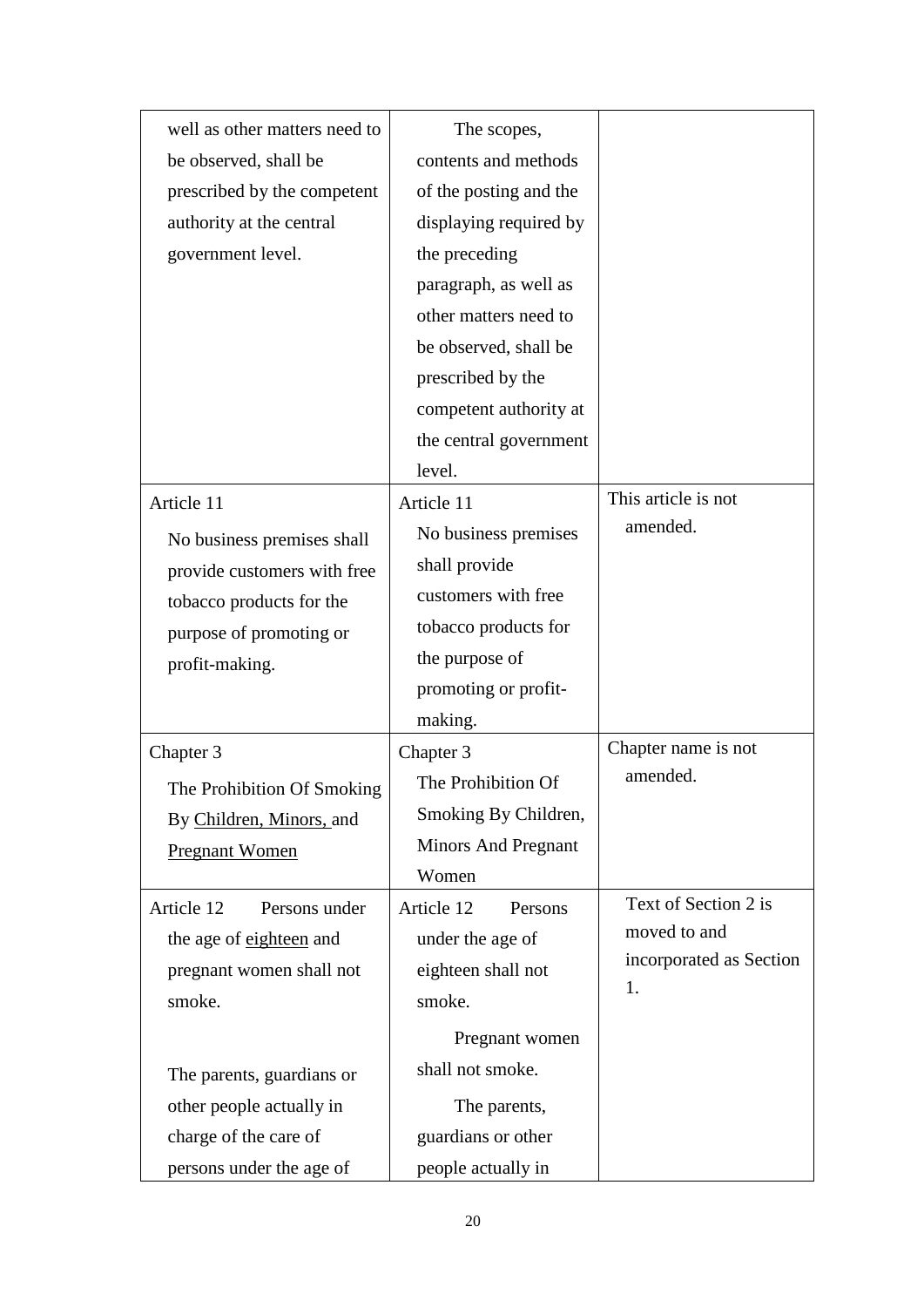| eighteen shall forbid the                                                                                                                                                                                             | charge of the care of                                                                                                                                                                                          |                                                                                                                                                                                                                                                                                                                                                                                                      |
|-----------------------------------------------------------------------------------------------------------------------------------------------------------------------------------------------------------------------|----------------------------------------------------------------------------------------------------------------------------------------------------------------------------------------------------------------|------------------------------------------------------------------------------------------------------------------------------------------------------------------------------------------------------------------------------------------------------------------------------------------------------------------------------------------------------------------------------------------------------|
| said persons to smoke.                                                                                                                                                                                                | persons under the age                                                                                                                                                                                          |                                                                                                                                                                                                                                                                                                                                                                                                      |
|                                                                                                                                                                                                                       | of eighteen shall                                                                                                                                                                                              |                                                                                                                                                                                                                                                                                                                                                                                                      |
|                                                                                                                                                                                                                       | forbid the said persons                                                                                                                                                                                        |                                                                                                                                                                                                                                                                                                                                                                                                      |
|                                                                                                                                                                                                                       | to smoke.                                                                                                                                                                                                      |                                                                                                                                                                                                                                                                                                                                                                                                      |
| Article 13<br>No person shall<br>provide tobacco products<br>and e-cigarettes to persons<br>under the age of eighteen.<br>No person shall force,<br>induce or use other means to<br>cause pregnant women to<br>smoke. | Article 13<br>No person<br>shall provide tobacco<br>products to persons<br>under the age of<br>eighteen.<br>No person shall<br>force, induce or use<br>other means to cause<br>the pregnant woman to<br>smoke. | 1. In accordance with<br>public survey regarding<br>e-cigarette hazards<br>prevention conducted<br>by the HPA of MOHW<br>in July, 2016, 93% in<br>favor of ban of selling<br>of e-cigarette to anyone<br>under age of 18. In<br>order for teenagers to<br>be able to grow up in a<br>smoke-free<br>environment, and avoid<br>hazards of cigarette<br>product and e-cigarette,<br>Section 1 is hereby |
|                                                                                                                                                                                                                       |                                                                                                                                                                                                                | amended.<br>In order to prevent<br>1.                                                                                                                                                                                                                                                                                                                                                                |
| Article 14                                                                                                                                                                                                            | Article 14                                                                                                                                                                                                     | public display of product                                                                                                                                                                                                                                                                                                                                                                            |
| No person shall                                                                                                                                                                                                       | No person shall                                                                                                                                                                                                | from becoming a                                                                                                                                                                                                                                                                                                                                                                                      |
| manufacture, import, sell<br>or display candies,                                                                                                                                                                      | manufacture, import or<br>sell candies, snacks,                                                                                                                                                                | regulatory loophole,                                                                                                                                                                                                                                                                                                                                                                                 |
| snacks, toys or any other                                                                                                                                                                                             | toys or any other                                                                                                                                                                                              | Section 1 is amended.                                                                                                                                                                                                                                                                                                                                                                                |
| objects in form of                                                                                                                                                                                                    | objects in form of                                                                                                                                                                                             |                                                                                                                                                                                                                                                                                                                                                                                                      |
| tobacco products.                                                                                                                                                                                                     | tobacco products.                                                                                                                                                                                              | 2. Study shows that health                                                                                                                                                                                                                                                                                                                                                                           |
|                                                                                                                                                                                                                       |                                                                                                                                                                                                                | harm caused by e-<br>cigarettes is no less than                                                                                                                                                                                                                                                                                                                                                      |
| No person shall                                                                                                                                                                                                       |                                                                                                                                                                                                                | traditional cigarette                                                                                                                                                                                                                                                                                                                                                                                |
| manufacture, import, sell                                                                                                                                                                                             |                                                                                                                                                                                                                | product. If contain                                                                                                                                                                                                                                                                                                                                                                                  |
| or display e-cigarettes or                                                                                                                                                                                            |                                                                                                                                                                                                                | nicotine, level of                                                                                                                                                                                                                                                                                                                                                                                   |
| their components and                                                                                                                                                                                                  |                                                                                                                                                                                                                | addiction may be similar                                                                                                                                                                                                                                                                                                                                                                             |
| substance or liquid to be                                                                                                                                                                                             |                                                                                                                                                                                                                | to traditional cigarette.<br>Even if no nicotine is                                                                                                                                                                                                                                                                                                                                                  |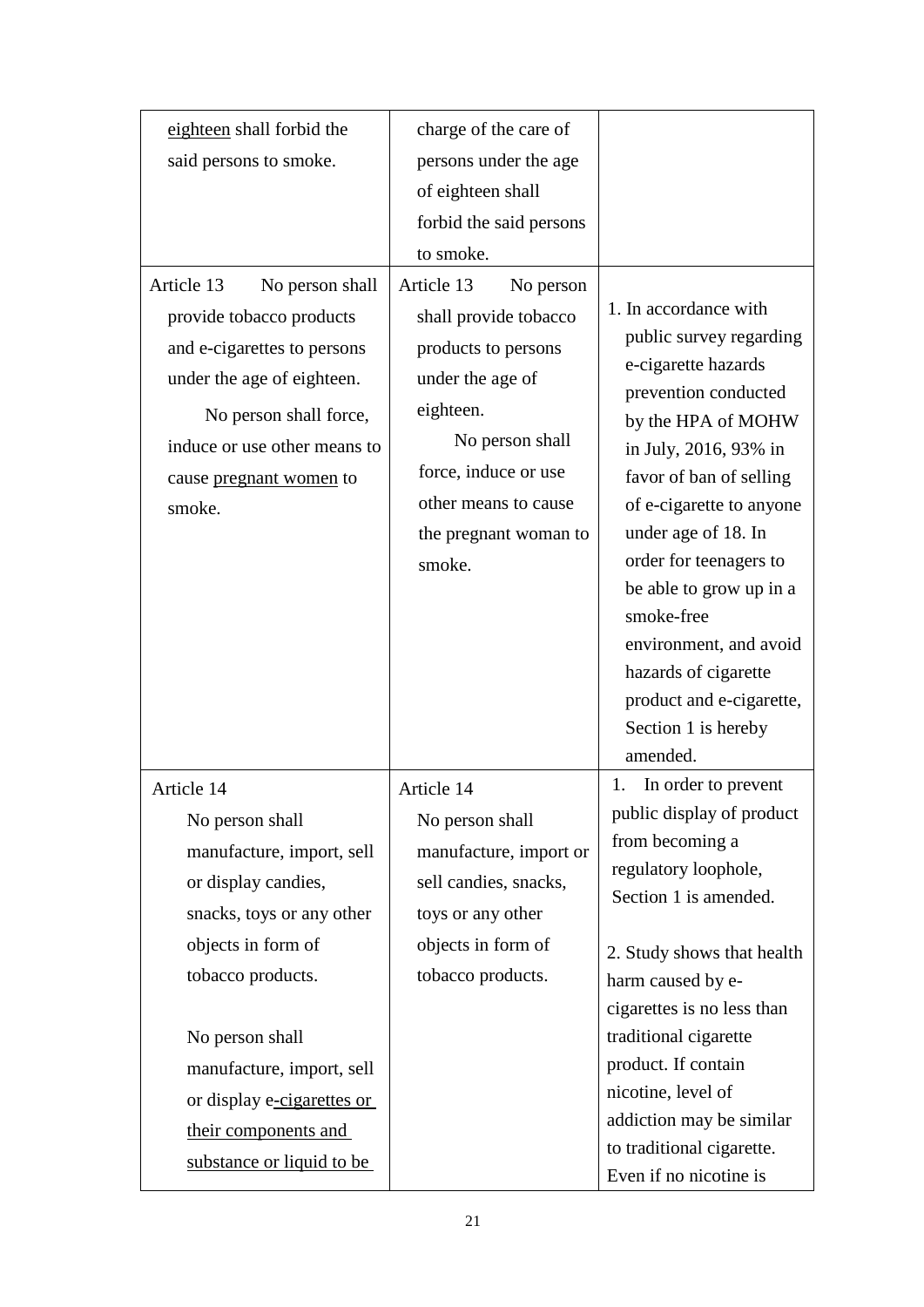used by them. However, products that passed registration examination procedure pursuant to the Pharmaceutical Affairs Act, thereby obtained drug permit or medical equipment permit, are not subject to these<br>restrictions.

No person shall sell or display tobacco product with floral, fruit, chocolate, mint or any other additives or flavors banned in accordance with public announcement.

contained in the c cigarettes, it can also include formaldehyde or acetaldehyde, and other chemical compounds which can be cancer causing, and harms respiratory system. Furthermore, there are instances abroad shows risk of explosion. Since March 2009, substance used by e cigarettes or liquids that contain nicotine are regulated as drugs. Therefore, drug that does not obtain drug license in accordance to the relevant rule of the Pharmaceutical Affairs Act are banned drugs of the Pharmaceutical Affairs Act. Currently, there are no e -cigarettes authorized as smoke cessation drug. Furthermore, in accordance with a July 2015's public opinion survey on e -cigarette prevention conducted by the HPA of the MOHW shows that 91% of all citizens are in favor that e-cigarette should further regulated. 73% are in favor of complete ban of e-cigarette method of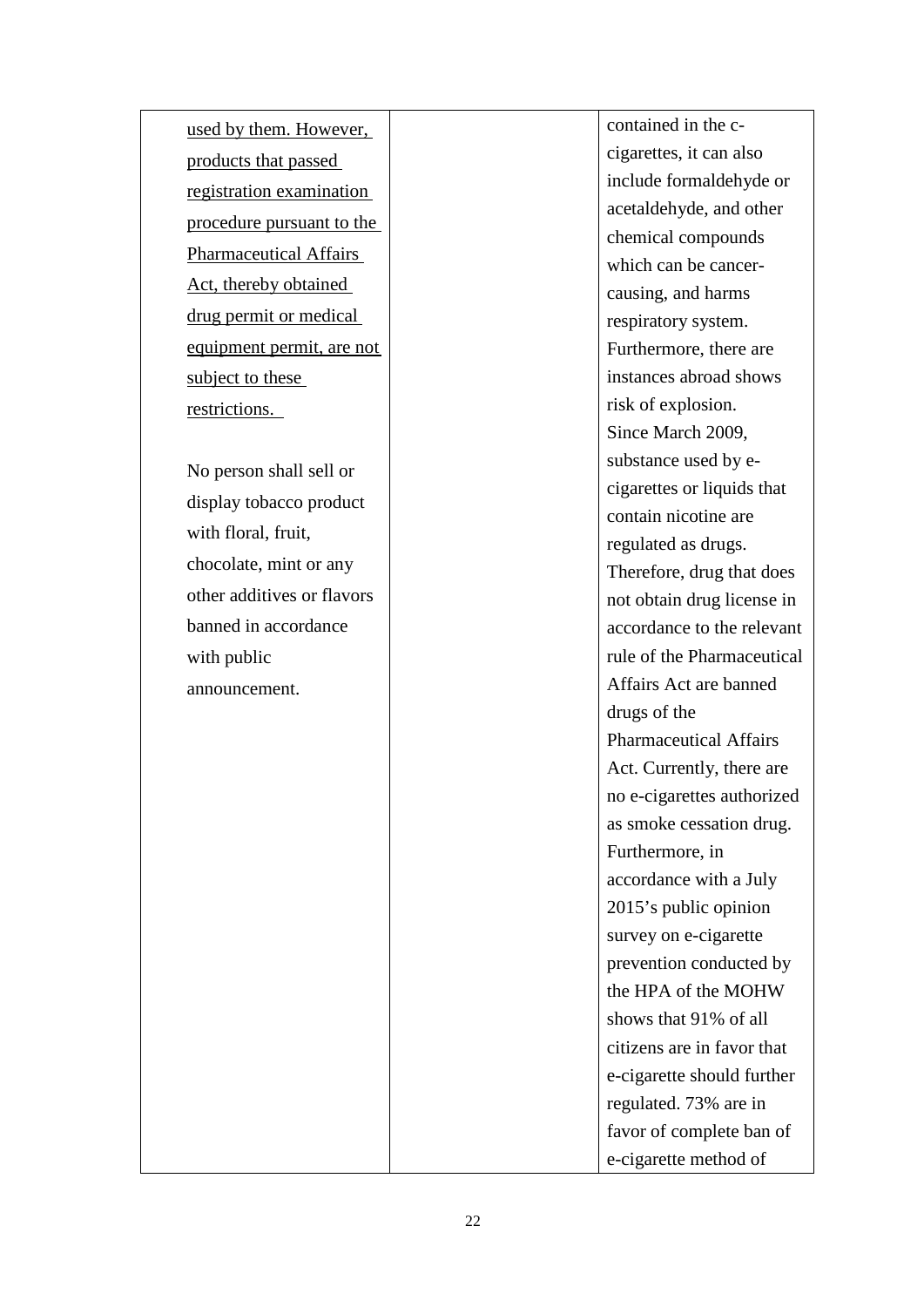|  | regulation. Therefore,        |
|--|-------------------------------|
|  | Section 2 is added.           |
|  | However, in the event that    |
|  | the e-cigarettes contain      |
|  | nicotine or enters market     |
|  | after obtaining medical       |
|  | product authorization         |
|  | license or medical            |
|  | equipment license, they       |
|  | shall be regulated in         |
|  | accordance with the           |
|  | <b>Pharmaceutical Affairs</b> |
|  | Act. Therefore, Section 2     |
|  | is added, that no person      |
|  | shall manufacture, import,    |
|  | sell or display E-cigarettes  |
|  | or their components and       |
|  | substance or liquid to be     |
|  | used by them. However,        |
|  | products that passed          |
|  | registration examination      |
|  | procedure pursuant to the     |
|  | <b>Pharmaceutical Affairs</b> |
|  | Act, thereby obtained         |
|  | drug permit or medical        |
|  | equipment permit, are not     |
|  | subject to these              |
|  | restrictions.                 |
|  |                               |
|  | 3. flavored cigarettes that   |
|  | add floral, fruit, chocolate, |
|  | mint and other flavors        |
|  | into the cigarette to reduce  |
|  | harshness of smoke for        |
|  | new smokers, and make it      |
|  | more receptive at at time     |
|  | of their first use of         |
|  | cigarette. This causes        |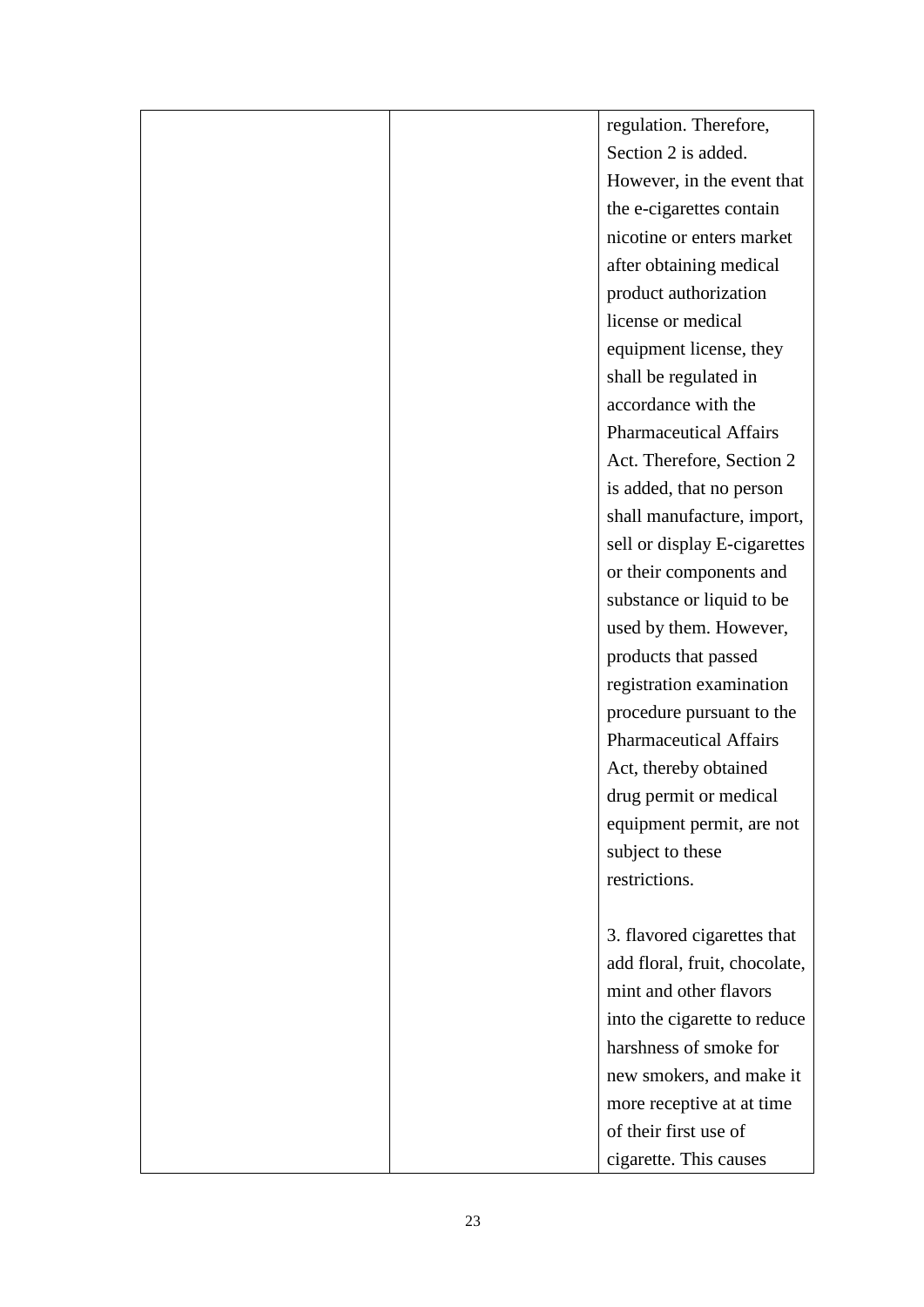|  | teenagers to be especially    |
|--|-------------------------------|
|  | inclined to become            |
|  | addicted, and caused the      |
|  | time of to become             |
|  | addicted to reduce from       |
|  | one year to half a year or    |
|  | few months. In order to       |
|  | prevent teenagers to          |
|  | become addicted after         |
|  | tasting flavored cigarette    |
|  | out of curiosity, Article 9   |
|  | of FCTC and Article 10 of     |
|  | Implementation                |
|  | Guidelines recommend          |
|  | that member states to         |
|  | restrict the adding of the    |
|  | following into                |
|  | manufactured tobacco          |
|  | products: (1) ingredient      |
|  | that improve the taste of     |
|  | the product; $(2)$ ingredient |
|  | contain coloring property;    |
|  | (3) ingredient that makes     |
|  | persons feel that it has      |
|  | health effect; and (4)        |
|  | ingredient that relates to    |
|  | vitality or energy. By        |
|  | limiting the adding of        |
|  | above four ingredients,       |
|  | tobacco companies'            |
|  | ability to use of these to    |
|  | increase attractiveness of    |
|  | tobacco product and           |
|  | expand under-18 and non-      |
|  | smoker markets will be        |
|  | denied. Currently, the EU,    |
|  | US and other advanced         |
|  | countries have passed law     |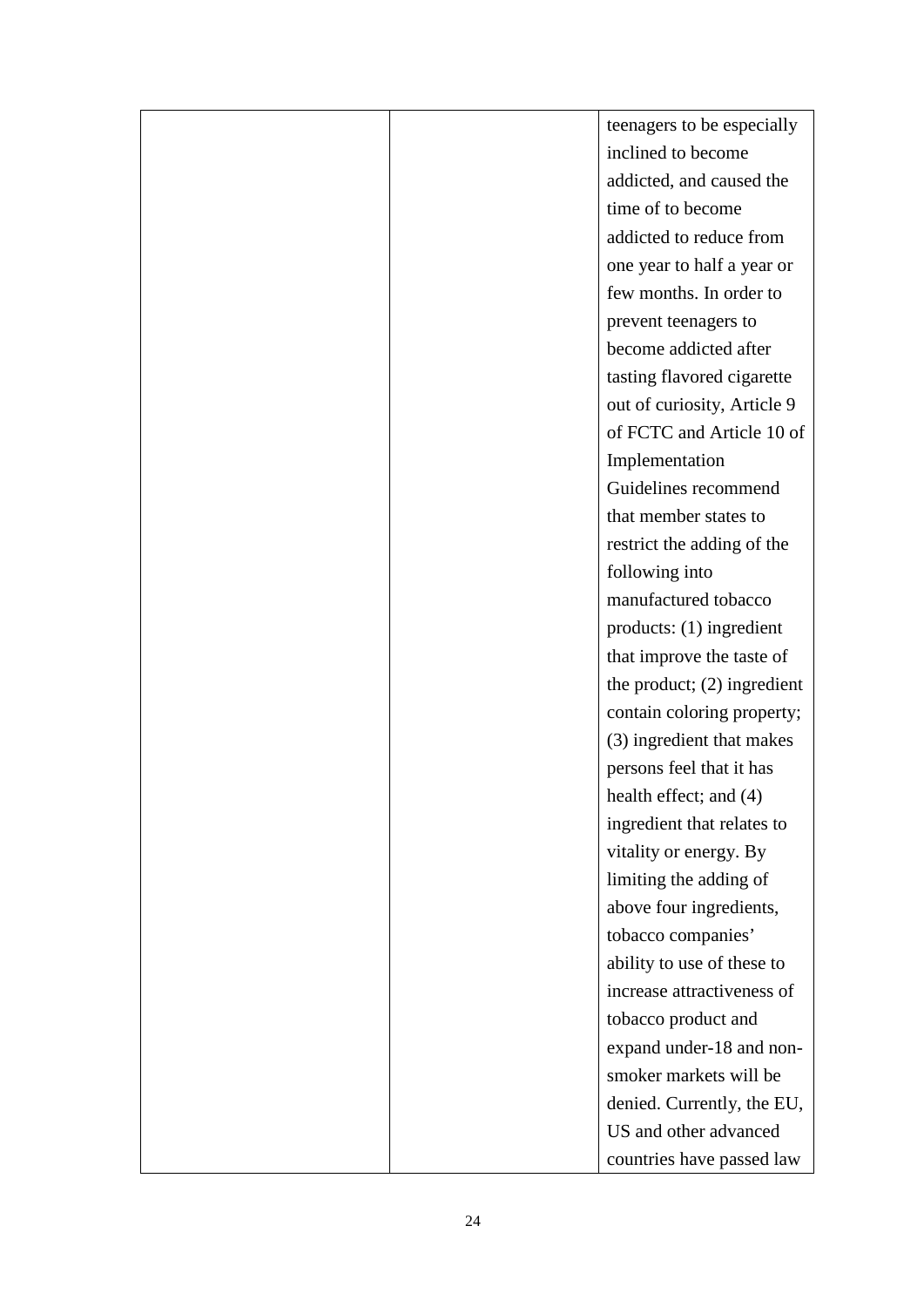|                                |                           | to completely ban the                             |
|--------------------------------|---------------------------|---------------------------------------------------|
|                                |                           | manufacturing, selling of                         |
|                                |                           | flavored cigarettes.                              |
|                                |                           | Section 3 is therefore                            |
|                                |                           | added.                                            |
| Chapter 4                      | Chapter 4                 | Chapter name is not                               |
| Places Where Tobacco Use       | Places Where Tobacco      | amended.                                          |
| Are Restricted                 | Use Are Restricted        |                                                   |
| Article 15                     | Article 15<br>Smoking     | 1. Although setting up of                         |
| Smoking is completely          | is completely             | indoor smoking room                               |
| prohibited in the following    | prohibited in the         | conforms to the current                           |
| places:                        | following places:         | "Rules on Setting up of                           |
| $(1)$ schools at all levels up | (1) schools at all levels | <b>Indoor Smoking</b><br>Rooms", secondhand       |
| to and including high          | up to and including       | smoke cannot be                                   |
| school and other places for    | high schools, children    | prevented, it can still                           |
| the main purposes of           | and youth welfare         | emit from the room.                               |
| educations or activities of    | institutions and other    | Consider that FCTC and                            |
| children and youth ;           | places the main           | international trend of                            |
| $(2)$ indoor areas of          | purposes of which are     | pushing for 100%                                  |
| universities and colleges,     | for educations or         | smoke-free premises,                              |
| libraries, museums, art        | activities of children    | exception clause of                               |
| galleries, and other places    | and youth;                | Section 1, Clause 3 of<br>this Article, exception |
| where the culture or social    | $(2)$ indoor areas of     | clause of Section 11,                             |
| education institutions are     | universities and          | and Section 3 regarding                           |
| located; $(3)$ the places      | colleges, libraries,      | setting up of indoor                              |
| where                          | museums, art galleries,   | smoking room and                                  |
| medical institutions,          | and other places where    | elderly welfare                                   |
| nursing homes, other           | the culture or social     | institution outdoor area                          |
| medical care institutions,     | education institutions    | is not subject to                                 |
| and other social welfare       | are located;              | complete smoking ban                              |
| organizations are located;     | (3) the places where      | are hereby deleted.<br>2. Bars, nightclubs, are   |
| $(4)$ indoor areas of the      | medical institutions,     | considered as other                               |
| government agencies and        | nursing homes, other      | indoor public recreation                          |
| state-owned enterprises;       | medical care              | premises of Section 10,                           |
|                                | institutions, and other   | which are listed in                               |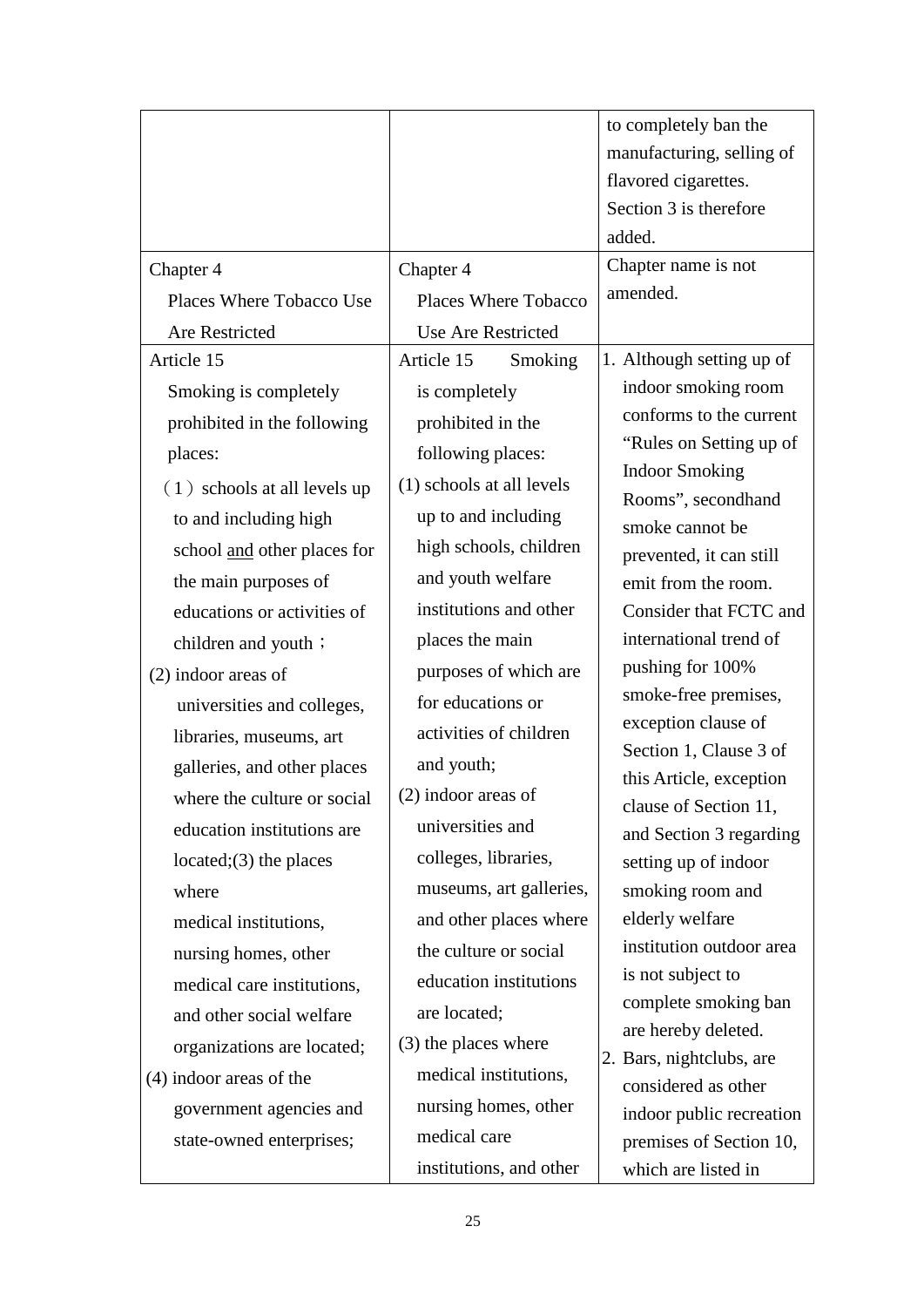| $(5)$ Public transportation   | social welfare            | Section 11 of current                               |
|-------------------------------|---------------------------|-----------------------------------------------------|
| vehicles, taxis, sightseeing  | organizations are         | Act. For purpose of                                 |
| buses, rapid transit systems, | located, with the         | clarity, and conformity,                            |
| stations and passenger rooms; | exception of separate     | they are amended to be                              |
| $(6)$ places for the          | indoor smoking            | included in Section 10.                             |
| manufacturing, storage or     | partitions equipped       | 3. Hotels, shopping malls,<br>restaurants and other |
| sale of flammable and         | with independent air-     | indoor premises are                                 |
| explosive items;              | conditioning or           | areas where people                                  |
| (7) the business areas        | ventilation systems or    | enter the most often.                               |
| of banks, post offices and    | outdoor areas of the      | With respect to these                               |
| offices of                    | welfare institutions for  | premises, for the                                   |
| telecommunication             | the elderly;              | purpose of achieving                                |
| businesses;                   | $(4)$ indoor areas of the | no-smoke environment,                               |
| (8) places for indoor         | government agencies       | and prevent hazards of<br>second hand smoking in    |
| sports, exercises or body-    | and state-owned           | all indoor premises,                                |
| buildings;                    | enterprises;              | complete smoking ban                                |
| (9) classrooms,               | (5) public transportation | should be imposed upon                              |
| reading rooms,                | vehicles, taxis,          | these types of premises.                            |
| laboratories, performance     | sightseeing buses,        | No exception shall be                               |
| halls, auditoriums,           | rapid transit systems,    | provided. Therefore, the                            |
| exhibition rooms,             | stations or passenger     | exception clause is                                 |
| conference halls (rooms)      | rooms;                    | removed, and texts are<br>revised accordingly.      |
| and the interior of           | $(6)$ places for the      |                                                     |
| elevators;                    | manufacturing, storage    |                                                     |
| $(10)$ indoor areas of        | or sale of flammable      |                                                     |
| opera houses, cinemas,        | and explosive items;      |                                                     |
| audio-visual businesses,      | (7) the business areas of |                                                     |
| computer entertainment        | banks, post offices and   |                                                     |
| businesses, bars,             | offices of                |                                                     |
| nightclubs, or other leisure  | telecommunication         |                                                     |
| entertainment locations       | businesses;               |                                                     |
| open to the general public;   | (8) places for indoor     |                                                     |
| $(11)$ indoor areas of        | sports, exercises or      |                                                     |
|                               | body-buildings;           |                                                     |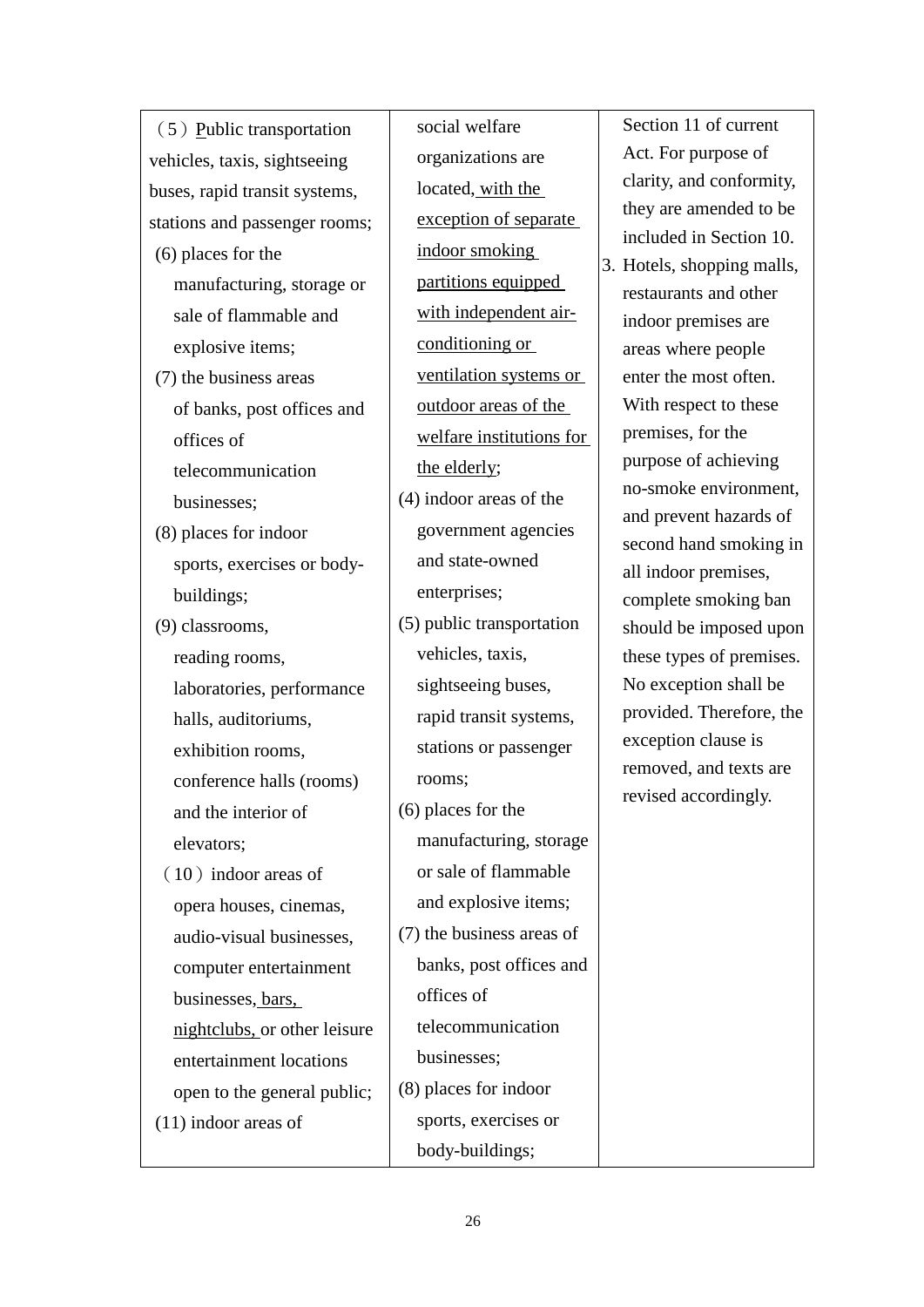| hotels, shopping malls,       | (9) classrooms, reading |  |
|-------------------------------|-------------------------|--|
| restaurants, cigar shops or   | rooms, laboratories,    |  |
| other business locations for  | performance halls,      |  |
| public consumption;           | auditoriums,            |  |
| (12) indoor workplaces        | exhibition rooms,       |  |
| jointly used by three or      | conference halls        |  |
| more persons;                 | (rooms) and the         |  |
| $(13)$ other indoor           | interior of elevators;  |  |
| public places, as well as the | $(10)$ indoor areas of  |  |
| places and transportation     | opera houses, cinemas,  |  |
| facilities designated and     | audio-visual            |  |
| announced by the              | businesses, computer    |  |
| competent authorities at      | entertainment           |  |
| various levels of the         | businesses, or other    |  |
| government.                   | leisure entertainment   |  |
|                               | locations open to the   |  |
| The places mentioned in the   | general public;         |  |
| preceding paragraph shall     | $(11)$ indoor areas of  |  |
| have conspicuous non-         | hotels, shopping malls, |  |
| smoking signs at all of their | restaurants or other    |  |
| entrances, and shall not      | business locations for  |  |
| supply smoking-related        | public consumption,     |  |
| objects.                      | with the exceptions of  |  |
|                               | those locations         |  |
|                               | equipped with separate  |  |
|                               | smoking partitions      |  |
|                               | with independent air-   |  |
|                               | conditioning systems,   |  |
|                               | semi-outdoor            |  |
|                               | restaurants, cigar      |  |
|                               | houses, bars and        |  |
|                               | audio-visual            |  |
|                               | businesses which are    |  |
|                               | only open after 9:00    |  |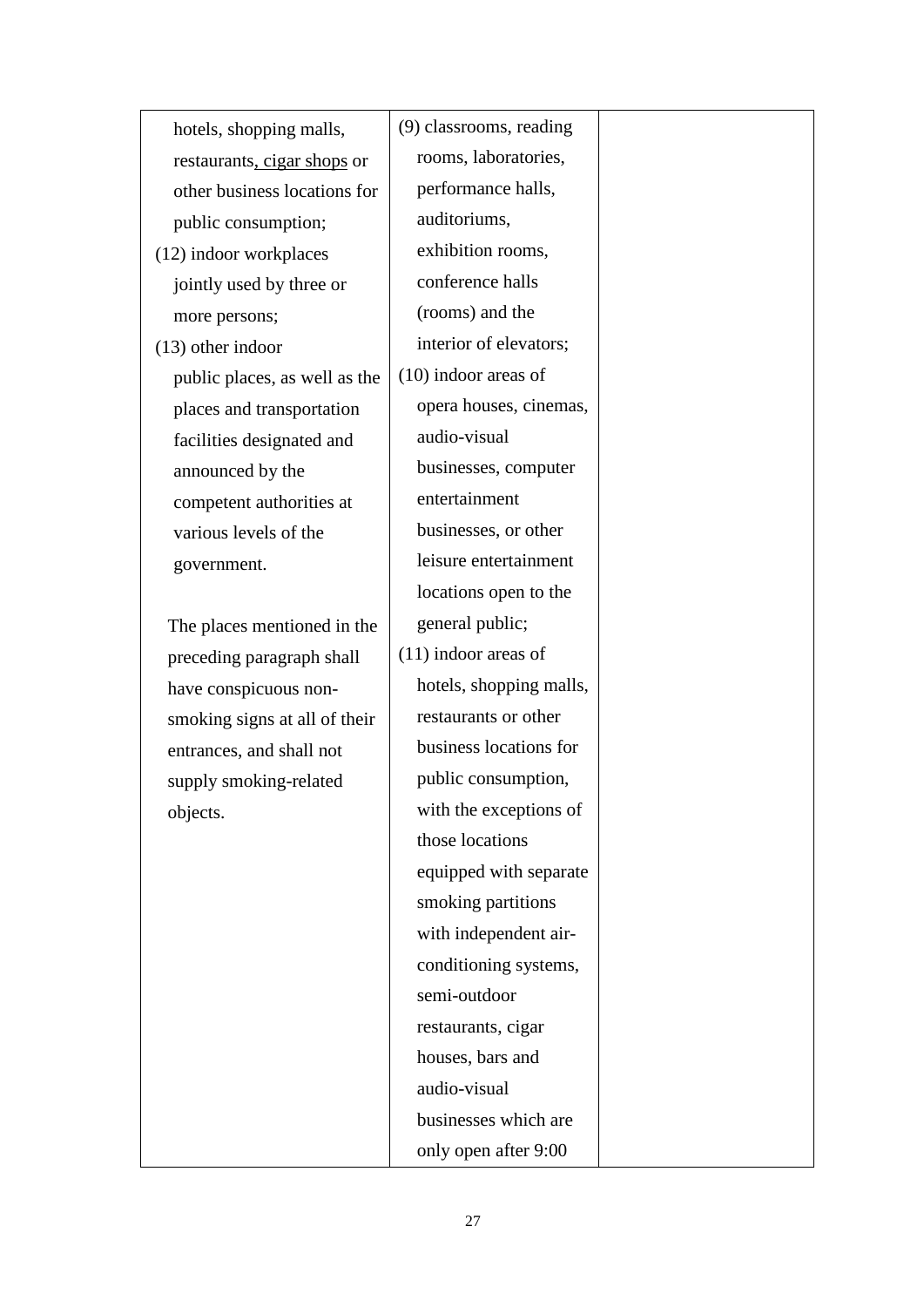|                               | pm and exclusively to      |                         |
|-------------------------------|----------------------------|-------------------------|
|                               | persons beyond 18          |                         |
|                               | years of age;              |                         |
|                               | (12) indoor workplaces     |                         |
|                               | jointly used by three or   |                         |
|                               | more persons; and          |                         |
|                               | $(13)$ other indoor public |                         |
|                               | places, as well as the     |                         |
|                               | places and                 |                         |
|                               | transportation facilities  |                         |
|                               | designated and             |                         |
|                               | announced by the           |                         |
|                               | competent authorities      |                         |
|                               | at various levels of the   |                         |
|                               | government.                |                         |
|                               | The places                 |                         |
|                               | mentioned in the           |                         |
|                               | preceding paragraph        |                         |
|                               | shall have                 |                         |
|                               | conspicuous                |                         |
|                               | non-smoking signs at       |                         |
|                               | all of their               |                         |
|                               | entrances, and shall       |                         |
|                               | not supply                 |                         |
|                               | smoking-related            |                         |
|                               | objects.                   |                         |
|                               |                            |                         |
| Article 16<br>Smoking         | Article 16                 | 1. Texts of the         |
| in the following places is    | Smoking in the             | introductory Section    |
| prohibited except in the      | following places is        | and Clause 2 of Section |
| designated smoking areas,     | prohibited except in       | 3 are amended.          |
| and smoking is completely     | the designated             |                         |
| prohibited therein if no such | smoking areas, and         |                         |
| smoking area is designated:   | smoking is completely      |                         |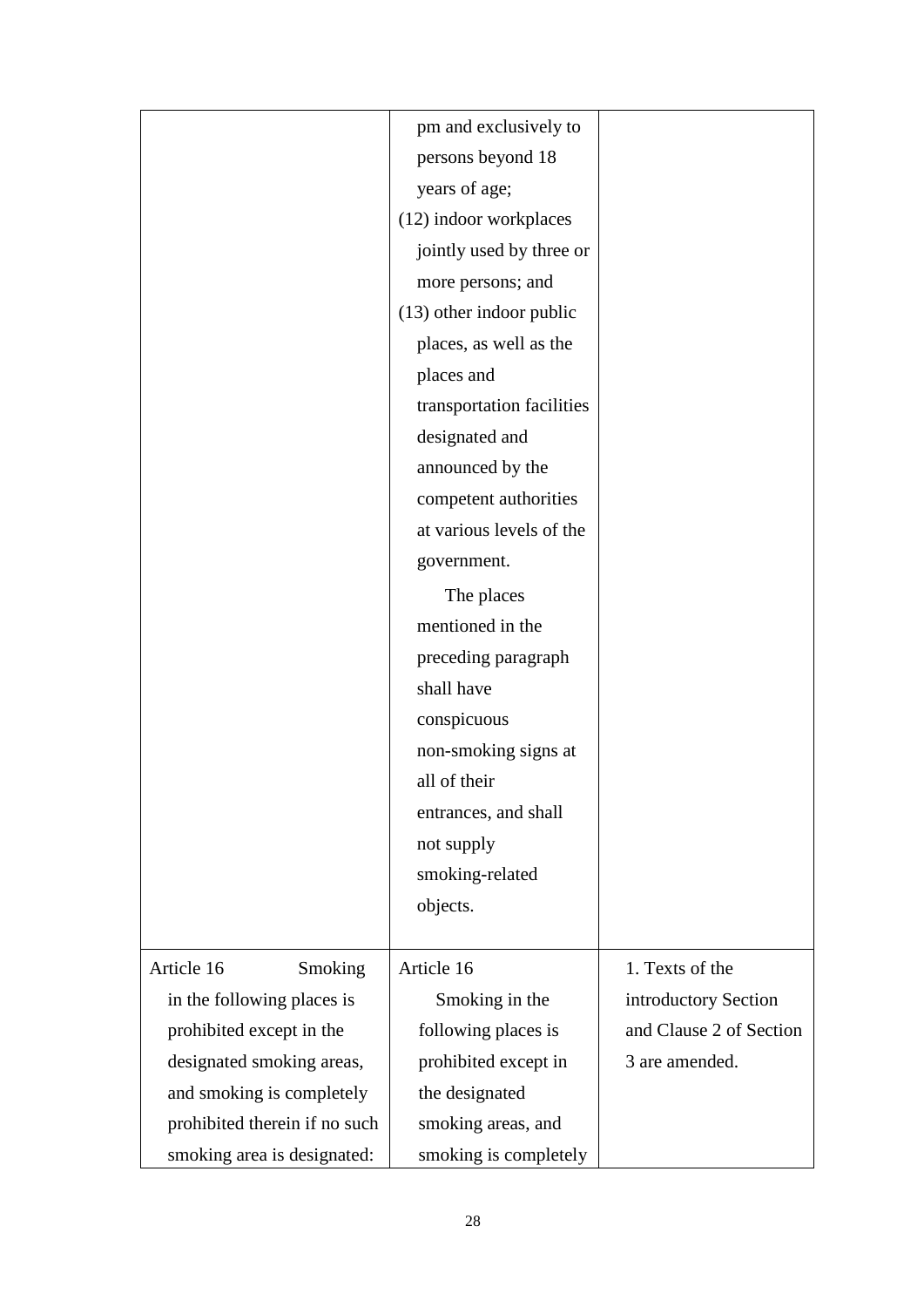(1) outdoor areas of universities and colleges, libraries, museums, art galleries, and other places where the culture or social education institutions are located;  $(2)$  outdoor stadiums, swimming pools and other leisure entertainment locations open to the general public; (3) outdoor areas of the welfare institutions for the elderly; (4) other places and transportation facilities designated and announced by the competent authorities at various levels of the government. The places mentioned in the preceding Section shall have conspicuous signs at all of their entrances and other appropriate locations indicating non-smoking or smoking is prohibited outside the smoking area, and shall not supply smoking-related objects except within of the prohibited therein if no such smoking area is designated: (1) outdoor areas of universities and museums, art are located; other leisure entertainment general public; the elderly; and (4) other places and transportation government. shall have

smoking area.

colleges, libraries, galleries, and other places where the culture or social education institutions (2) outdoor stadiums, swimming pools and locations open to the (3) outdoor areas of the welfare institutions for facilities designated and announced by the competent authorities at various levels of the The places mentioned in the preceding paragraph conspicuous signs at all of their entrances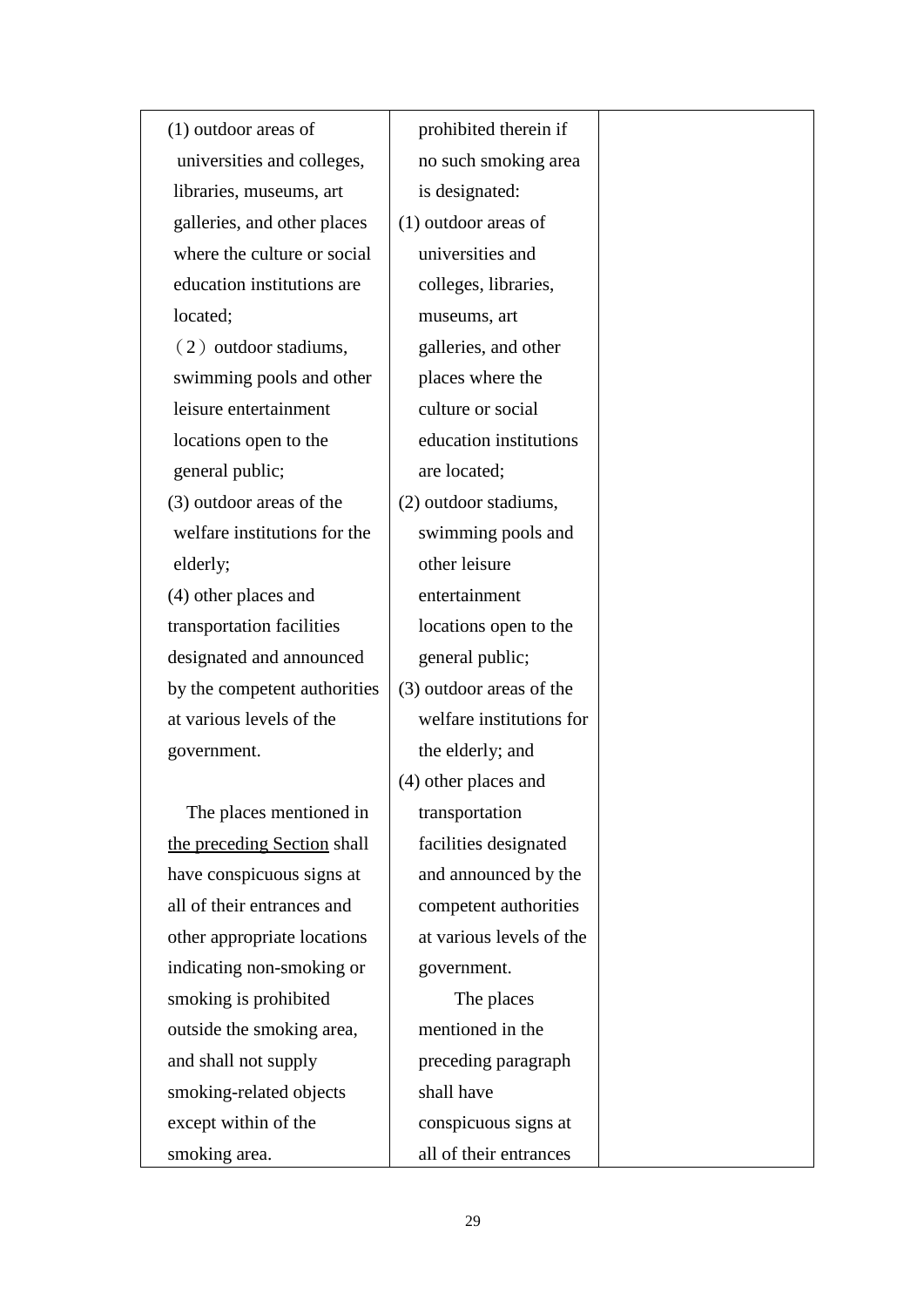| The designation of smoking   | and other appropriate   |                            |
|------------------------------|-------------------------|----------------------------|
| area pursuant to Section 1   | locations indicating    |                            |
| shall observe the following  | non-smoking or          |                            |
| regulations:                 | smoking is prohibited   |                            |
| (1) the designated smoking   | outside the smoking     |                            |
| area shall have conspicuous  | area, and shall not     |                            |
| signs and marks;             | supply smoking-         |                            |
| (2) the designated           | related objects except  |                            |
| smoking area shall not       | within of the smoking   |                            |
| occupy more than one-half    | area.                   |                            |
| of the indoor and/or outdoor | The designation         |                            |
| areas of its respective      | of smoking area         |                            |
| places, and the indoor       | pursuant to Paragraph   |                            |
| smoking room shall not be    | 1 shall observe the     |                            |
| located at the necessary     | following regulations:  |                            |
| passageway where people      | (1) the designated      |                            |
| pass by.                     | smoking area shall      |                            |
|                              | have conspicuous        |                            |
|                              | signs and marks;        |                            |
|                              | (2) the designated      |                            |
|                              | smoking area shall not  |                            |
|                              | occupy more than one-   |                            |
|                              | half of the indoor      |                            |
|                              | and/or outdoor areas of |                            |
|                              | its respective places,  |                            |
|                              | and the indoor          |                            |
|                              | smoking room shall      |                            |
|                              | not be located at the   |                            |
|                              | necessary passageway.   |                            |
| Article 17<br>Although not   | Article 17<br>Although  | 1. Texts of Sections 1 and |
| listed in either Paragraph 1 | not listed in either    | 2 are revised.             |
| of Article 15 or Paragraph 1 | Paragraph 1 of Article  |                            |
| of the preceding article,    | 15 or Paragraph 1 of    |                            |
| smoking is prohibited in     | the preceding article,  |                            |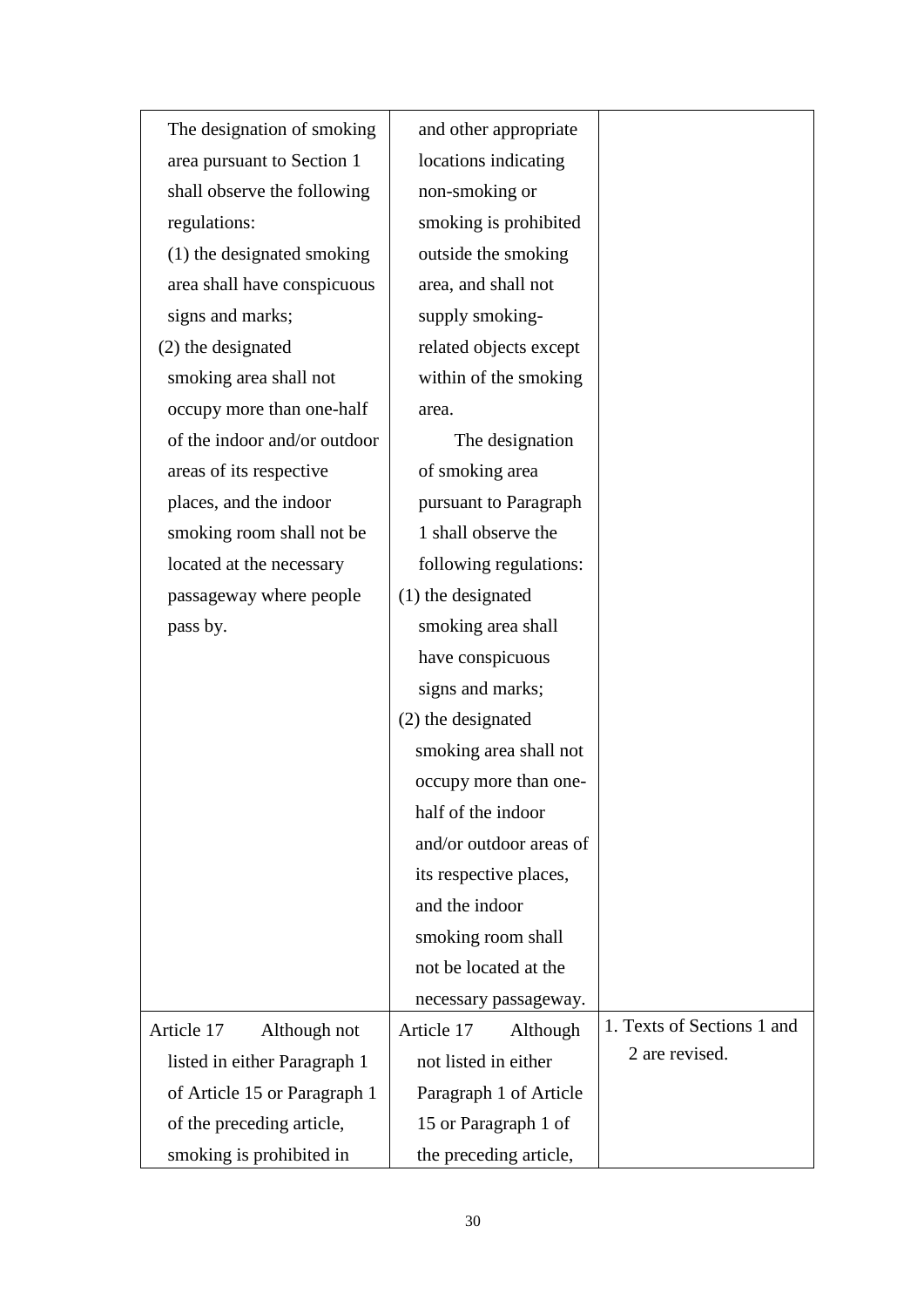| place where it is designated  | smoking is prohibited    |                                              |
|-------------------------------|--------------------------|----------------------------------------------|
| by the owners or persons in   | at the place where it is |                                              |
| charge of such place to be    | designated by the        |                                              |
| non-smoking.                  | owners or persons in     |                                              |
| Smoking is prohibited         | charge of such place to  |                                              |
| in the indoor areas where     | be non-smoking.          |                                              |
| pregnant women or children    | Smoking is               |                                              |
| younger than three years of   | prohibited in the        |                                              |
| age are present.              | indoor areas where       |                                              |
|                               | pregnant women or        |                                              |
|                               | children younger than    |                                              |
|                               | three years of age are   |                                              |
|                               | present.                 |                                              |
| Article 18<br>The person in   | Article 18<br>The        | 1. Texts of original                         |
| charge of a place where       | person in charge of a    | Section 2 is amended                         |
| smoking is prohibited or      | place where smoking      | and merged into                              |
| restricted, as well as the    | is prohibited or         | Section 1                                    |
| employees thereof, shall      | restricted, as well as   | 2. Because in actual                         |
| stop those who smoke in the   | the employees thereof,   | practice, when citizens<br>request others to |
| non-smoking places listed in  | shall stop those who     | reframe from smoking                         |
| Articles 15 or Article 16, or | smoke in the non-        | or sellers who request                       |
| those who under the age of    | smoking places listed    | for identification have                      |
| eighteen to enter the         | in Articles 15 and 16,   | suffered personal                            |
| smoking areas. Other on-      | or those who under the   | harms. In order to                           |
| site persons may also         | age of eighteen to       | protect persons who                          |
| dissuade those who smoke.     | enter the smoking        | suffered harm because                        |
| For the purpose of            | areas.                   | of compliance of<br>tobacco hazard           |
| executing the preceding       | Other on-site            | prevention policy, it is                     |
| Section in dissuading not to  | persons may dissuade     | necessary to provide                         |
| smoke or pursuant to Article  | those who smoke in       | concrete rules,                              |
| 13, dissuading others from    | non-smoking places.      | establish necessary                          |
| supplying cigarette products  |                          | preventive systemic                          |
| or e-cigarettes, and suffered |                          | measures, in order to                        |
| harmed thereof, central       |                          | protect their rights, and                    |
|                               |                          | prevent unwarranted                          |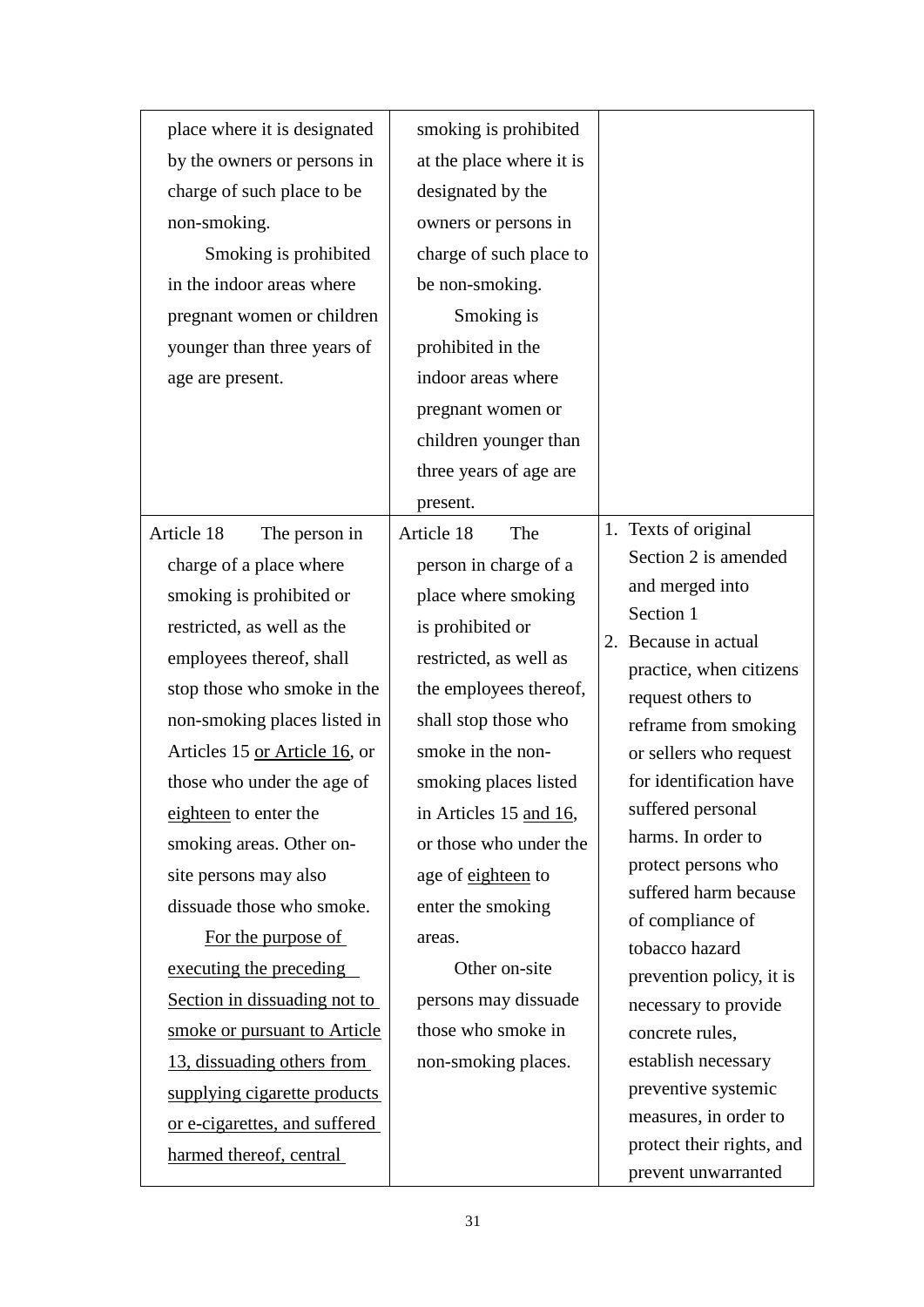| competent authority may<br>provide necessary legal and<br>medical support and<br>assistance.<br>Rules related to the<br>legal and medical support<br>and assistance of preceding<br>section, shall be prescribed<br>by the central competent<br><u>authority.</u> |                           | violence. Section 2 is<br>here by added.<br>3. Concrete matters<br>regarding assistances,<br>the central competent<br>authority is authorized<br>to prescribe rules.<br>Section 3 is hereby<br>added. |
|-------------------------------------------------------------------------------------------------------------------------------------------------------------------------------------------------------------------------------------------------------------------|---------------------------|-------------------------------------------------------------------------------------------------------------------------------------------------------------------------------------------------------|
| Article 19                                                                                                                                                                                                                                                        | Article 19                | This article is not                                                                                                                                                                                   |
| The competent authorities                                                                                                                                                                                                                                         | The competent             | amended                                                                                                                                                                                               |
| of the cities with provincial                                                                                                                                                                                                                                     | authorities of the cities |                                                                                                                                                                                                       |
| status and at the county                                                                                                                                                                                                                                          | with provincial status    |                                                                                                                                                                                                       |
| (city) level shall                                                                                                                                                                                                                                                | and at the county (city)  |                                                                                                                                                                                                       |
| periodically send personnel                                                                                                                                                                                                                                       | level shall periodically  |                                                                                                                                                                                                       |
| to inspect the places listed                                                                                                                                                                                                                                      | send personnel to         |                                                                                                                                                                                                       |
| in Articles 15 and 16, as                                                                                                                                                                                                                                         | inspect the places        |                                                                                                                                                                                                       |
| well as the matters relating                                                                                                                                                                                                                                      | listed in Articles 15     |                                                                                                                                                                                                       |
| to the establishments and                                                                                                                                                                                                                                         | and 16, as well as the    |                                                                                                                                                                                                       |
| administrations of the                                                                                                                                                                                                                                            | matters relating to the   |                                                                                                                                                                                                       |
| smoking areas.                                                                                                                                                                                                                                                    | establishments and        |                                                                                                                                                                                                       |
|                                                                                                                                                                                                                                                                   | administrations of the    |                                                                                                                                                                                                       |
|                                                                                                                                                                                                                                                                   | smoking areas.            |                                                                                                                                                                                                       |
| <b>Education And</b><br>Chapter 5                                                                                                                                                                                                                                 | Chapter 5<br>Education    | Name of this chapter is not                                                                                                                                                                           |
| <b>Publicizing Campaign</b>                                                                                                                                                                                                                                       | And Publicizing           | amended                                                                                                                                                                                               |
| <b>Against Tobacco Hazards</b>                                                                                                                                                                                                                                    | Campaign Against          |                                                                                                                                                                                                       |
|                                                                                                                                                                                                                                                                   | <b>Tobacco Hazards</b>    |                                                                                                                                                                                                       |
| Article 20<br>Government                                                                                                                                                                                                                                          | Article 20                | This article is not                                                                                                                                                                                   |
| agencies and schools shall                                                                                                                                                                                                                                        | Government                | amended                                                                                                                                                                                               |
| actively engage in                                                                                                                                                                                                                                                | agencies and schools      |                                                                                                                                                                                                       |
| educations and publicizing                                                                                                                                                                                                                                        | shall actively engage     |                                                                                                                                                                                                       |
| campaign against tobacco                                                                                                                                                                                                                                          | in educations and         |                                                                                                                                                                                                       |
| hazards.                                                                                                                                                                                                                                                          | publicizing campaign      |                                                                                                                                                                                                       |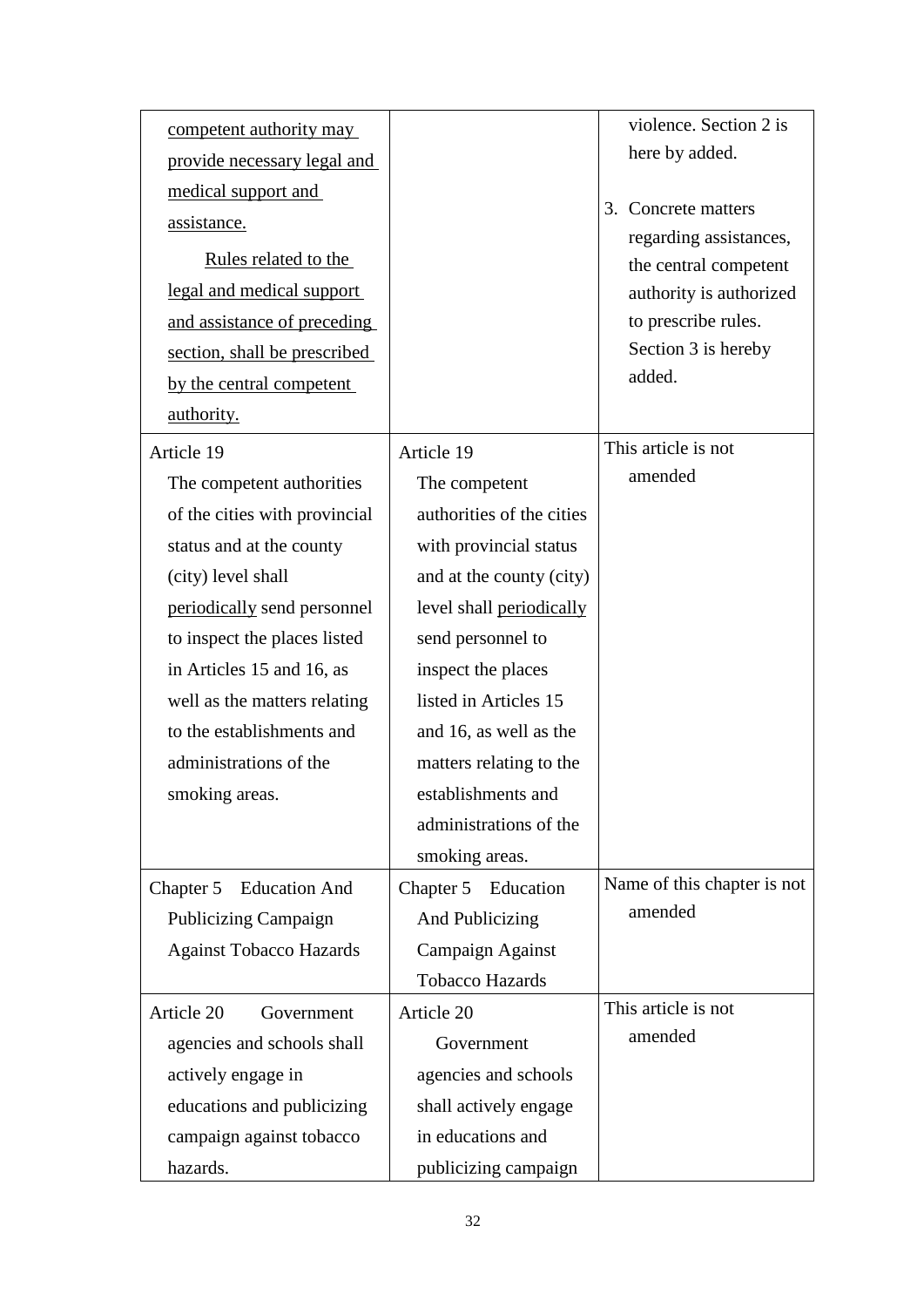|                               | against tobacco<br>hazards. |                             |
|-------------------------------|-----------------------------|-----------------------------|
|                               |                             | This article is not         |
| Article 21<br>Medical         | Article 21<br>Medical       | amended                     |
| institutions, mental health   | institutions, mental        |                             |
| counseling institutions and   | health counseling           |                             |
| public interest groups may    | institutions and public     |                             |
| provide services on quit-     | interest groups may         |                             |
| smoking.                      | provide services on         |                             |
| The regulations for           | quit-smoking.               |                             |
| subsidizing and rewarding     | The regulations             |                             |
| the services pursuant to the  | for subsidizing and         |                             |
| preceding paragraph shall     | rewarding the services      |                             |
| be prescribed by the          | pursuant to the             |                             |
| competent authorities at the  | preceding paragraph         |                             |
| various levels of the         | shall be prescribed by      |                             |
| government.                   | the competent               |                             |
|                               | authorities at the          |                             |
|                               | various levels of the       |                             |
|                               | government.                 |                             |
| Article 22<br>The images of   | Article 22<br>The           | This article is slightly    |
| smoking shall not be          | images of smoking           | adjusted.                   |
| particularly emphasized in    | shall not be                |                             |
| television programs, drama    | particularly                |                             |
| or theatrical performances,   | emphasized in               |                             |
| audio-visual singing,         | television programs,        |                             |
| professional sports events,   | drama or theatrical         |                             |
| and other performances.       | performances, audio-        |                             |
|                               | visual singing and          |                             |
|                               | professional sports         |                             |
|                               | events.                     |                             |
| Penal Provisions<br>Chapter 6 | Chapter 6<br>Penal          | Name of this chapter is not |
|                               | Provisions                  | amended                     |
| Article 23<br>Importer or     | Article 23<br>Any           | 1. Numbering of article     |
| manufacturer in violation of  | person in violation of      | changed.                    |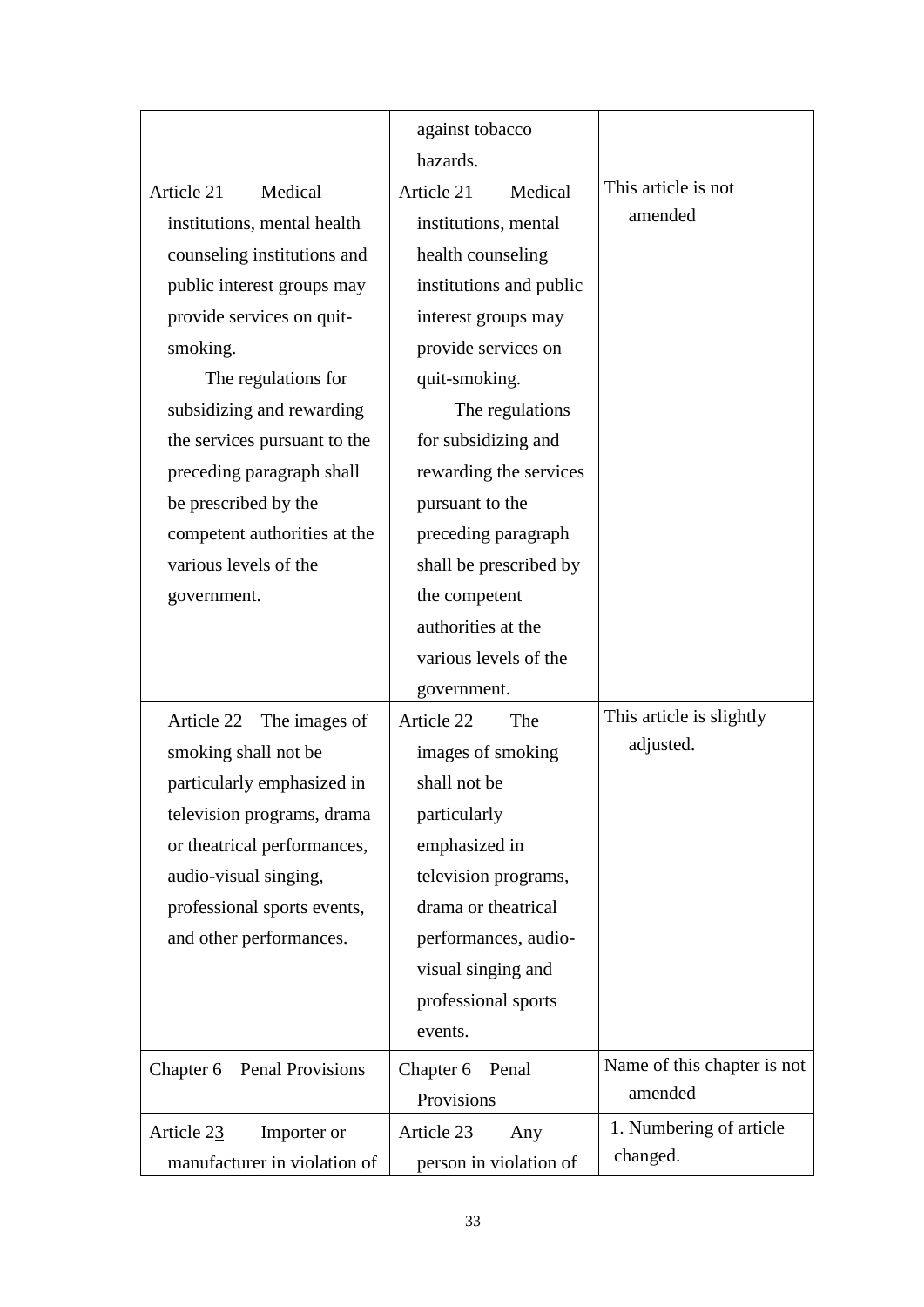provisions set forth in all Sections of Article 9 shall be punished by a fine in an amount of no less than NTD 5,000,000 but no more than NTD 25,000,000. Repeated violators may be fined independently for each violation. Violator that has been penalized 3 times, shall be subject to a punishment of order to suspend manufacture, import for no less than 1 year and no more than 3 years.

Any person in the business of advertising or mass communication which produce advertisements for tobacco products or accept them for broadcasting, dissemination or printing in violation of the subsections listed in Article 9 shall be punished by a fine at an amount of no less than NTD 200,000 but no more than NTD 1,000,000, and shall be fined for each violations.

 Any person in violation of the subparagraphs listed in the provisions set forth in Article 5 or Paragraph 1 of Article 10 shall be punished by a fine in an amount of no less than NTD 10,000 but no more than NTD 50,000. Repeated violators may be fined continuously and independently for each violation.

2. Added that pursuant to Section 1, a violator that has been fined 3 times, shall be punished by suspension of import, or manufacture for no less than 1 year, and no more than 3 years.

3. Furthermore, Section 1, Section 3, corresponding to regulations of administrative fines, "continuous" is hereby deleted, in order to meet legal standard usage.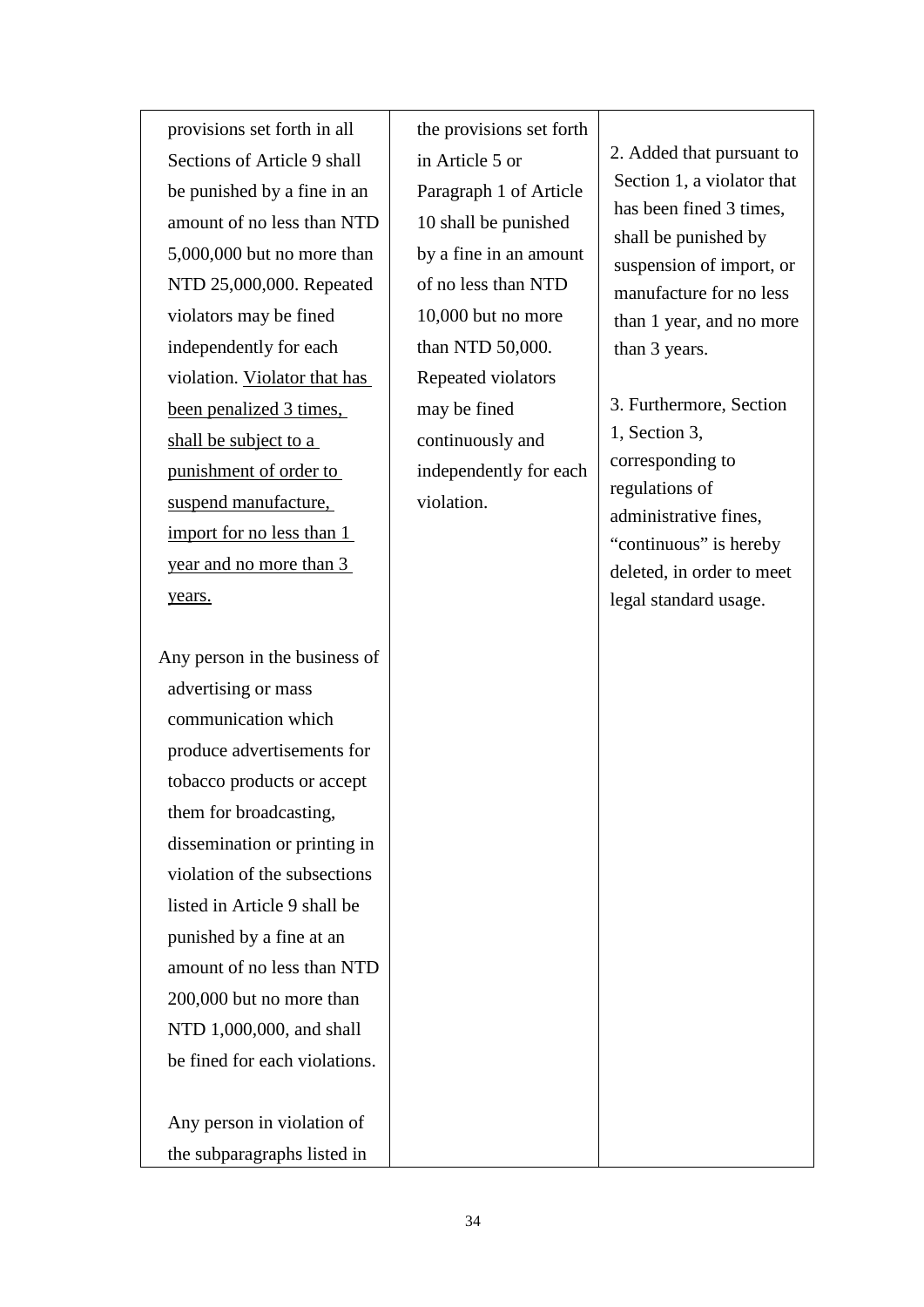| Article 9, unless otherwise              |                                 |                                                     |
|------------------------------------------|---------------------------------|-----------------------------------------------------|
| provided for by the                      |                                 |                                                     |
| preceding two Sections,                  |                                 |                                                     |
| shall be punished by a fine              |                                 |                                                     |
| at an amount of no less than             |                                 |                                                     |
| NTD 100,000 but no more                  |                                 |                                                     |
| than NTD 500,000, and                    |                                 |                                                     |
| shall be fined for each                  |                                 |                                                     |
| instance of violation.                   |                                 |                                                     |
| Article 24 Manufacturers or              | <b>Article 24 Manufacturers</b> | Corresponding to                                    |
| importers in violation of                | or importers in                 | regulations of                                      |
| Sections 1 and 2 of Article 6            | violation of                    | administrative fines,                               |
| or Sections 1 of Article 7               | Paragraphs 1 and 2 of           | "continuous" is hereby<br>deleted, in order to meet |
| shall be punished by a fine              | Article 6 or Paragraph          | legal standard usage.                               |
| in an amount of no less than             | 1 of Article 7 shall be         |                                                     |
| NTD 1,000,000 but no more                | punished by a fine in           |                                                     |
| than NTD 5,000,000, and                  | an amount of no less            |                                                     |
| shall be ordered to recall               | than NTD 1,000,000              |                                                     |
| such tobacco products                    | but no more than NTD            |                                                     |
| within a specified period of             | 5,000,000, and shall be         |                                                     |
| time. Those who failed to                | ordered to recall such          |                                                     |
| recall within the specified              | tobacco products                |                                                     |
| period of time shall be fined            | within a specified              |                                                     |
| independently for each                   | period of time. Those           |                                                     |
| violation. The tobacco                   | who failed to recall            |                                                     |
| products found to be in                  | within the specified            |                                                     |
| violation shall be                       | period of time shall be         |                                                     |
| confiscated and destroyed.               | fined continuously and          |                                                     |
| Any person who sells                     | independently for each          |                                                     |
| tobacco products in                      | violation. The tobacco          |                                                     |
| violation of Sections 1 and              | products found to be in         |                                                     |
| $\frac{2}{3}$ of Article 6 or Section 1, | violation shall be              |                                                     |
| Section 1 of Article 7 shall             | confiscated and                 |                                                     |
| be punished by a fine in an              | destroyed.                      |                                                     |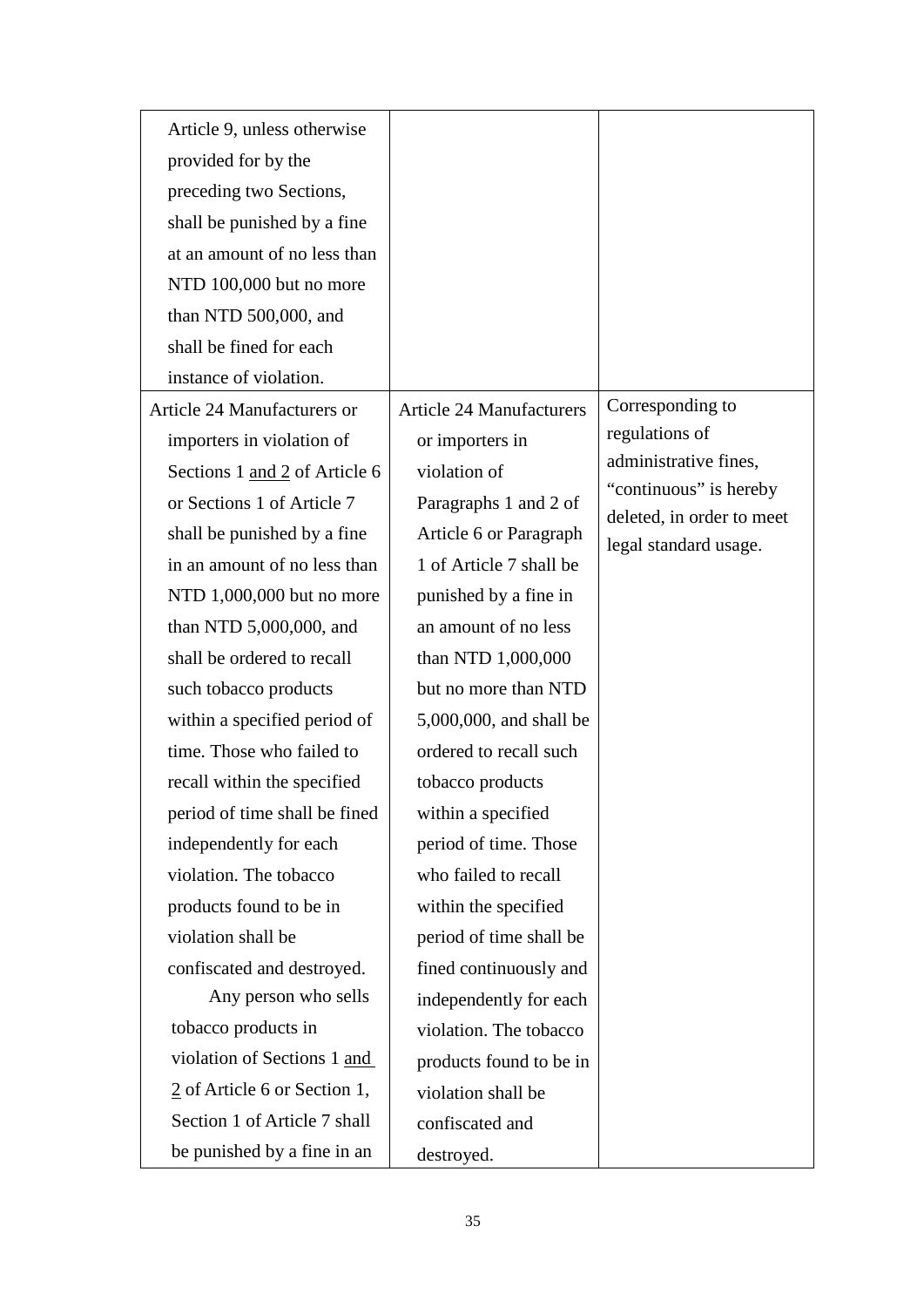| amount of no less than         | Any person who          |                                                    |
|--------------------------------|-------------------------|----------------------------------------------------|
| NTD 10,000 but no more         | sells tobacco products  |                                                    |
| than NTD 50,000.               | as in violation of      |                                                    |
|                                | Paragraphs 1 or 2 of    |                                                    |
|                                | Article 6 or Paragraph  |                                                    |
|                                | 1 of Article 7 shall be |                                                    |
|                                | punished by a fine in   |                                                    |
|                                | an amount of no less    |                                                    |
|                                | than NTD 10,000 but     |                                                    |
|                                | no more than NTD        |                                                    |
|                                | 50,000.                 |                                                    |
| Article 25<br>Any person in    | Article 25<br>Any       | 1. tobacco product                                 |
| violation of Section 1 of      | person in violation of  | manufacturer and                                   |
| Article 8, failed to declare,  | Paragraph 1 of Article  | importer have duty to                              |
| or failed to declare in        | 8 shall be punished by  | declare tobacco product<br>ingredient and emission |
| accordance with time limit,    | a fine at an amount of  | data in accordance with                            |
| method or procedure            | no less than NTD        | Article 8. Failure to                              |
| provided in Section 3 of       | 100,000 but no more     | declare required                                   |
| Article 8, shall be punished   | than NTD 500,000,       | content, use of correct                            |
| by a fine at an amount of no   | and shall be order to   | format or failure to                               |
| less than NTD 100,000 but      | report within a         | timely declare by the                              |
| no more than NTD 500,000,      | specified period of     | manufacturer and                                   |
| and shall be order to correct  | time. Those who failed  | importer, is considered                            |
| within a specified period of   | to report within the    | as failure to report.<br>Therefore, in Section 1,  |
| time. Those who failed to      | specified period of     | it is clearly provided                             |
| correct within the prescribed  | time shall be fined     | that failure to declare,                           |
| time, shall be fined for each  | repeatedly and          | failure to declare                                 |
| violation for each failure to  | continuously for each   | substance, to observe                              |
| comply.                        | failure to comply.      | declaration procedure,                             |
| Any person who                 | Any person who          | or failure to timely                               |
| evades, obstructs or refuses   | evades, obstructs or    | declare, shall be subject                          |
| the sampling and               | refuses the sampling    | to the same penalty.                               |
| investigating (testing) by the | and investigating       | Furthermore, in<br>conformity with                 |
| competent authority at the     | (testing) by the        | regulations of                                     |
|                                |                         |                                                    |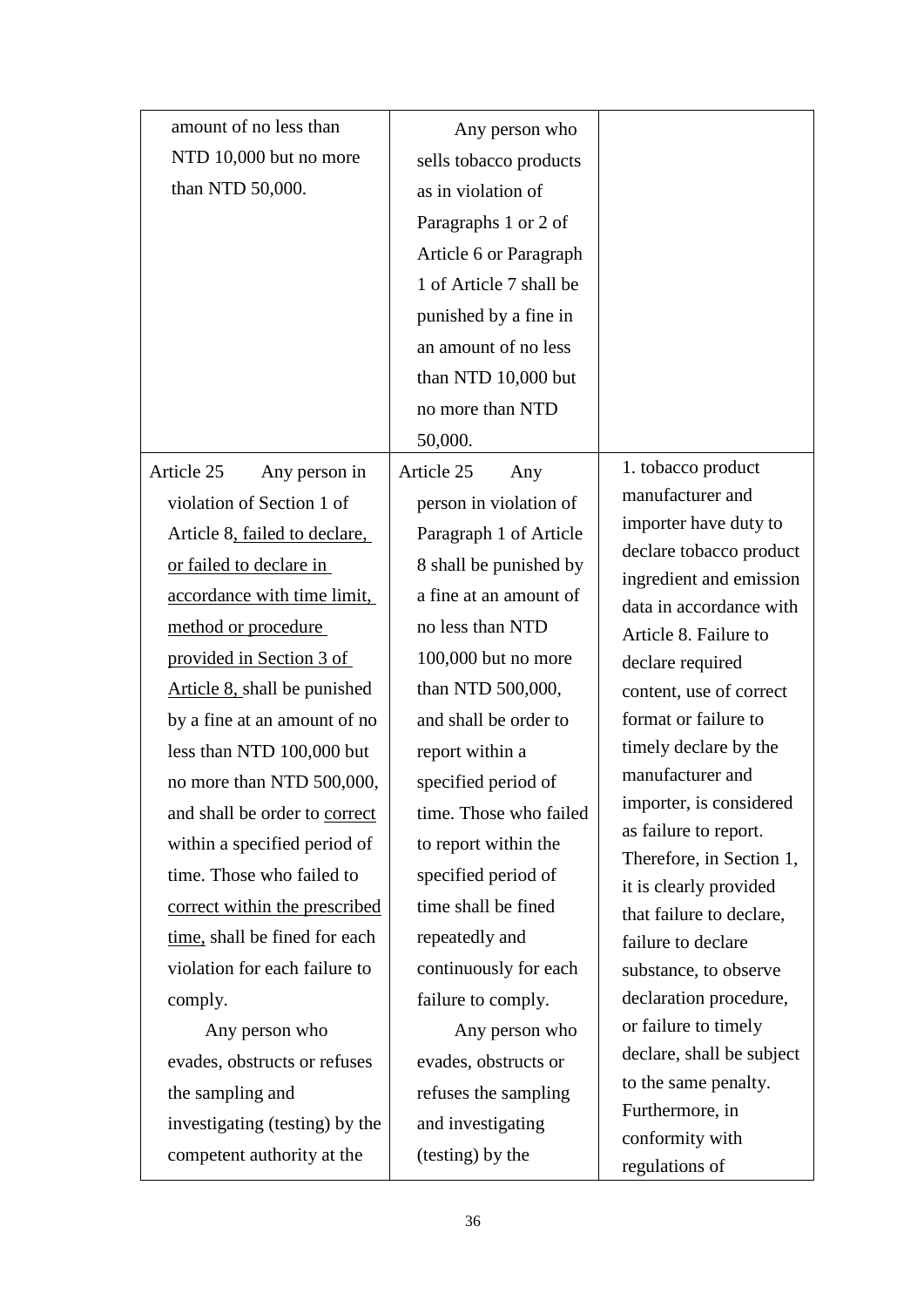central government level pursuant to Section 2 of Article 8 shall be punished by a fine at an amount of no less than NTD 100,000 but no more than NTD 500,000; the same applies to failure to provide the original test record or other related documents or files.

competent authority at the central government level pursuant to Paragraph 2 of Article 8 shall be punished by a fine at an amount of no less than NTD 100,000 but no more than NTD 500,000.

administrative penalty, "continuous" is hereby deleted, in order to conform to legal standard usage.

2. Next, considering that the purpose of tobacco product declaration is to reduce hazards to consumers' health, by making tobacco product related information transparent. Tobacco ingredient and toxicity information and other declaration information should be based on original test records, and declared accordingly by the tobacco product manufacturer, importer. However, in practice, some companies do not enclose actual test records, and provided ingredient and data out of thin air, thereby causing public information regarding tobacco ingredient to be of little referential use to consumers. The practice of ignoring violators is unfair to the law abiding companies. Therefore, failure to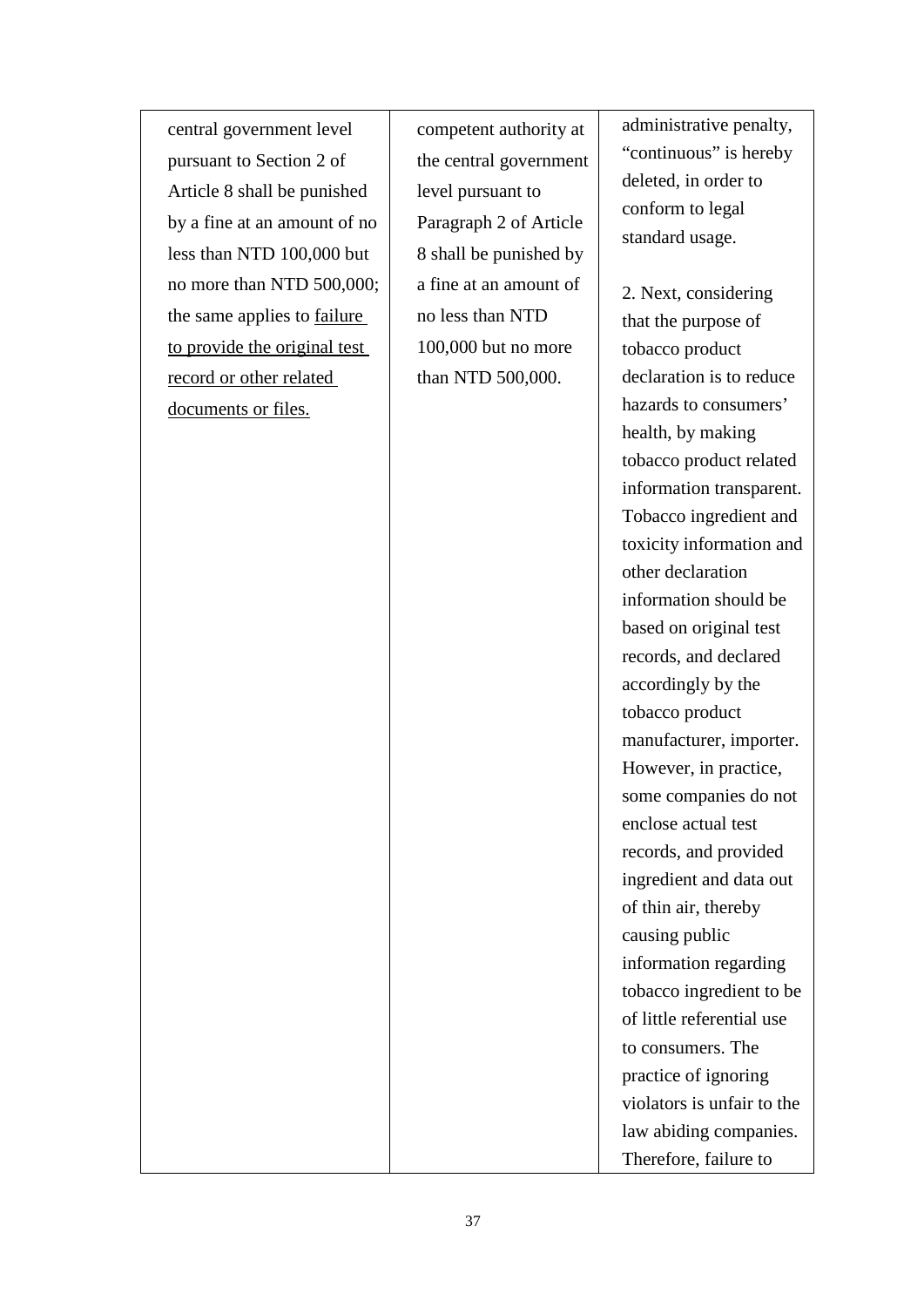|                                                                                                                                                                                                                                                                                                                                                                                                                                                                                                                                                                 |                                                                                                                                                                                                                                                                                                                                                                                                                                                                                                                                                                                                                                                        | supply original<br>inspection record, other<br>related information,<br>shall be viewed<br>similarly.                                                                                                                                                                                                                                                                                                                                                                                                                                                                                                                                                                                                            |
|-----------------------------------------------------------------------------------------------------------------------------------------------------------------------------------------------------------------------------------------------------------------------------------------------------------------------------------------------------------------------------------------------------------------------------------------------------------------------------------------------------------------------------------------------------------------|--------------------------------------------------------------------------------------------------------------------------------------------------------------------------------------------------------------------------------------------------------------------------------------------------------------------------------------------------------------------------------------------------------------------------------------------------------------------------------------------------------------------------------------------------------------------------------------------------------------------------------------------------------|-----------------------------------------------------------------------------------------------------------------------------------------------------------------------------------------------------------------------------------------------------------------------------------------------------------------------------------------------------------------------------------------------------------------------------------------------------------------------------------------------------------------------------------------------------------------------------------------------------------------------------------------------------------------------------------------------------------------|
| Article 26<br>Manufacture or import of<br>products of Sections 1 and 2<br>of Article 14 shall be<br>punished by a fine at an<br>amount of no less than NTD<br>50,000 but no more than<br>NTD 250,000 and shall be<br>ordered to recall such<br>tobacco products within a<br>specified period of time.<br>Failure to recall within the<br>prescribed time shall be<br>fined for every single<br>violation.<br>Sale or display of products<br>in violation of Article 14<br>shall be subject to a fine no<br>less than TWD 10,000 and<br>no more than TWD 50,000. | <b>Article 26 Manufacturers</b><br>or importers in<br>violation of any<br>subparagraphs of<br>Article 9 shall be<br>punished by a fine at<br>an amount of no less<br>than NTD 5,000,000<br>but no more than NTD<br>25,000,000, and shall<br>be fined repeatedly<br>and continuously for<br>every single violation.<br>Any person in the<br>business of advertising<br>or mass<br>communication which<br>produce<br>advertisements for<br>tobacco products or<br>accept them for<br>broadcasting,<br>dissemination or<br>printing in violation of<br>the subparagraphs<br>listed in Article 9 shall<br>be punished by a fine<br>at an amount of no less | Article numbering<br>1.<br>changed.<br>Considering that this<br>2.<br>Act imposes only a<br>penalty of fine of no<br>less than TWD 10,000<br>and no more than<br>TWD 50,000 on<br>manufacturer and<br>importer that<br>manufacture, import<br>or sell candy, desert,<br>toy in the shape of<br>tobacco product or e-<br>cigarette or additive<br>cigarettes, and that no<br>less than TWD 1,000<br>and no more than<br>TWD 3,000 upon the<br>vendor, the penalties<br>are manifestly too<br>lenient.<br>Therefore,<br>Section 1 and Section<br>2 increase the fines, in<br>order to curb illicit<br>behavior.<br>Furthermore,<br>corresponding to<br>regulations of<br>administrative fines,<br>"continuous" is |
|                                                                                                                                                                                                                                                                                                                                                                                                                                                                                                                                                                 | than NTD 200,000 but                                                                                                                                                                                                                                                                                                                                                                                                                                                                                                                                                                                                                                   | deleted, in order to                                                                                                                                                                                                                                                                                                                                                                                                                                                                                                                                                                                                                                                                                            |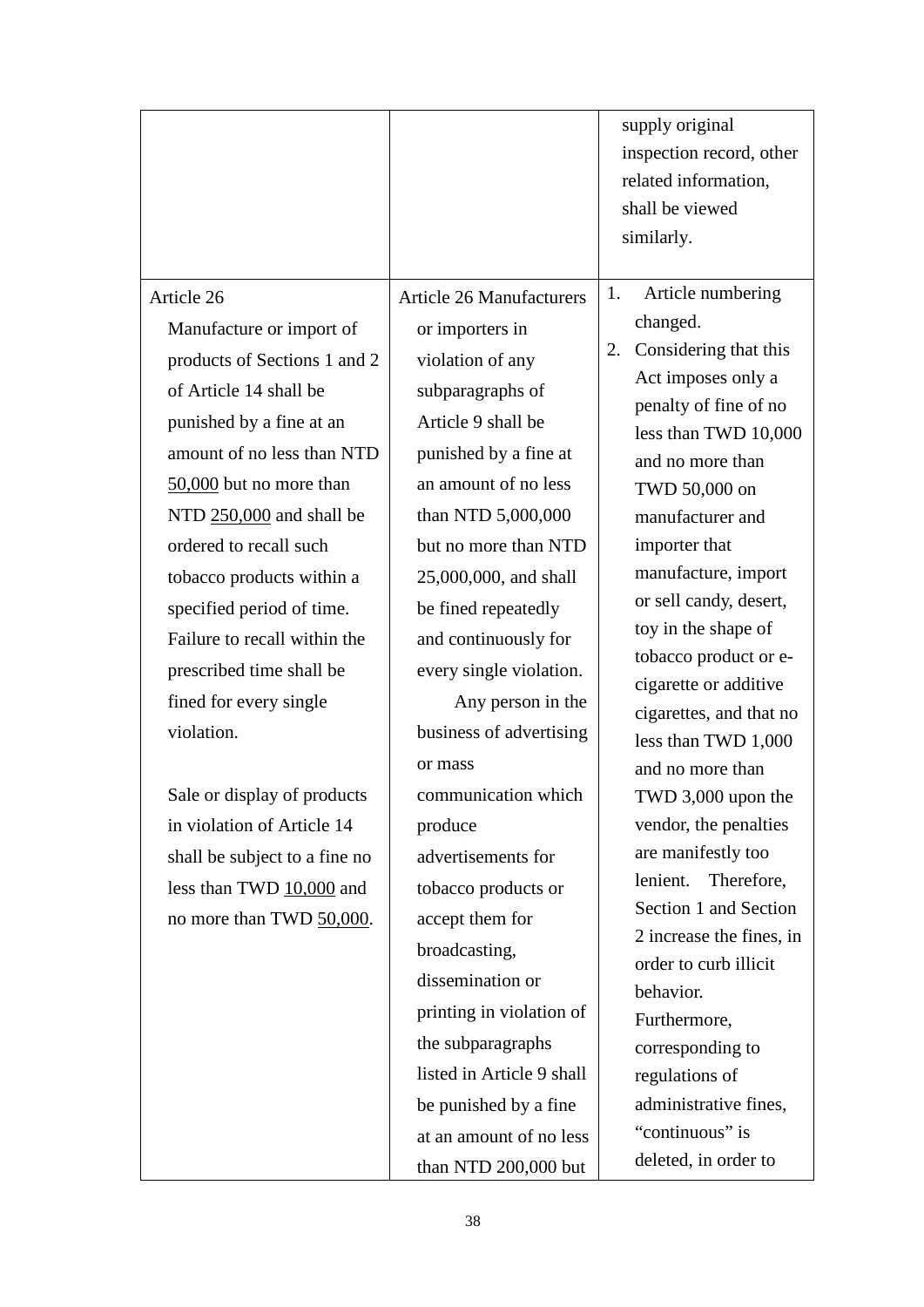|                                                                                                                                                                                                                                        | no more than NTD<br>1,000,000, and shall be<br>fined for each<br>violations.<br>Any person in<br>violation of the<br>subparagraphs listed in<br>Article 9, unless<br>otherwise provided for<br>by the preceding two<br>paragraphs, shall be<br>punished by a fine at<br>an amount of no less<br>than NTD 100,000 but<br>no more than NTD<br>500,000, and shall be<br>fined repeatedly and<br>continuously for each<br>violations. | conform to legal<br>standard usage.<br>Empirical evidence<br>3.<br>shows that importer or<br>exporter often use<br>identity of natural<br>persons to argue that<br>they are not routine<br>manufacturer or<br>importer, causing<br>difficulty to<br>inspection. For<br>avoidance of dispute,<br>text of 'entities' (i.e.<br>manufacturer,<br>importer etc.) ' is<br>deleted. |
|----------------------------------------------------------------------------------------------------------------------------------------------------------------------------------------------------------------------------------------|-----------------------------------------------------------------------------------------------------------------------------------------------------------------------------------------------------------------------------------------------------------------------------------------------------------------------------------------------------------------------------------------------------------------------------------|------------------------------------------------------------------------------------------------------------------------------------------------------------------------------------------------------------------------------------------------------------------------------------------------------------------------------------------------------------------------------|
| Article 27<br>Any person in<br>violation of Article 5 or<br>Section 1 of Article 10 shall<br>be punished by a fine at an<br>amount no less than TWD<br>10,000 and no more than<br>TWD 50,000, and may be<br>fined for each violations. | Article 28<br>Any<br>person in violation of<br>Paragraph 1 of Article<br>12 shall receive quit-<br>smoking education.<br>For violators who are<br>under the age of<br>eighteen and<br>unmarried, their<br>parents or guardians<br>shall be held<br>responsible to have the<br>violators to attend the<br>educational programs.                                                                                                    | Article numbering<br>1.<br>changed.<br>2.<br>Corresponding to<br>regulations of<br>administrative<br>penalty, "continuous"<br>is deleted, in order to<br>conform to legal<br>usage.                                                                                                                                                                                          |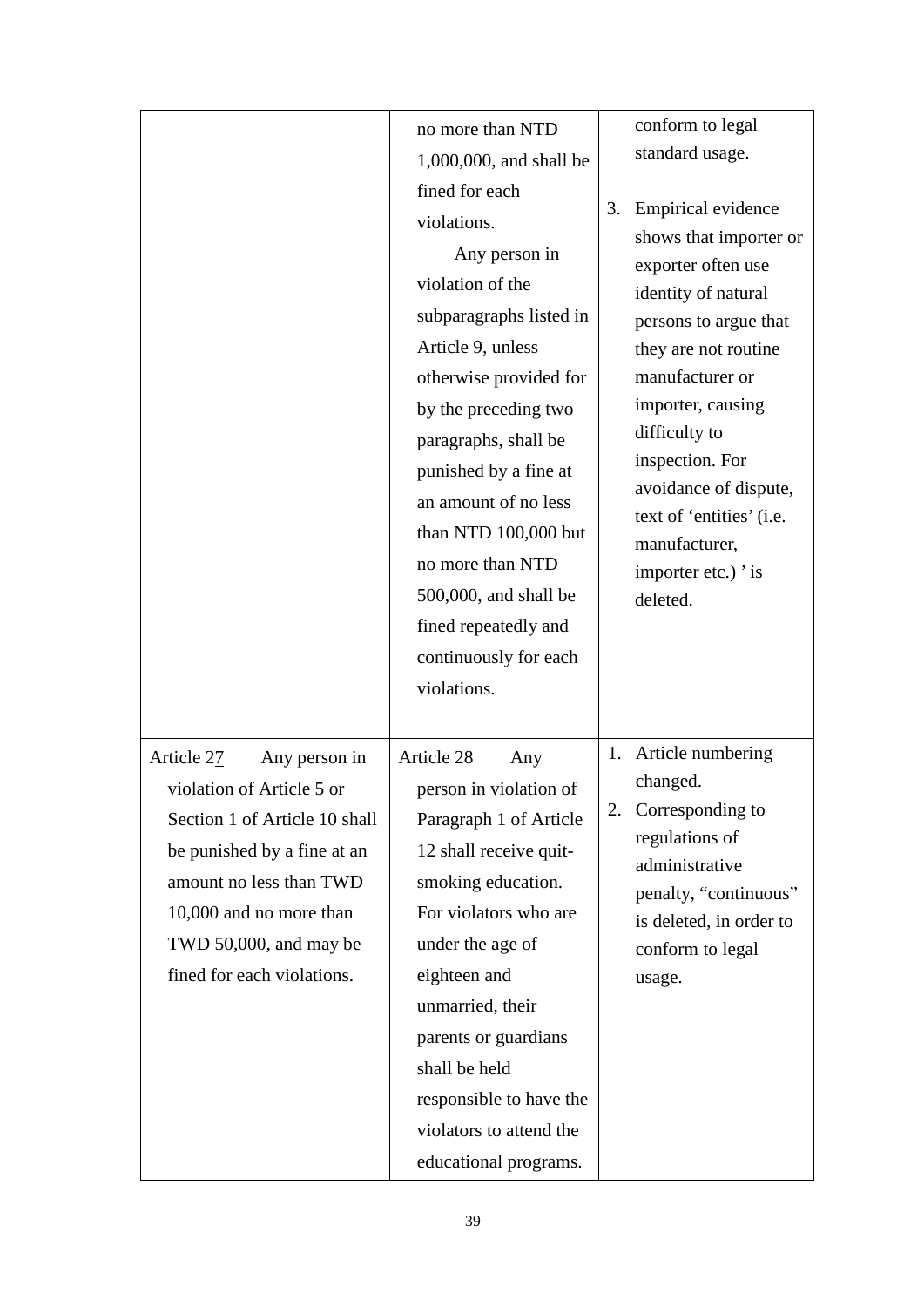|                               | Any person who,           |                                                 |
|-------------------------------|---------------------------|-------------------------------------------------|
|                               | after being duly          |                                                 |
|                               | notified, fails to attend |                                                 |
|                               | the educational           |                                                 |
|                               | program without           |                                                 |
|                               | justifiable cause shall   |                                                 |
|                               | be punished by a fine     |                                                 |
|                               | at an amount of no less   |                                                 |
|                               | than NTD 2,000 but        |                                                 |
|                               | no more than NTD          |                                                 |
|                               | $10,000$ , and shall be   |                                                 |
|                               | fined repeatedly and      |                                                 |
|                               | continuously for each     |                                                 |
|                               | failure to attend. For    |                                                 |
|                               | violators under the age   |                                                 |
|                               | of eighteen and           |                                                 |
|                               | unmarried, the            |                                                 |
|                               | punishment shall be       |                                                 |
|                               | imposed upon their        |                                                 |
|                               | parents or guardians.     |                                                 |
|                               | The educational           |                                                 |
|                               | program referred to in    |                                                 |
|                               | the first paragraph       |                                                 |
|                               | shall be prescribed by    |                                                 |
|                               | the competent             |                                                 |
|                               | authority at the central  |                                                 |
|                               | government level.         |                                                 |
| Article 28<br>Any person in   | Article 29<br>Any         | 1. Numbering of the                             |
| violation of Article 13 shall | person in violation of    | Article is revised.                             |
| be punished by a fine at an   | Article 13 shall be       | 2. For the purpose of                           |
| amount of no less than NTD    | punished by a fine at     | supervising sellers to<br>ensure they adhere to |
| 10,000 but no more than       | an amount of no less      | social responsibility of                        |
| NTD 50,000.                   | than NTD 10,000 but       | protecting children and                         |
|                               |                           | teenagers,                                      |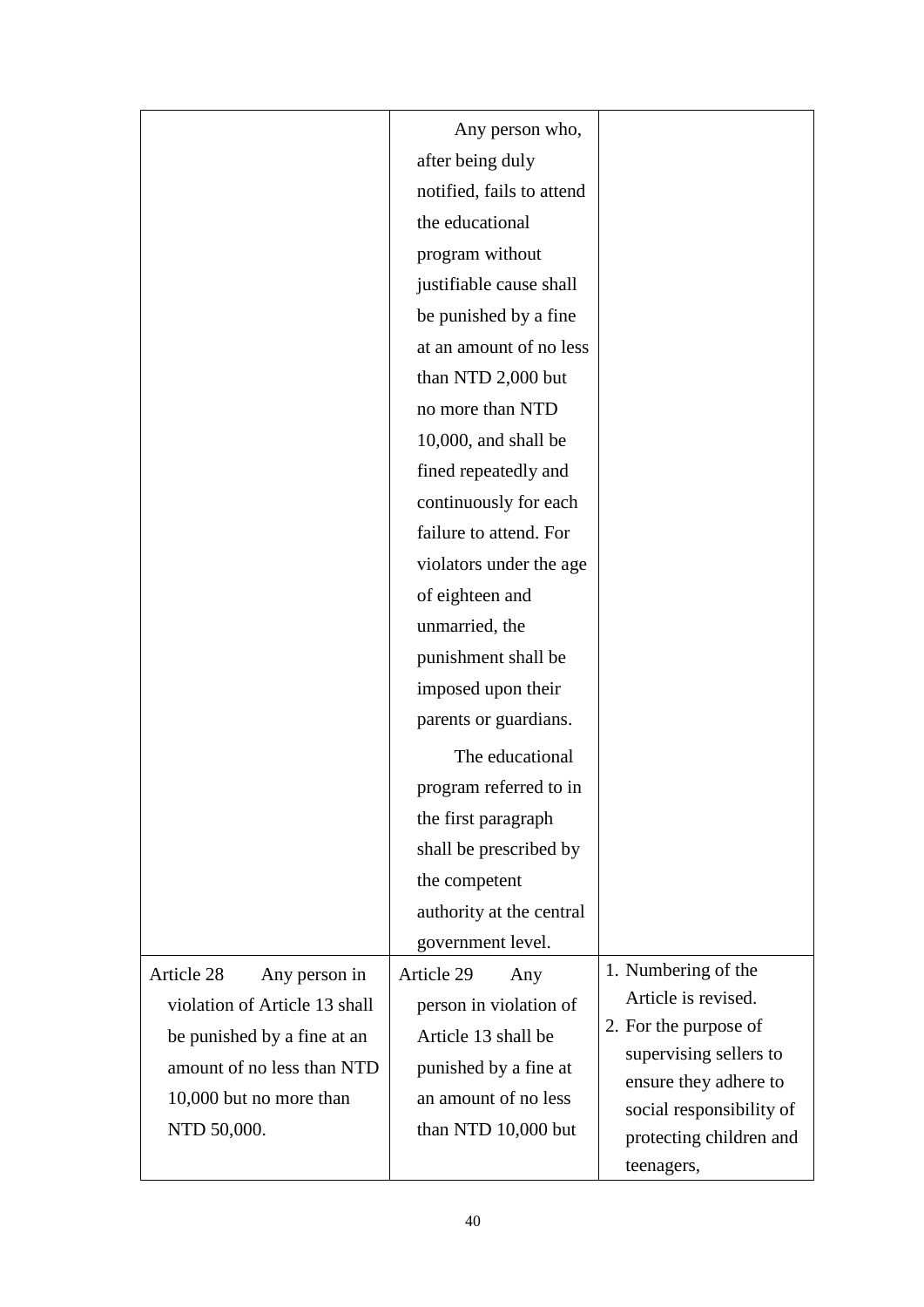| Employee of venue of sale     | no more than NTD | strengthening training                      |
|-------------------------------|------------------|---------------------------------------------|
| of tobacco product, in        | 50,000.          | of the employees, other                     |
| violation of Section 1 of     |                  | than to provide penalty                     |
| Article 13, in addition to    |                  | upon employees,                             |
| fine the individual who       |                  | section 2 is added also                     |
| committed the offence         |                  | to impose fines upon                        |
| pursuant to the preceding     |                  | store owners, for                           |
| Section, fine of the          |                  | his/her failure to                          |
|                               |                  | supervise.                                  |
| preceding Section shall also  |                  | 3. For purpose of<br>strengthening the      |
| be imposed upon the owner     |                  | ability to avoid hazards                    |
| of the venue.                 |                  | of tobacco for those                        |
|                               |                  | less than age of 18,                        |
| Gross violation of Section 1, |                  | Section 3 is hereby                         |
| Article 13 or repeat          |                  | added. Penalty for                          |
| violation within one year,    |                  | gross violator or repeat                    |
| shall be punished by a fine   |                  | violator for supplying                      |
| at an amount of no less than  |                  | cigarette to less than                      |
| NTD 50,000 but no more        |                  | age of 18 in period of                      |
| than NTD 250,000.             |                  | less than 1 year is                         |
|                               |                  | increased.                                  |
|                               |                  |                                             |
| Article 29 Owners or          |                  | New Article.<br>1.                          |
| employees circumvent,         |                  | 2.<br>According to practical                |
| obstruct or refuse the the    |                  | experience, owner or<br>employee of Article |
| competent authority to        |                  | 15, and Article 16                          |
| inspect pursuant to Article   |                  | premises often                              |
| 19 shall be subject to a fine |                  | circumvent, obstruct                        |
| at an amount of no less than  |                  | or refuse health                            |
| NTD 10,000 but no more        |                  | inspectors from                             |
| than NTD 50,000.              |                  | entering no smoking                         |
|                               |                  | premises, thereby                           |
|                               |                  | causing the effect of                       |
|                               |                  | smoking hazard to be                        |
|                               |                  | limited.                                    |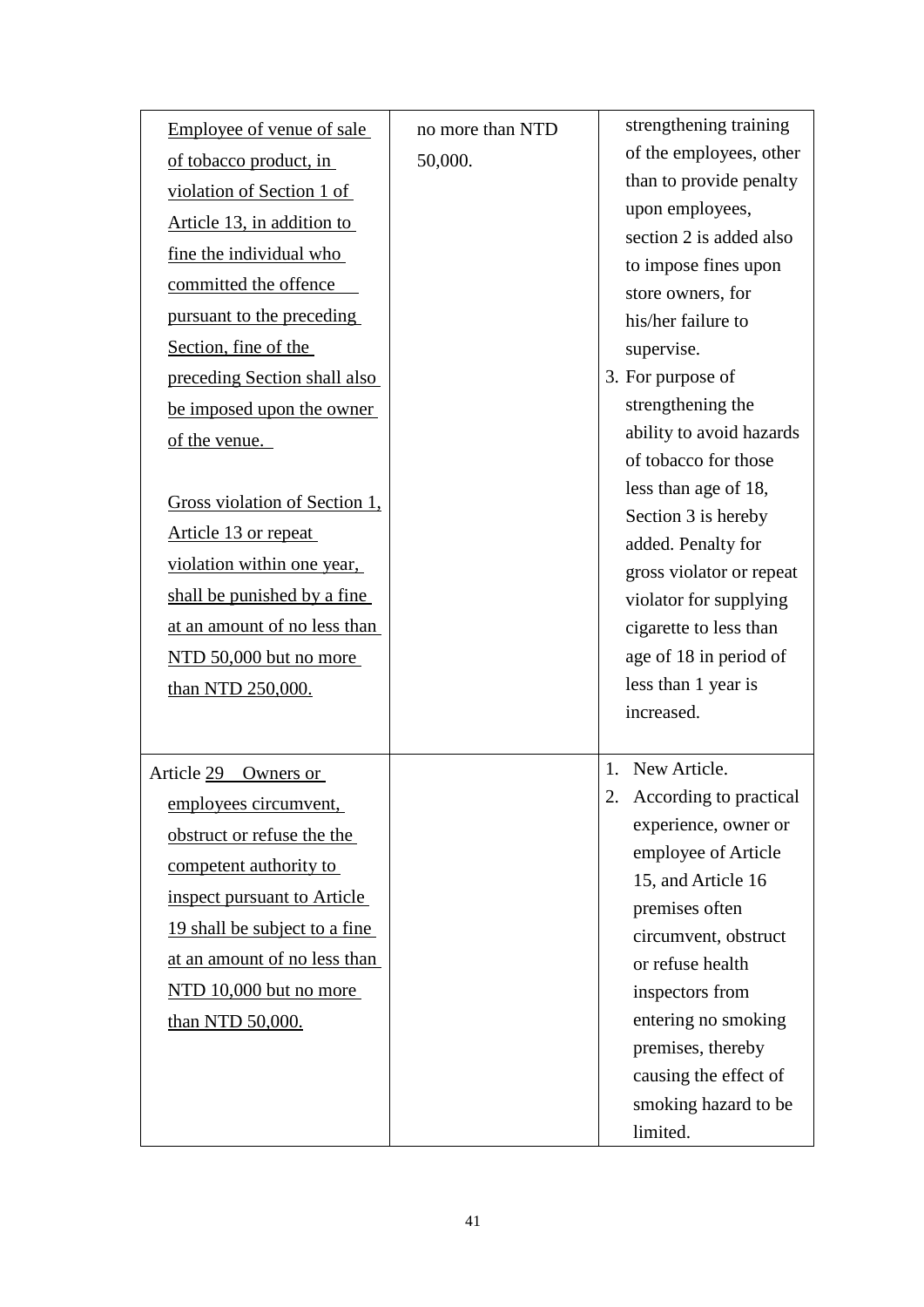| Article 30             | Violation of                  | Article 27                                         | Article number changed.                             |
|------------------------|-------------------------------|----------------------------------------------------|-----------------------------------------------------|
|                        | Article 11 of this Act shall  | Violation of Article 11                            |                                                     |
|                        | be punished with a fine no    | of this Act shall be                               |                                                     |
|                        | less than TWD 2,000 and no    | punished with a fine                               |                                                     |
| more than 10,000.      |                               | no less than TWD                                   |                                                     |
|                        |                               | 2,000 and no more                                  |                                                     |
|                        |                               | than 10,000.                                       |                                                     |
| Article 31             | Any person                    | Article 28 Any person in                           | 1. Article number                                   |
|                        | under age of 18 in violation  | violation of Paragraph 1                           | changed.                                            |
|                        | of Section 1 of Article 12    | of Article 12 shall                                | 2. Text of Section 1 is                             |
|                        | shall receive quit-smoking    | receive quit-smoking                               | revised to conform with                             |
|                        | education. For persons who    | education. For violators                           | amendment of Article                                |
| are under the age of   |                               | who are under the age of                           | 12.                                                 |
|                        | eighteen and unmarried,       | eighteen and unmarried,                            | 3. In Section 2,                                    |
|                        |                               | their parents or guardians                         | corresponding to                                    |
|                        | their parents or guardians    | shall be held responsible                          | regulations of                                      |
|                        | shall be held responsible to  | to have the violators to<br>attend the educational | administrative penalty,<br>"continuous" is deleted, |
|                        | have the violators to attend  |                                                    | in order to conform to                              |
|                        | the educational programs.     | programs.<br>Any person who, after                 | legal usage.                                        |
|                        | Any person who, after         | being duly notified, fails                         |                                                     |
|                        | being duly notified, fails to | to attend the educational                          |                                                     |
| attend the educational |                               | program without                                    |                                                     |
|                        | program without justifiable   | justifiable cause shall be                         |                                                     |
|                        | cause shall be punished by a  | punished by a fine at an                           |                                                     |
|                        | fine at an amount of no less  | amount of no less than                             |                                                     |
|                        | than NTD 2,000 but no         | NTD 2,000 but no more                              |                                                     |
|                        | more than NTD 10,000, and     | than NTD 10,000, and                               |                                                     |
|                        | shall be fined for each       | shall be fined repeatedly                          |                                                     |
| failure to attend. For |                               | and continuously for                               |                                                     |
|                        | persons under the age of      | each failure to attend.                            |                                                     |
|                        | eighteen and unmarried, the   | For violators under the                            |                                                     |
| punishment shall be    |                               | age of eighteen and                                |                                                     |
|                        |                               | unmarried, the                                     |                                                     |
|                        | imposed upon their parents    | punishment shall be<br>imposed upon their          |                                                     |
| or guardians.          |                               | parents or guardians.                              |                                                     |
|                        |                               |                                                    |                                                     |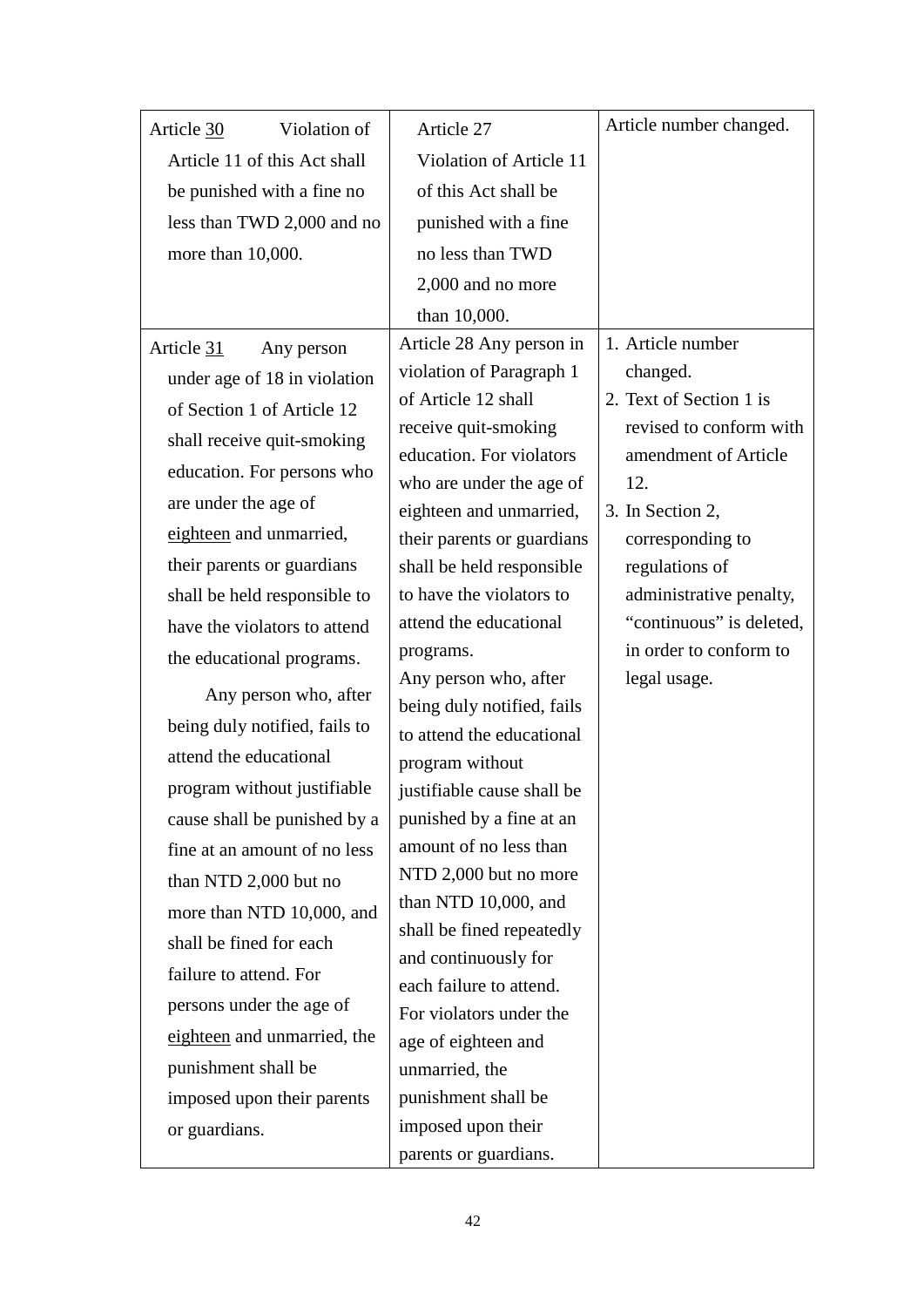| The educational program                                                 | The educational                                                      |                      |                                                                                                          |
|-------------------------------------------------------------------------|----------------------------------------------------------------------|----------------------|----------------------------------------------------------------------------------------------------------|
| referred to in the First                                                | program referred to in                                               |                      |                                                                                                          |
| Section shall be prescribed                                             | the first paragraph                                                  |                      |                                                                                                          |
| by the competent authority                                              | shall be prescribed by                                               |                      |                                                                                                          |
| at the central government                                               | the competent                                                        |                      |                                                                                                          |
| level.                                                                  | authority at the central                                             |                      |                                                                                                          |
|                                                                         | government level.                                                    |                      |                                                                                                          |
| Article 32<br>Any person in violation of<br>Section 1 of Article 15, or | Article 31<br>Any person in violation<br>of Section 1 of Article 15, | 1.<br>2.             | Article<br>number<br>changed.<br>Text of Section 2 is<br>amended. Furthermore,<br>corresponding to legal |
| Section 1 of Article 16 shall be                                        | Section 1 of Article 16, or                                          |                      | standard, the text is                                                                                    |
| subject to a fine of no less than                                       | Section 1, 2 of Article 17,                                          |                      | revised to as "fined for<br>each violation."                                                             |
| TWD 2,000 and no more than                                              | shall be subject to a fine                                           | 3.                   | Text of Section 3 is                                                                                     |
| TWD 10,000.                                                             | of no less than TWD                                                  |                      | revised.                                                                                                 |
|                                                                         | 2,000 and no more than                                               |                      |                                                                                                          |
| Any person in violation of                                              | TWD 10,000.                                                          |                      |                                                                                                          |
| Section 2 of Article 15,                                                |                                                                      |                      |                                                                                                          |
| Section $2$ or $3$ of Article 16,                                       |                                                                      |                      |                                                                                                          |
| shall be subject to a fine of                                           |                                                                      |                      |                                                                                                          |
| no less than TWD 10,000                                                 |                                                                      |                      |                                                                                                          |
| and no more than TWD                                                    |                                                                      |                      |                                                                                                          |
| 50,000, and shall be ordered                                            |                                                                      |                      |                                                                                                          |
| within<br>the<br>correct<br>to                                          |                                                                      |                      |                                                                                                          |
| prescribed time. Failure to                                             |                                                                      |                      |                                                                                                          |
| correct with the prescribed                                             |                                                                      |                      |                                                                                                          |
| time may be fined for each                                              |                                                                      |                      |                                                                                                          |
| violation.                                                              |                                                                      |                      |                                                                                                          |
|                                                                         |                                                                      |                      |                                                                                                          |
|                                                                         |                                                                      |                      |                                                                                                          |
|                                                                         |                                                                      |                      |                                                                                                          |
| Article 33                                                              |                                                                      | $\mathbf{1}$ .<br>2. | New article.<br>In order to<br>ensure                                                                    |
| Owner, employee of no                                                   |                                                                      |                      | owner and employee                                                                                       |
| smoking<br>premise<br>who                                               |                                                                      |                      | of<br>smoking<br>no<br>premises comply with                                                              |
| violated<br>provisions<br>οf                                            |                                                                      |                      | the duty to dissuade                                                                                     |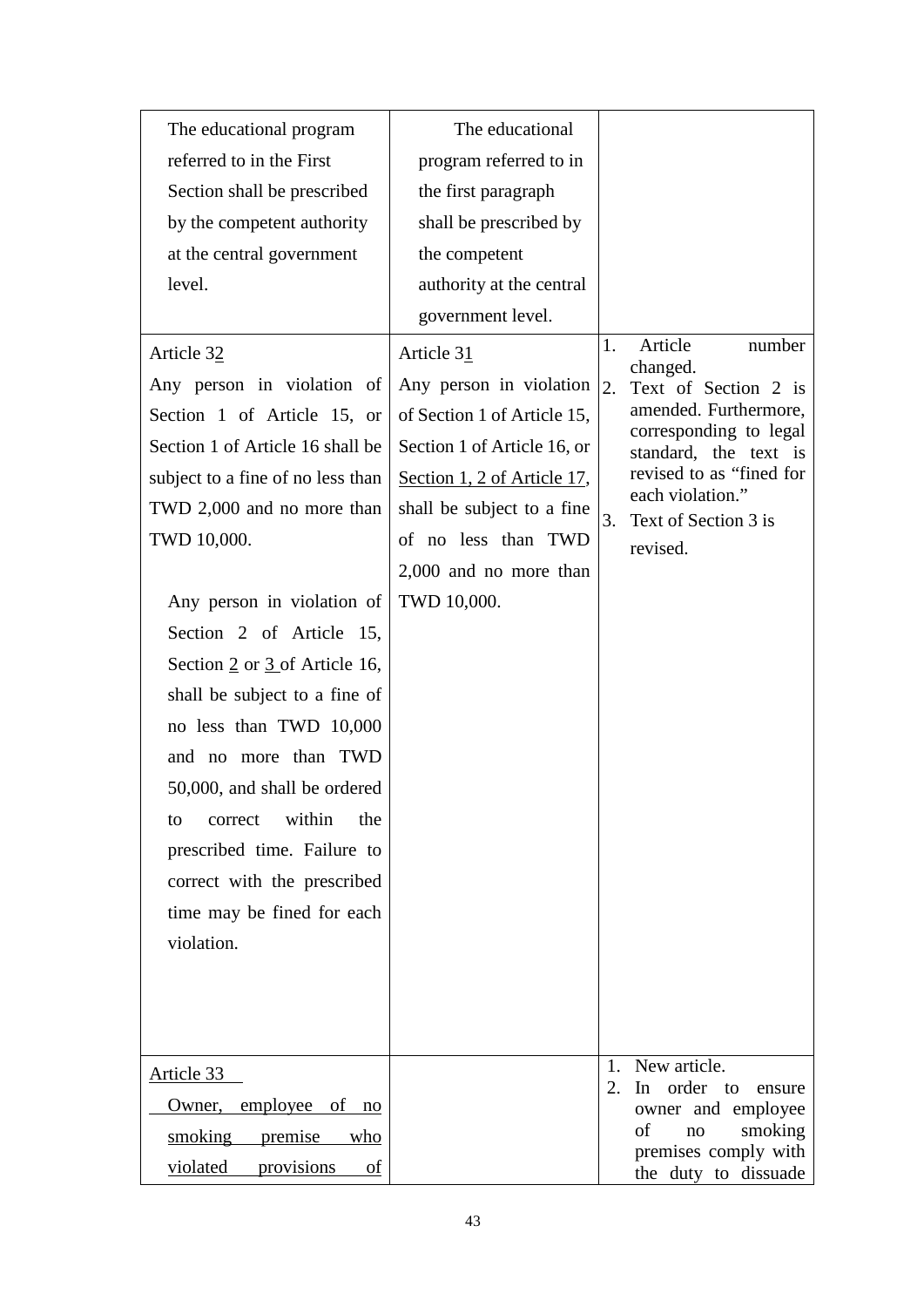| Section 1, Article 18, who<br>failed to comply after the<br>competent authority issued<br>advisory notice, shall be<br>punished by a fine at an<br>amount of no less than NTD<br>2,000 but no more than NTD<br>10,000, and shall be ordered<br>to correct within a specified<br>period of time. Those who<br>failed to correct within the<br>specified period of time may<br>be fined for each failure to<br>correct. |                         | provided in Article 18,<br>and to ensure that the<br>no smoking premises<br>provided in this Act<br>can be implemented,<br>penalty for owners and<br>employees<br>of<br>no<br>smoking premise that<br>fail to perform the duty<br>to dissuade is added. |
|-----------------------------------------------------------------------------------------------------------------------------------------------------------------------------------------------------------------------------------------------------------------------------------------------------------------------------------------------------------------------------------------------------------------------|-------------------------|---------------------------------------------------------------------------------------------------------------------------------------------------------------------------------------------------------------------------------------------------------|
| Article 34 Any person who                                                                                                                                                                                                                                                                                                                                                                                             | Article 32 Any person   | Article number changed.                                                                                                                                                                                                                                 |
| violates this Act and is                                                                                                                                                                                                                                                                                                                                                                                              | who violates this Act   |                                                                                                                                                                                                                                                         |
| punished pursuant to the                                                                                                                                                                                                                                                                                                                                                                                              | and is punished         |                                                                                                                                                                                                                                                         |
| regulations prescribed in                                                                                                                                                                                                                                                                                                                                                                                             | pursuant to the         |                                                                                                                                                                                                                                                         |
| Article 23 to the preceding                                                                                                                                                                                                                                                                                                                                                                                           | regulations prescribed  |                                                                                                                                                                                                                                                         |
| article, his or her personal                                                                                                                                                                                                                                                                                                                                                                                          | in Article 23 to the    |                                                                                                                                                                                                                                                         |
| identity and the manner of                                                                                                                                                                                                                                                                                                                                                                                            | preceding article, his  |                                                                                                                                                                                                                                                         |
| violation could at the same                                                                                                                                                                                                                                                                                                                                                                                           | or her personal         |                                                                                                                                                                                                                                                         |
| time be publicized.                                                                                                                                                                                                                                                                                                                                                                                                   | identity and the        |                                                                                                                                                                                                                                                         |
|                                                                                                                                                                                                                                                                                                                                                                                                                       | manner of violation     |                                                                                                                                                                                                                                                         |
|                                                                                                                                                                                                                                                                                                                                                                                                                       | could at the same time  |                                                                                                                                                                                                                                                         |
|                                                                                                                                                                                                                                                                                                                                                                                                                       | be publicized.          |                                                                                                                                                                                                                                                         |
| Article 35<br>The penalties                                                                                                                                                                                                                                                                                                                                                                                           | Article 33<br>The       | Article number changed.                                                                                                                                                                                                                                 |
| prescribed by this Act,                                                                                                                                                                                                                                                                                                                                                                                               | penalties prescribed by |                                                                                                                                                                                                                                                         |
| except for Article 25 which                                                                                                                                                                                                                                                                                                                                                                                           | this Act, except for    |                                                                                                                                                                                                                                                         |
| punished by the<br>shall be                                                                                                                                                                                                                                                                                                                                                                                           | Article 25 which shall  |                                                                                                                                                                                                                                                         |
| competent authority at the                                                                                                                                                                                                                                                                                                                                                                                            | punished by the<br>be   |                                                                                                                                                                                                                                                         |
| central government level,                                                                                                                                                                                                                                                                                                                                                                                             | competent authority at  |                                                                                                                                                                                                                                                         |
| shall be punished                                                                                                                                                                                                                                                                                                                                                                                                     | the central government  |                                                                                                                                                                                                                                                         |
| respectively by the                                                                                                                                                                                                                                                                                                                                                                                                   | level, shall be         |                                                                                                                                                                                                                                                         |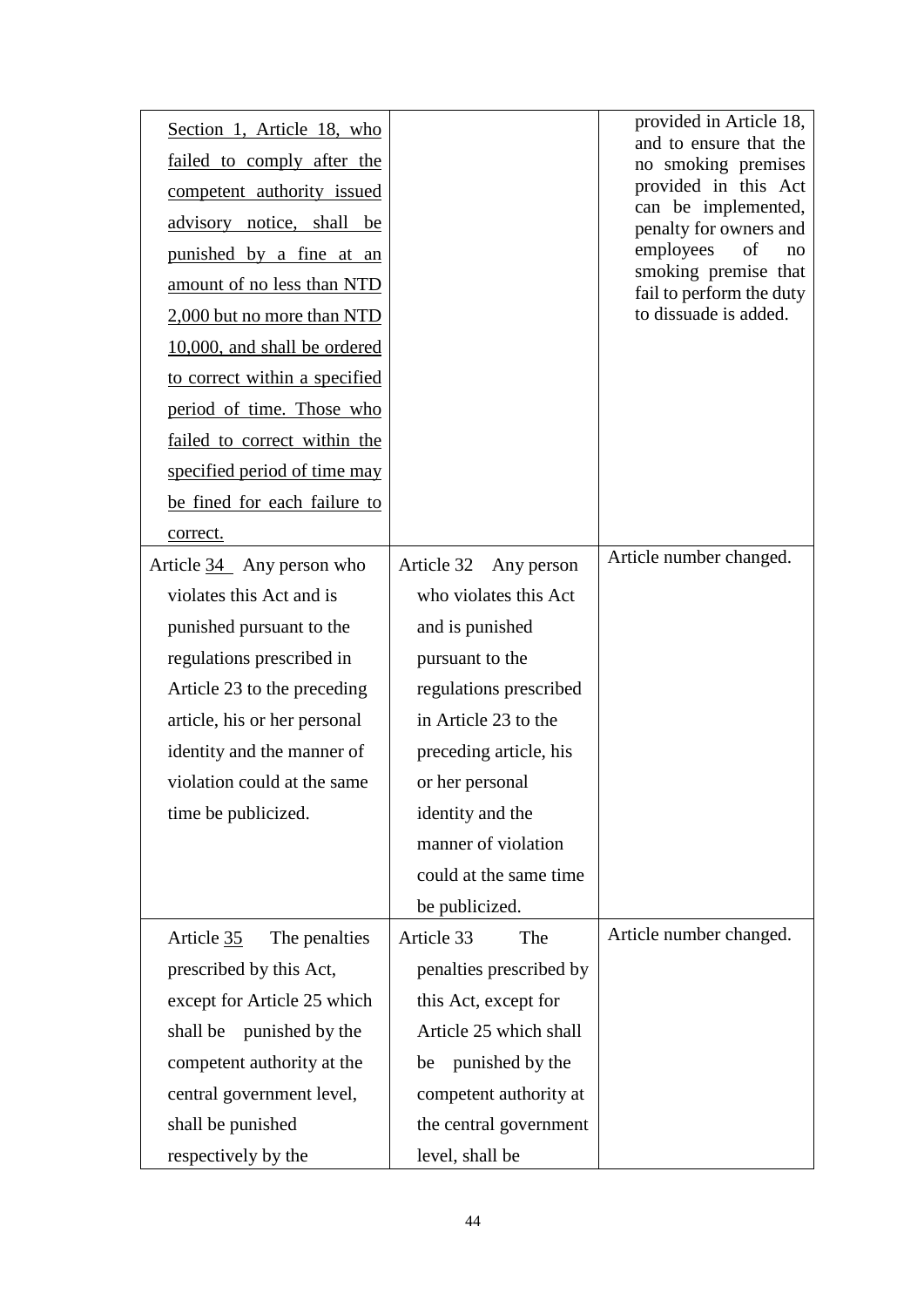| competent authorities of the  | punished respectively     |                                               |
|-------------------------------|---------------------------|-----------------------------------------------|
| cities with provincial status | by the competent          |                                               |
| and at the county (city)      | authorities of the cities |                                               |
| level.                        | with provincial status    |                                               |
|                               | and at the county (city)  |                                               |
|                               | level.                    |                                               |
| Article 36                    |                           | 1. New Article.                               |
| Citizens may elucidate the    |                           | 2. Considering Article                        |
| facts or enclose evidence to  |                           | 67 of Waste Disposal Act,                     |
| directly-controlled cities,   |                           | and Article 66-4 of the<br>Pollution<br>Water |
| counties (cities) competent   |                           | Prevention Act, report                        |
| authority to report instances |                           | reward system, funded by                      |
| of violation of this Act.     |                           | fines to be set aside is                      |
|                               |                           | added. Section 1<br>and                       |
|                               |                           | Section 2 of this Article                     |
| Directly-controlled cities,   |                           | provide that citizens may                     |
| counties (cities) competent   |                           | report violations of this                     |
| authority shall keep the      |                           | Act, and if the report is                     |
| identity of reporter          |                           | confirmed to be truthful<br>of<br>fine<br>and |
| confidential. If the          |                           | amount<br>reaches a specific amount,          |
| preceding report has been     |                           | fine can be set aside as                      |
| confirmed to be truthful and  |                           | reward to be provided to                      |
| fine is imposed, if the       |                           | the reporter.                                 |
| amount of fine reaches a      |                           | 3. For<br>of<br>purpose                       |
| certain amount, a specific    |                           | clarifying the operation of                   |
| percentage of the actual      |                           | reporting reward, Section                     |
| total of received fine shall  |                           | 3 is added to delegate the                    |
| be allocated to become        |                           | making of related rules on                    |
| reward for the citizen        |                           | reward.                                       |
| reporter.                     |                           |                                               |
|                               |                           |                                               |
| Rules on the qualification of |                           |                                               |
| the reporter who can file     |                           |                                               |
| report and to be rewarded     |                           |                                               |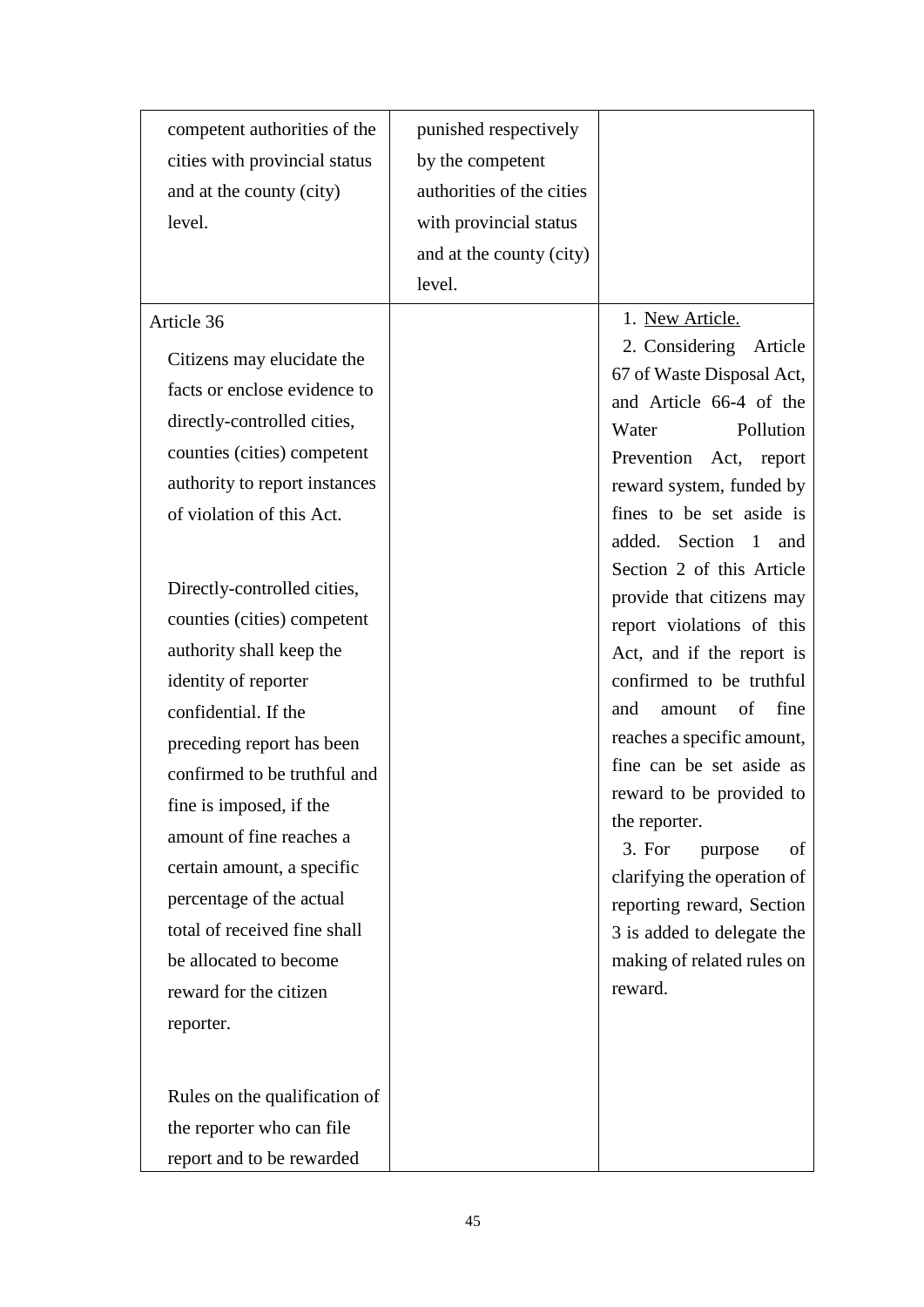| pursuant to the preceding<br>Paragraph, proportion of<br>reward to be allocated,<br>method of distribution, and<br>other related matters shall<br>be prescribed by competent<br>authority of directly-<br>controlled cities, counties<br>(cities). |                                |                                     |
|----------------------------------------------------------------------------------------------------------------------------------------------------------------------------------------------------------------------------------------------------|--------------------------------|-------------------------------------|
| <b>Chapter 7 Supplementary</b>                                                                                                                                                                                                                     | <b>Chapter 7 Supplementary</b> | Name of chapter not<br>amended.     |
| Provisions                                                                                                                                                                                                                                         | Provisions                     |                                     |
| Article 37<br>The Health and                                                                                                                                                                                                                       | Article 34<br>The              | 1. number<br>of<br>article          |
| <b>Welfare Surcharges</b>                                                                                                                                                                                                                          | <b>Health and Welfare</b>      | changed.<br>2. rare disease medical |
| collected in pursuant to                                                                                                                                                                                                                           | Surcharges collected           | and<br>expense<br>cancer            |
| Article 4 is to be allocated                                                                                                                                                                                                                       | in pursuant to Article 4       | prevention are within the           |
| for the following matters by                                                                                                                                                                                                                       | which are allocated to         | scope of fund for tobacco           |
| the tobacco control and                                                                                                                                                                                                                            | central or local               | hazards prevention and              |
| public health foundation set                                                                                                                                                                                                                       | governments for                | health care. The Article is         |
| up by central government                                                                                                                                                                                                                           | tobacco control and            | revised accordingly.                |
| agency:                                                                                                                                                                                                                                            | public health shall be         |                                     |
| Cancer prevention;<br>1.                                                                                                                                                                                                                           | used by the competent          |                                     |
| 2. Rare disease medical                                                                                                                                                                                                                            | authority at the central       |                                     |
| expenses;                                                                                                                                                                                                                                          | government level to            |                                     |
| 3. Central and municipal                                                                                                                                                                                                                           | set up a foundation in         |                                     |
|                                                                                                                                                                                                                                                    | handling the relevant          |                                     |
| smoking hazards                                                                                                                                                                                                                                    | affairs of tobacco             |                                     |
| prevention; and                                                                                                                                                                                                                                    | control and public             |                                     |
| 4. Central and municipal                                                                                                                                                                                                                           | health.                        |                                     |
| health care.                                                                                                                                                                                                                                       | The regulations                |                                     |
| The regulations regarding                                                                                                                                                                                                                          | regarding the                  |                                     |
| the collections,                                                                                                                                                                                                                                   | collections,                   |                                     |
| expenditures, managements                                                                                                                                                                                                                          |                                |                                     |